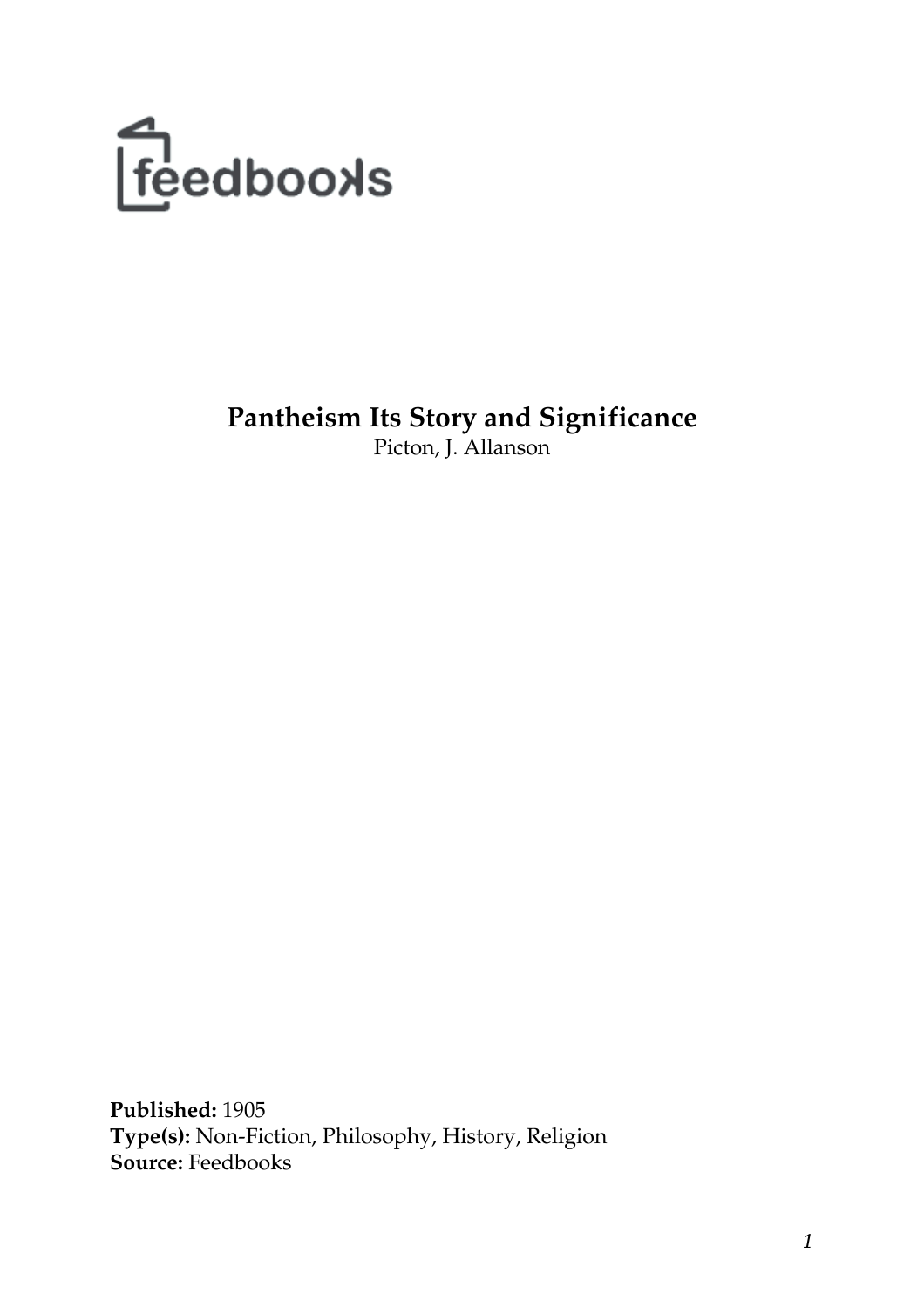**Copyright:** This work is available for countries where copyright is  $Life+70.$  $Life+70.$ 

**Note:** This book is brought to you by Feedbooks.

<http://www.feedbooks.com>

Strictly for personal use, do not use this file for commercial purposes.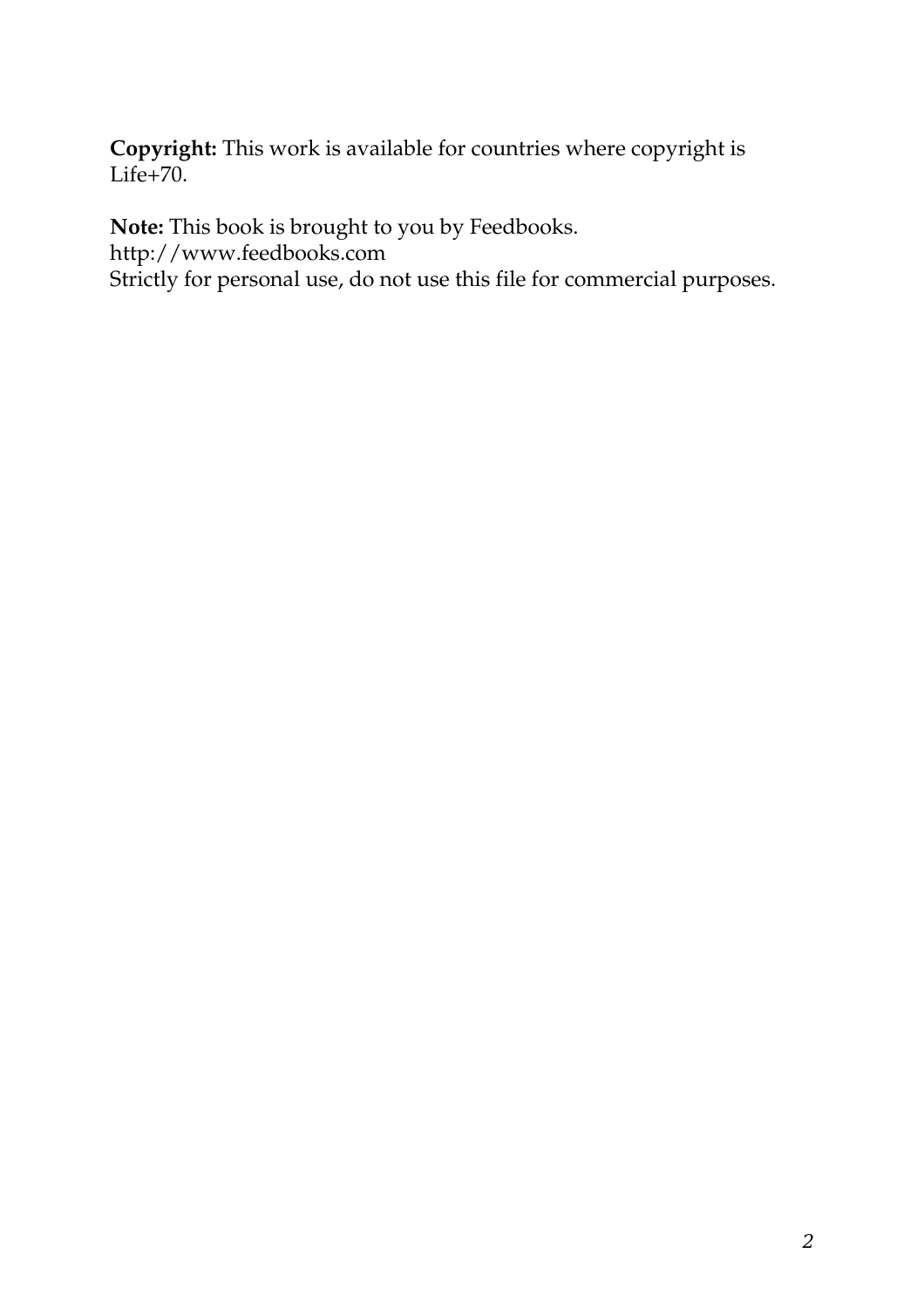# **FOREWORD**

#### **Pantheism not Sectarian or even Racial.**

Pantheism differs from the systems of belief constituting the main religions of the world in being comparatively free from any limits of period, climate, or race. For while what we roughly call the Egyptian Religion, the Vedic Religion, the Greek Religion, Buddhism, and others of similar fame have been necessarily local and temporary, Pantheism has been, for the most part, a dimly discerned background, an esoteric significance of many or all religions, rather than a "denomination" by itself. The best illustration of this characteristic of Pantheism is the catholicity of its great prophet Spinoza. For he felt so little antagonism to any Christian sect, that he never urged any member of a church to leave it, but rather encouraged his humbler friends, who sought his advice, to make full use of such spiritual privileges as they appreciated most. He could not, indeed, content himself with the fragmentary forms of any sectarian creed. But in the few writings which he made some effort to adapt to the popular understanding, he seems to think it possible that the faith of Pantheism might some day leaven all religions alike. I shall endeavour briefly to sketch the story of that faith, and to suggest its significance for the future. But first we must know what it means.

#### **Meaning of Pantheism.**

Pantheism, then, being a term derived from two Greek words signifying "all" and "God," suggests to a certain extent its own meaning. Thus, if Atheism be taken to mean a denial of the being of God, Pantheism is its extreme opposite; because Pantheism declares that there is nothing but God. This, however, needs explanation. For no Pantheist has ever held that *everything* is God, any more than a teacher of physiology, in enforcing on his students the unity of the human organism, would insist that every toe and finger is the man. But such a teacher, at least in these days, would almost certainly warn his pupils against the notion that the man can be really divided into limbs, or organs, or faculties, or even into soul and body. Indeed, he might without affectation adopt the language of a much controverted creed, so far as to pronounce that "the reasonable soul and flesh is one man"— "one altogether." In this view, the man is the unity of all organs and faculties. But it does not in the least follow that any of these organs or faculties, or even a selection of them, is the man.

#### **The Analogy Imperfect but Useful.**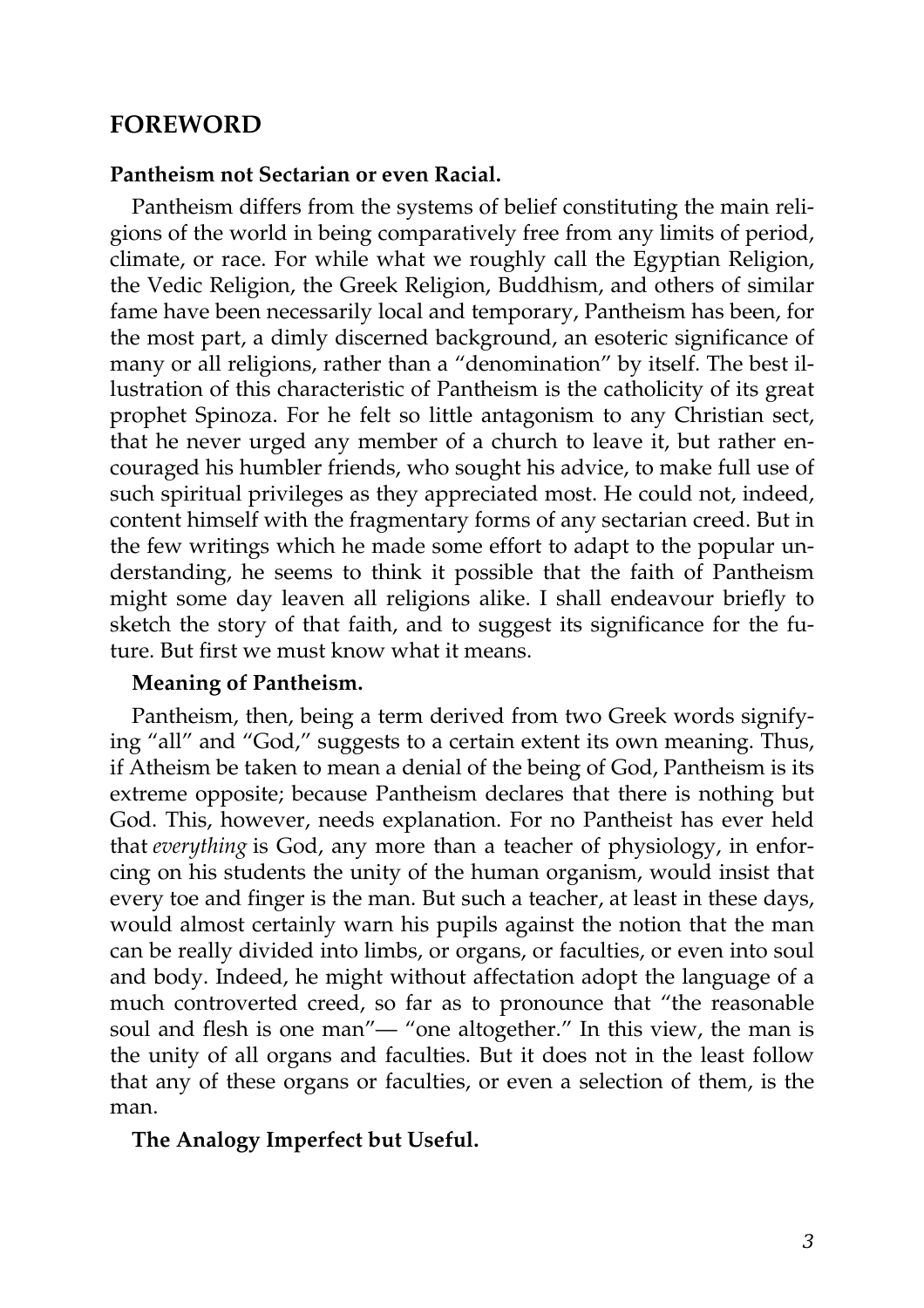If I apply this analogy to an explanation of the above definition of Pantheism as the theory that there is nothing but God, it must not be supposed that I regard the parallelism as perfect. In fact, one purpose of the following exposition will be to show why and where all such analogies fail. For Pantheism does not regard man, or any organism, as a true unity. In the view of Pantheism the only real unity is God. But without any inconsistency I may avail myself of common impressions to correct a common mis-impression. Thus, those who hold that the reasonable soul and flesh is one man— one altogether— but at the same time deny that the toe or the finger, or the stomach or the heart, is the man, are bound in consistency to recognise that if Pantheism affirms God to be All in All, it does not follow that Pantheism must hold a man, or a tree, or a tiger to be God.

#### **Farther Definition.**

Excluding, then, such an apparently plausible, but really fallacious inversion of the Pantheistic view of the Universe, I repeat that the latter is the precise opposite of Atheism. So far from tolerating any doubt as to the being of God, it denies that there is anything else. For all objects of sense and thought, including individual consciousness, whether directly observed in ourselves, or inferred as existing in others, are, according to Pantheism, only facets of an infinite Unity, which is "altogether one" in a sense inapplicable to anything else. Because that Unity is not merely the aggregate of all the finite objects which we observe or infer, but is a living whole, expressing itself in infinite variety. Of that infinite variety our gleams of consciousness are infinitesimal parts, but not parts in a sense involving any real division. The questions raised by such a view of the Universe, many of them unanswerable— as is also the case with questions raised by every other view of the Universe— will be considered further on. All that I am trying to secure in these preliminary observations is a general idea of the Pantheistic view of the Universe as distinguished from that of Polytheism, Monotheism, or Atheism.

## **Various Forms of Pantheism.**

Of course, there have been different forms of Pantheism, as there have been also various phases of Monotheism; and in the brief historical review which will follow this introductory explanation of the name, I shall note at least the most important of those forms. But any which fail to conform, to the general definition here given, will not be recognised as Pantheism at all, though they may be worth some attention as approximations thereto. For any view of the Universe, allowing the existence of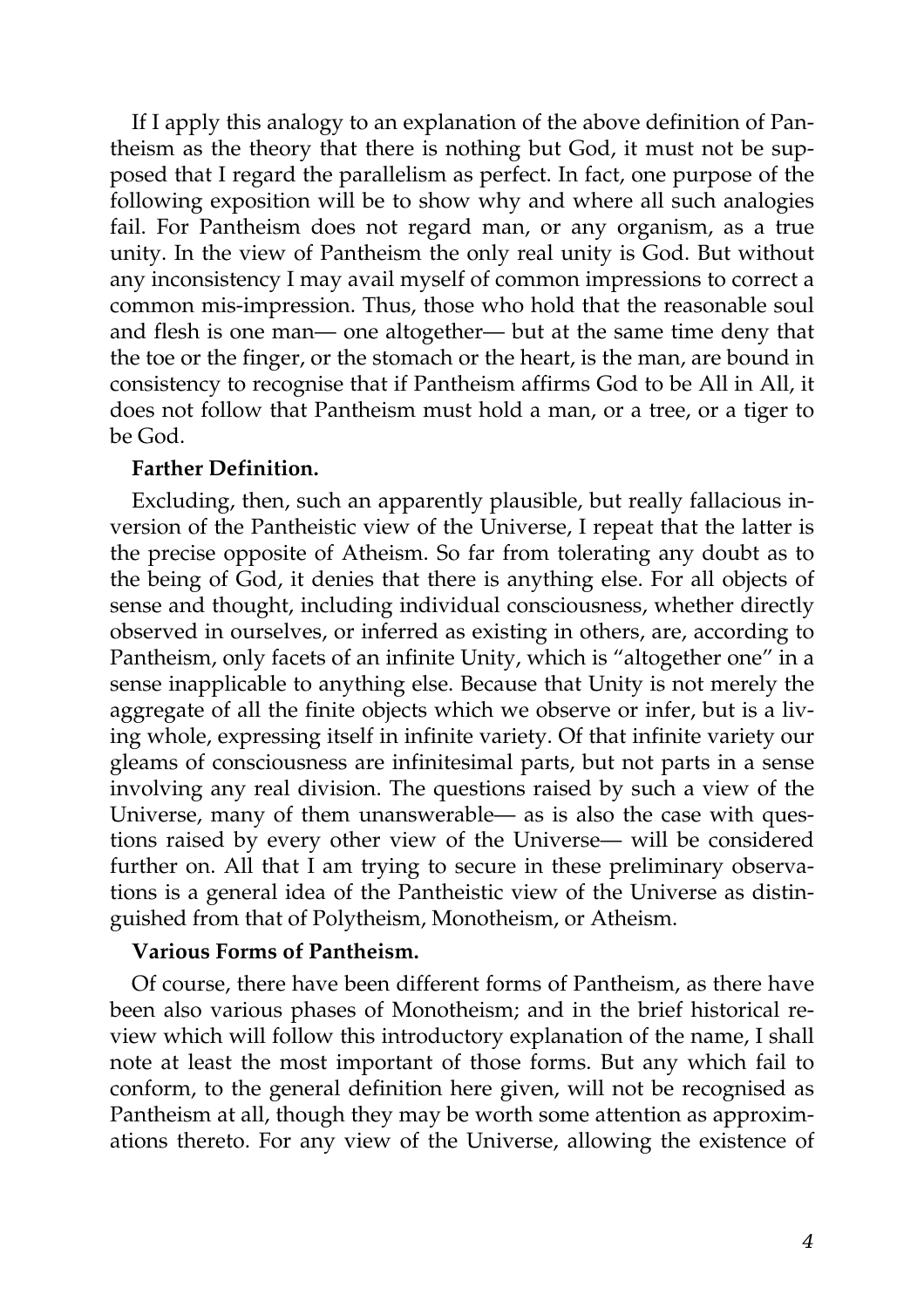anything outside the divine Unity, denies that God is All in All, and, therefore, is obviously not Pantheism. Whether we should recognise as true Pantheism any theory involving the evolution of a finite world or worlds out of the divine substance at some definite epoch or epochs, may be a debatable question, provided that the eternity and inviolability of the divine oneness is absolutely guarded in thought. Yet I will anticipate so far as to say that, in my view, the question must be negatived. At any rate, we must exclude all creeds which tolerate the idea of a creation in the popular sense of the word, or of a final catastrophe. True, the individual objects, great or small, from a galaxy to a moth, which have to us apparently a separate existence, have all been evolved out of preceding modes of being, by a process which seems to us to involve a beginning, and to ensure an end. But in the view of Pantheism, properly so-called, the transference of such a process to the whole Universe is the result of an illusion suggested by false analogy. For the processes called evolution, though everywhere operative, affect, each of them, only parts of the infinite whole of things; and experience cannot possibly afford any justification for supposing that they affect the Universe itself. Thus, the matter or energy of which we think we consist, was in existence, every atom of it, and every element of force, before we were born, and will survive our apparent death. And the same thing, at least on the Pantheistic view, is true of every other mode of apparently separate or finite existence. Therefore no birth of a new nebula ever added a grain of matter or an impulse of new energy to the Universe. And the final decease of our solar system, if such an event be in prospect, cannot make any difference whatever to the infinite balance of forces, of which, speaking in anthropomorphic and inadequate language, we suppose the Eternal All to consist.

## **Limitation of Scope.**

But before passing on to the promised historical review, it is, perhaps, necessary to refer again to a remark previously made, that Pantheism may be considered either from the point of view of philosophy, or from that of religion. Not that the two points of view are mutually exclusive. But, as a matter of fact, Pantheism as a religion is, with certain exceptions among Indian saints and later Neoplatonists, almost entirely a modern development, of which Spinoza was the first distinct and devout teacher. For this statement justification will be given hereafter. Meantime, to deprecate adverse prejudice, I may suggest that a careful study of the most ancient forms of Pantheism seems to show that they were purely philosophical; an endeavour to reach in thought the ultimate reality which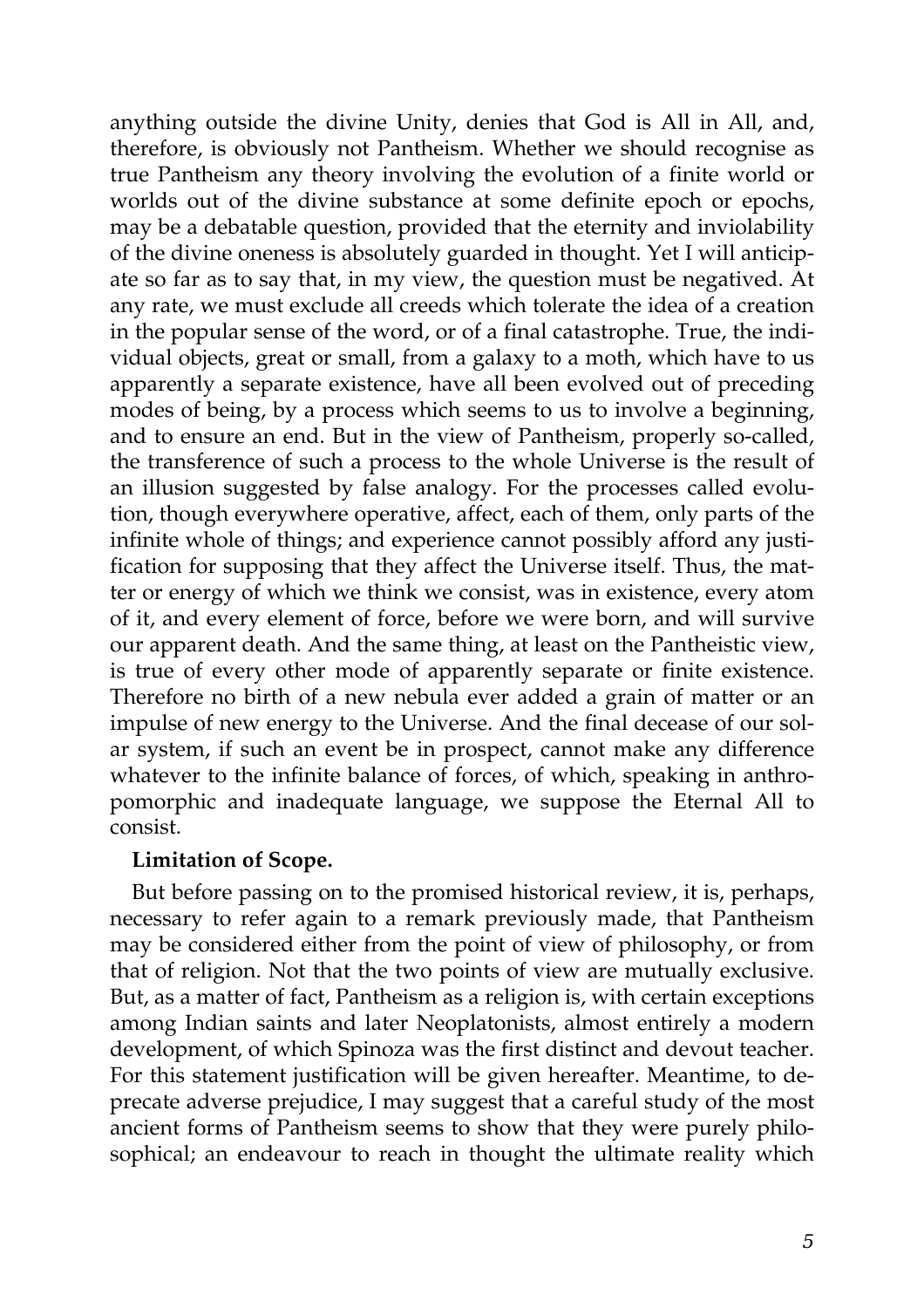polytheism travestied, and which the senses disguised. But little or no attempt was made to substitute the contemplation of the Eternal for the worship of mediator divinities. Thus, in the same spirit in which Socrates ordered the sacrifice of a cock to Aesculapius for his recovery from the disease of mortal life, philosophical Pantheists, whether Egyptian or Greek, or even Indian,<sup>1</sup> satisfied their religious instincts by hearty communion with the popular worship of traditional gods. Or, if it is thought that the mediaeval mystics were religious Pantheists, a closer examination of their devout utterances will show that, though they approximated to Pantheism, and even used language such as, if interpreted logically, must have implied it, yet they carefully reserved articles of the ecclesiastical creed, entirely inconsistent with the fundamental position that there is nothing but God. Indeed, their favourite comparison of creature life to the ray of a candle is not really a Pantheistic conception; because to the true Pantheist the creature is not an emanation external to God, but a finite mode of infinite Being. Still the mystics did much to prepare the devout for an acceptance of Spinoza's teaching. And although so amazing a transfiguration of religion rather dazzled than convinced the world at first; nay, though it must be acknowledged that one, and perhaps more of Spinoza's fundamental conceptions have increasingly repelled rather than attracted religious people, yet it can hardly be disputed that he gave an impulse to contemplative religion, of which the effect is only now beginning to be fully realised.

<sup>1.</sup>If Buddha occurs to the reader, it should be remembered that he was not a Pantheist at all. His ultimate aim was the dissolution of personality in the Nothing. But that is not Pantheism.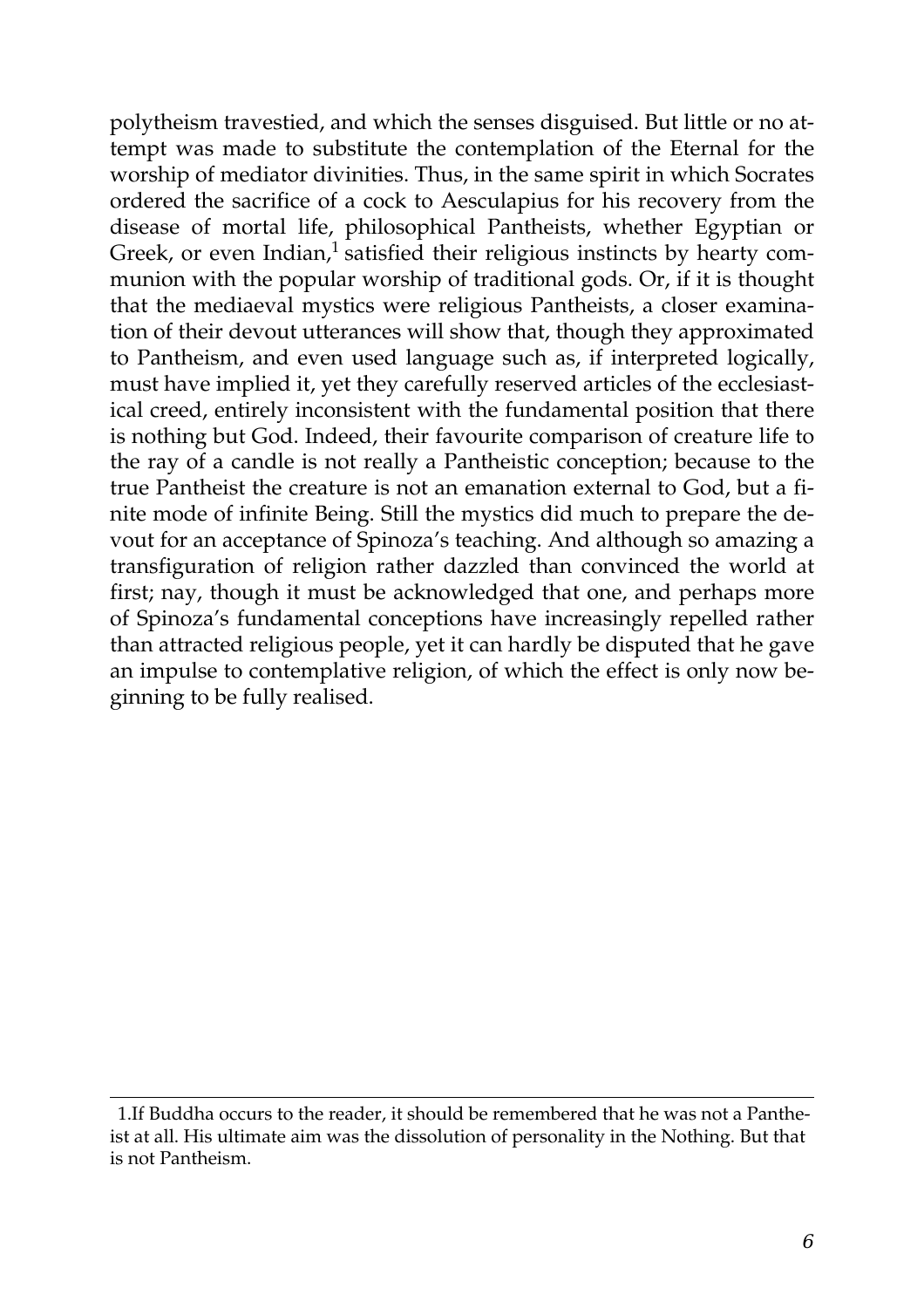# Chapter

# **PRE-CHRISTIAN PANTHEISM**

#### **Its Origins Doubtful and Unimportant.**

It has been the customary and perhaps inevitable method of writers on Pantheism to trace its main idea back to the dreams of Vedic poets, the musings of Egyptian priests, and the speculations of the Greeks. But though it is undeniable that the divine unity of all Being was an almost necessary issue of earliest human thought upon the many and the one, yet the above method of treating Pantheism is to some extent misleading; and therefore caution is needed in using it. For the revival of Pantheism at the present day is much more a tangible resultant of action and reaction between Science and Religion than a ghost conjured up by speculation. Thus, religious belief, driven out from "the darkness and the cloud" of Sinai, takes refuge in the mystery of matter; and if the glory passes from the Mount of Transfiguration, it is because it expands to etherialise the whole world as the garment of God. Again, the evanescence of the atom into galaxies of "electrons" destroys the only physical theory that ever threatened us with Atheism; and the infinitesimal electrons themselves open up an immeasurable perspective into the abyss of an Unknowable in which all things "live and move and have their being." Therefore it matters little to us, except as a matter of antiquarian interest, to know what the Vedic singers may have dreamed; or what Thales or Xenophanes or Parmenides may have thought about the first principle of things, or about the many and the one. For our spiritual genealogy is not from them, but from a nearer and double line of begetters, including seers— in the true sense of the word— and saints, for both are represented by Kepler and Hooker, Newton and Jeremy Taylor, Descartes and Spinoza, Leibnitz and Wesley, Spencer and Newman. And even these have authority not through any divine right of genius or acquired claim of learning, but because they illumine and interpret obscure suggestions of our own thoughts. Indeed, to the sacrament of historic communion with the past, as well as to the chief rite of the Church, the apostolic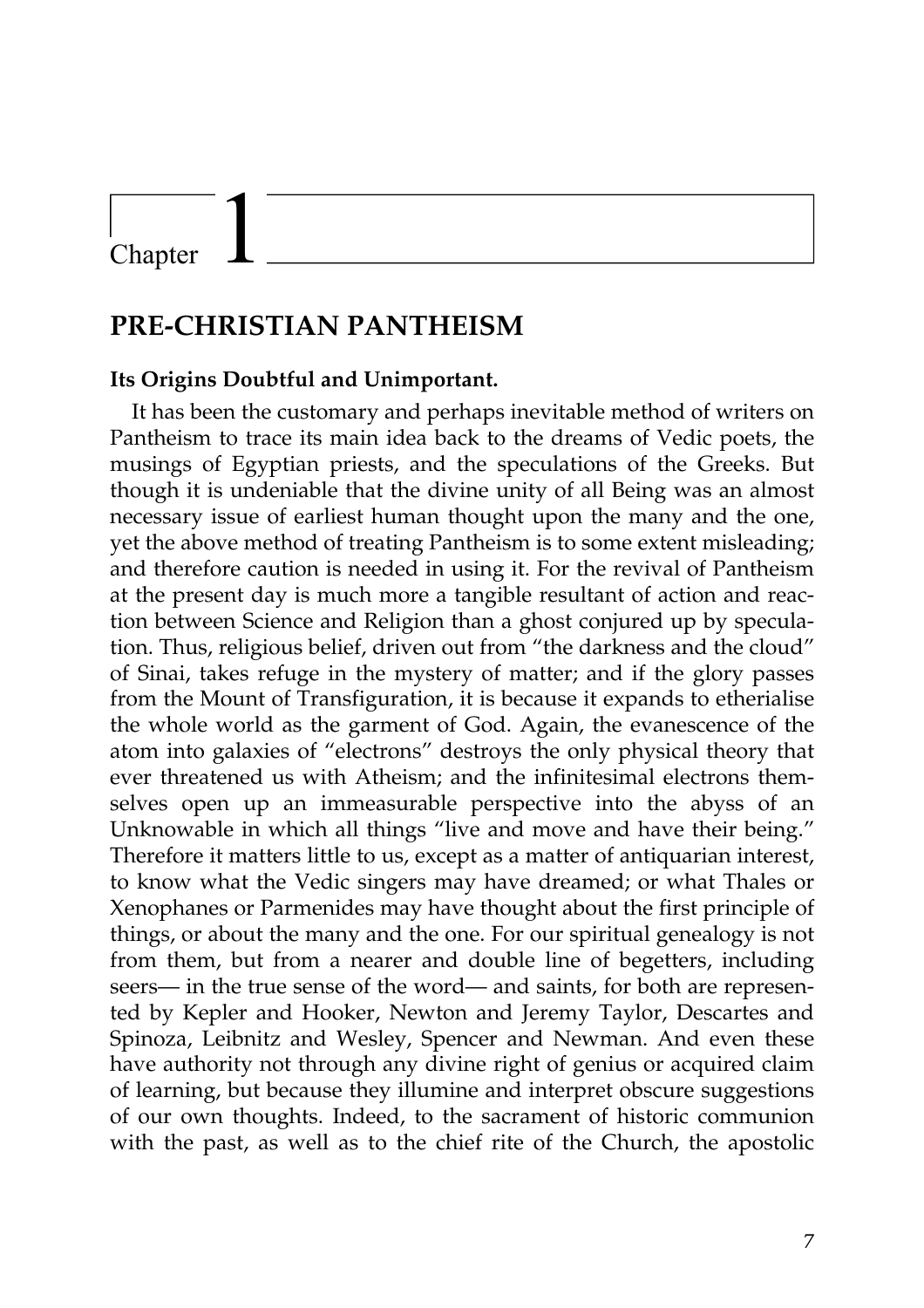injunction is applicable: "Let a man examine himself; and so let him eat of that bread."

#### **Suggestions of Nature.**

Obeying that injunction, any man possessing ordinary powers of observation and reflection may, in the course of a summer day's walk, find abundant reason for interest in the speculations of historic Pantheism. For the aspect of nature then presented to him is one both of movement and repose, of variety and harmony, of multiplicity and unity. Thus the slight breeze, scarcely stirring the drowsy flowery the monotonous cadences of the stony brook, and the gliding of feathery flecks of cloud across the blue, create a peace far deeper than absolute stillness, and suggest an infinite life in which activity and repose are one. Besides, there is evident everywhere an interplay of forces acting and reacting so as mutually to help and fulfil one another. For instance, the falling leaves give back the carbon they gathered from the air, and so repay the soil with interest for the subtler essences derived therefrom and dissolved in the sap. The bees, again, humming among the flowers, while actuated only by instincts of appetite and thrift, fructify the blooms, and become a connecting link between one vegetable generation and another. The heat of the sun draws up water from ocean and river and lake, while chilly currents of higher air return it here and there in rain. So earth, sea, and air are for ever trafficking together; and their interchange of riches and force is complicated ten thousandfold by the activities of innumerable living things, all adapting themselves by some internal energy to the ever varying balance of heat and cold, moisture and drought, light and darkness, chemical action and reaction. And all this has been going on for untold millions of years; nor is there any sign of weariness now.

# **Sympathy thus awakened with the old Pantheistic Aspiration to find the One in the Many.**

In the mood engendered by such familiar experiences of a holiday saunter, it may well occur to anyone to think with interest and sympathy of the poets and seers who, thousands of years ago, first dared to discern in this maze of existence the varied expression of one all-embracing and eternal Life, or Power. Such contemplations and speculations were entirely uninfluenced by anything which the Christian Church, recognises as revelation.<sup>2</sup> Yet we must not on that account suppose that they were without religion, or pretended to explain anything without reference to superhuman beings called gods and demons. On the contrary, they, for the most part, shared, subject to such modifications as were imperatively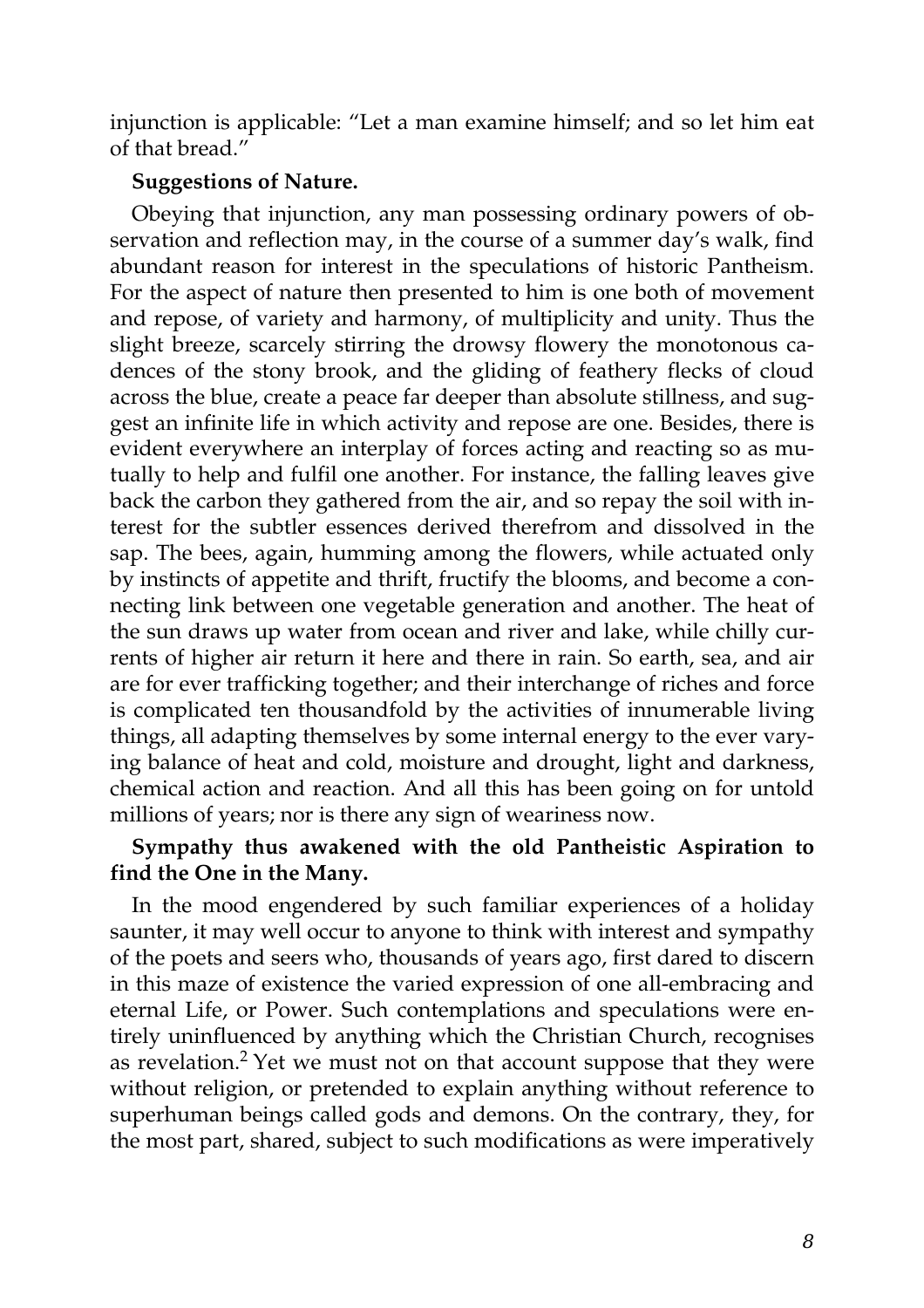required by cultivated common sense, the beliefs of their native land. But the difference between these men and their unthinking contemporaries lay in this; that the former conceived of one supreme and comprehensive divinity beyond the reach of common thought, an ultimate and eternal Being which included gods as well as nature within its unity. So, for them, Indra, Zeus, or Jove were mere modes of the one Being also manifest in man and bird and tree.

#### **The Védas and Related Literature.**

Every race possessing even the rudiments of culture has been impelled by a happy instinct, which, if we like, we may call inspiration, to record in more or less permanent form its experience of nature, of life, and of what seemed the mysteries of both. To this inspiration we owe the sacred books of the Jews. But it is now generally recognised that an impulse not wholly dissimilar also moved prophetic or poetic minds among other races, such, for instance, as the Egyptians, the Chaldaeans, and the Aryan conquerors of India, to inscribe on papyrus or stone, or brick or palmleaf, the results of experience as interpreted by free imagination, traditional habits of thought, and limited knowledge. Of this ancient literature a considerable part is taken up by the mysteries apparently involved in life, conduct, and death. Most notably is this the case with the ancient Indian literature called the Védas, and such sequels as the Upanishads, Sutras, and— much later— the Bhagavad Gîtâ. This collection, like our Bible, forms a library of writings issued at various dates extending over much more than a thousand years.

#### **Indian Pantheism.**

The forgotten singers and preachers of this prehistoric wisdom were as much haunted as we ourselves are with the harassing questions suggested by sin and sorrow, by life and death, and by aspirations after a higher state. And many, perhaps we may say most of them, found comfort in the thought that essentially they belonged to an all comprehensive and infinite Life, in which, if they acted purely and nobly, their seeming personality might be merged and find peace. Their frame of mind was religious rather than philosophical. But their philosophy was naturally conformed to it; and in their contrast of the bewildering variety of finite visible things with the unity of the Eternal Being of which all are phases,

<sup>2.</sup>Some scholars think they can trace Christian, influences in the exceptionally late Bhagavad Gîtâ, hereafter quoted. But it is a disputed point; and certainly in the case of the Védas and pre-Christian literature arising out of them even Jewish influence was impossible.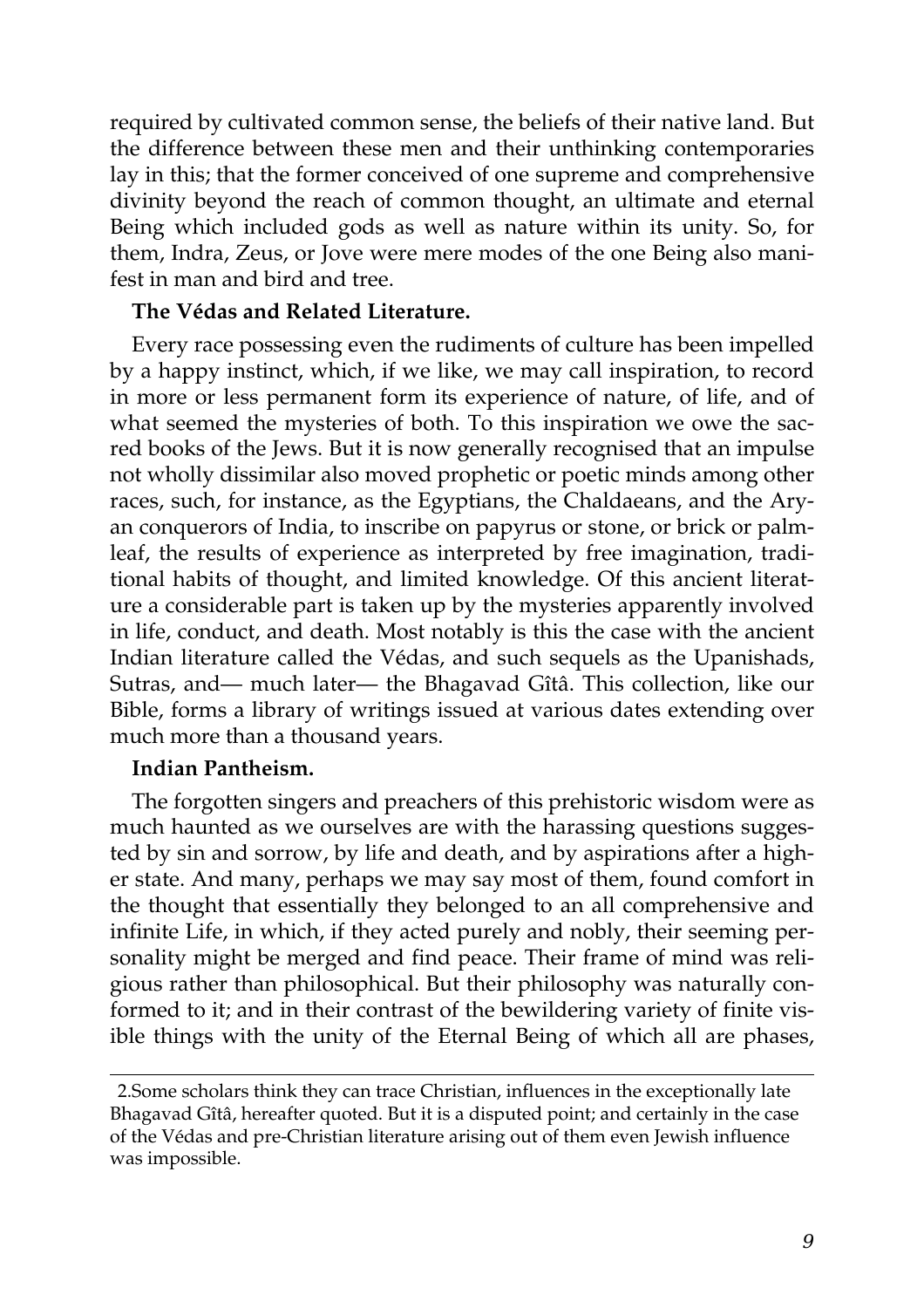those ancients were in close sympathy with the thoughts of the modern meditative saunterer by field and river and wood.

#### **Differences between Ancient and Modern Conditions of Thought.**

But the enormous interval of time separating us from those early Indian thinkers necessarily involves very great differences in conditions of thought. And we should not be surprised if amidst much in their writings that stirs our sympathy, there is also a great deal which is to us incongruous and absurd. Therefore, it may be well before quoting these writings to note one or two points marking an almost incommensurable difference between their mode and ours of regarding the world.

#### **Survival In their day of Fetishistic and Animistic Ideas.**

1. First, they were much less removed than we are from the influence of fetishistic and animistic traditions. Even in the Greek and Roman classics the casual reader is often revolted by the grossly absurd stories told of gods and heroes. And, indeed, it is impossible to conceive of the amours of Zeus (or Jove), for instance, with Leda, Europa or Danaë as having been first conceived during an age marked by the poetic genius and comparative culture evinced in the most ancient epics. But the most probable solution of the puzzle is that the earliest civilization inherited a number of animal stories, such as are characteristic of savagery in all parts of the world, and that the first literary generations into whose poetic myths those stories were transferred, being as much accustomed to them as to other surroundings of their childhood, such as bloody sacrifices, mystic expiations, and fantastic initiations, saw no incongruity in anything told them of the gods. Besides, as those wild myths were associated with sacred rites, the inveterate conservatism of religion, which insisted on stone knives in sacrifices long after bronze and iron came in, was likely enough to maintain the divine importance of those fables, just as the historicity of Balaam's ass and Jonah's whale is in some churches piously upheld still.

#### **Ancient Ignorance of Natural Order.**

2. In the times from which the first known Pantheistic teaching dates, ideas of nature's order were incongruous and indeed incommensurable with ours. Not that the world was then regarded as a chaos. But such order as existed was considered to be a kind of "balance of power" between various unseen beings, some good, some evil, some indifferent. True, some Indian prophets projected an idea of One Eternal Being including all such veiled Principalities and Powers. But their Pantheism was necessarily conditioned by their ignorance of natural phenomena. In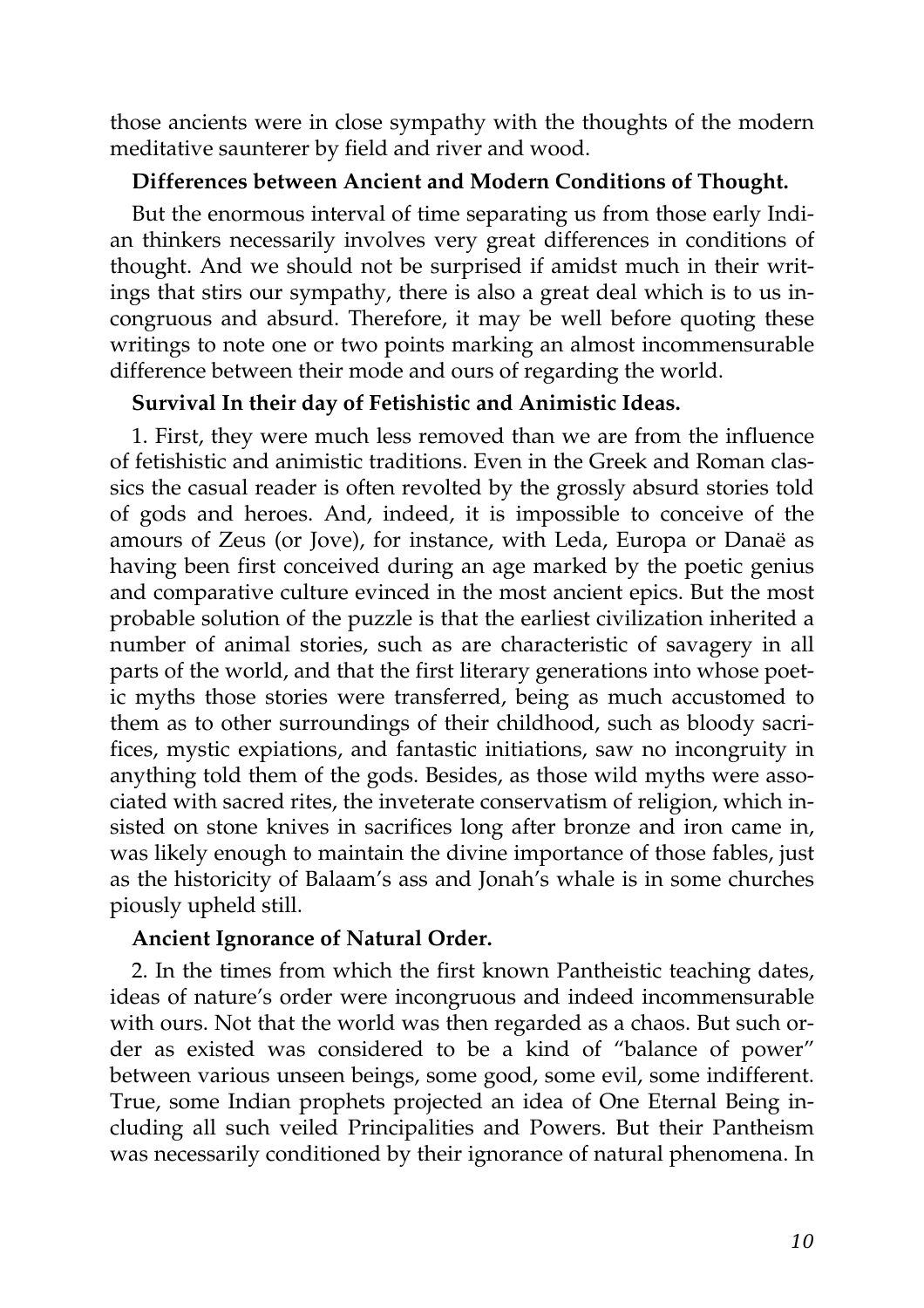fact, an irreducible inconsistency marred their view of the world. For while their Pantheism should have taught them to think of a universal life or energy as working within all things, their theological habit of mind bound them to the incongruous notion of devils or deities moulding, or at least ruling, matter from without. And, indeed, the nearest approach they made to the more genuine Pantheism of modern times was the conception of a world emanating from and projected outside Brahma, to be re-merged in him after the lapse of ages. Now, if I am right in my definition of Pantheism as absolutely identifying God with the Universe, $3$  so that, in fact, there cannot be anything but God, the inconsistency here noted must be regarded as fatal to the genuineness of the Indian or indeed of any other ancient Pantheism. For the defect proved during many centuries to be incurable, and was not indeed fully removed until Spinoza's time.

## **Absence of Definite Creeds.**

3. Another difference between ancient Pantheists and ourselves was the absence in their case of any religious creed, sanctioned by supernatural authority and embodied in a definite form, like that of the three Anglican creeds, or the Westminster Confession of Faith. Not that those ancients supposed themselves to be without a revelation. For the Védas, at least, were considered to be of divine authority, and their words, metres, and grammar were regarded with a superstitious awe, such as reminds us of what has been called the "bibliolatry" of the Jewish Rabbis. But subject to this verbal veneration, the Rishis, or learned divines, used the utmost freedom in regard to the forced and fanciful interpretations extorted from the sacred text, a freedom which again reminds us of the paradoxical caprice shown by some schools of Jewish Rabbis in their treatment of the volume they professed to regard with awe. The various finite gods, such as Vishnu, Indra, Krishna, Marut, or Varuna, were not the subjects of any church creed chanted every day, and carefully stereotyped in the tender minds of children. On the contrary, various rôles were assigned by successive generations to these divinities. So that, for instance, Varuna was at one time the god of the ocean, and at another of the sky. But the uniform tendency of all poets and Rishis alike was to seek, beyond all these gods, one unbeginning, unending, and all comprehensive Being, from whom these "devas" emerged, and into whom they must return. Not only so, but it is clearly suggested in many passages, of

<sup>3.</sup>As imperious brevity excludes full explanation, I must content myself with a reference to The Religion of the Universe, pp. 152-5. London: Macmillan & Co.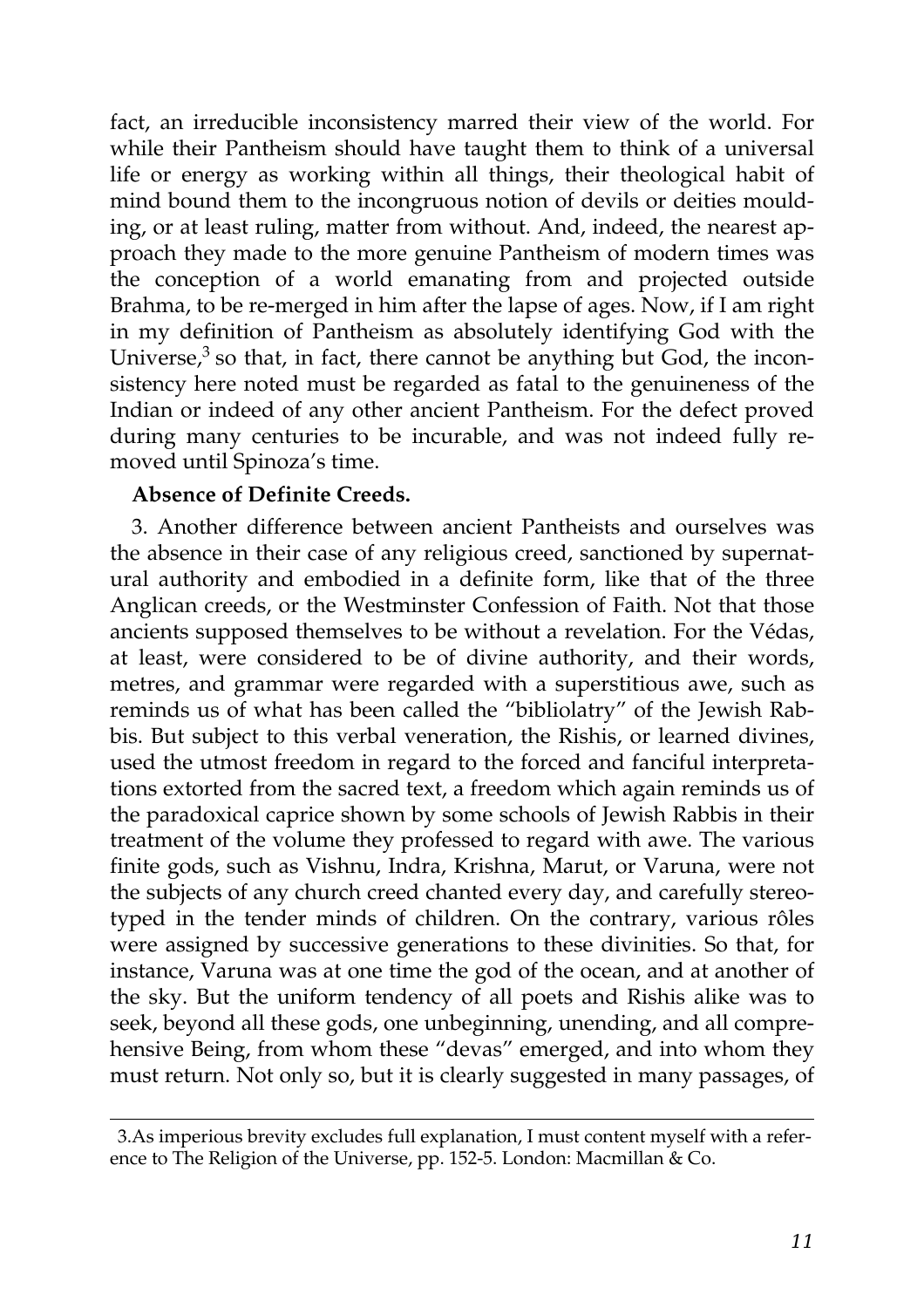which an instance will presently be quoted, that the Eternal, called Brahma who was the true Self of all gods, was also the true Self of man and bird and beast. So that, in fact, notwithstanding the illogical emanation theory, He was the only real Being, the All in All.

#### **Illustration from the Upanishads.**

Thus, one section of the Khandogya Upanishad<sup>4</sup> consists entirely of instructions given by a father, Uddâlaka, to his son, Svetaketu, who had gone through the ordinary courses of study in the Védas, but who, in the father's view, had failed to reach the true significance of life. Accordingly, Uddâlaka inquires: "Have you ever asked for that instruction by which we hear what cannot be heard, by which we perceive what cannot be perceived, by which we know what cannot be known?"<sup>5</sup> The youth, more accustomed than we are to teaching by paradox, expresses no surprise at this mode of putting things, but simply asks: "What is that instruction, sir?" The father then proceeds to give an explanation of what in these days is called "Monism," that is, the absolute singleness of ultimate Being, and traces all that is, or seems to be, up to one ultimate Essence. Now, whether in the form given by Uddâlaka to his exposition, his theory can properly be called Pantheism, according to the definition of it assumed above, is perhaps questionable. But that it was intended to be Pantheism there can be no doubt. "In the beginning," says Uddâlaka, "there was that only which is ([Greek: to hon]); one only, without a second. Others say, in the beginning there was that only which is not ([Greek: to mae hon]); one only, without a second; and from that which is not, that which is was born." But Uddâlaka rejects this latter doctrine as unthinkable— which, indeed, many explorers of Hegel have found with pain and anguish of mind. And then the father traces all the multiformity of the Universe to the desire or will of the original One, "that which is."

#### **Evolution from the One through Desire.**

"It thought, 'may I be many; may I grow forth.' It sent forth fire." My limits do not allow me to quote further the fantastic account given of the farther process by which water and earth, plants, animals, and men sprang out of that desire of the One: "May I become many; may I grow

<sup>4.</sup>According to the late Max Müller, with whom Prof. T.W. Rhys Davids agrees, the word Upanishad is equivalent to our word "sitting" or "session"; only that it is usually confined to a sitting of master and pupil.

<sup>5.</sup>Sacred Books of the East, vol. i. p. 92. The immediately following quotations are from the same Upanishad.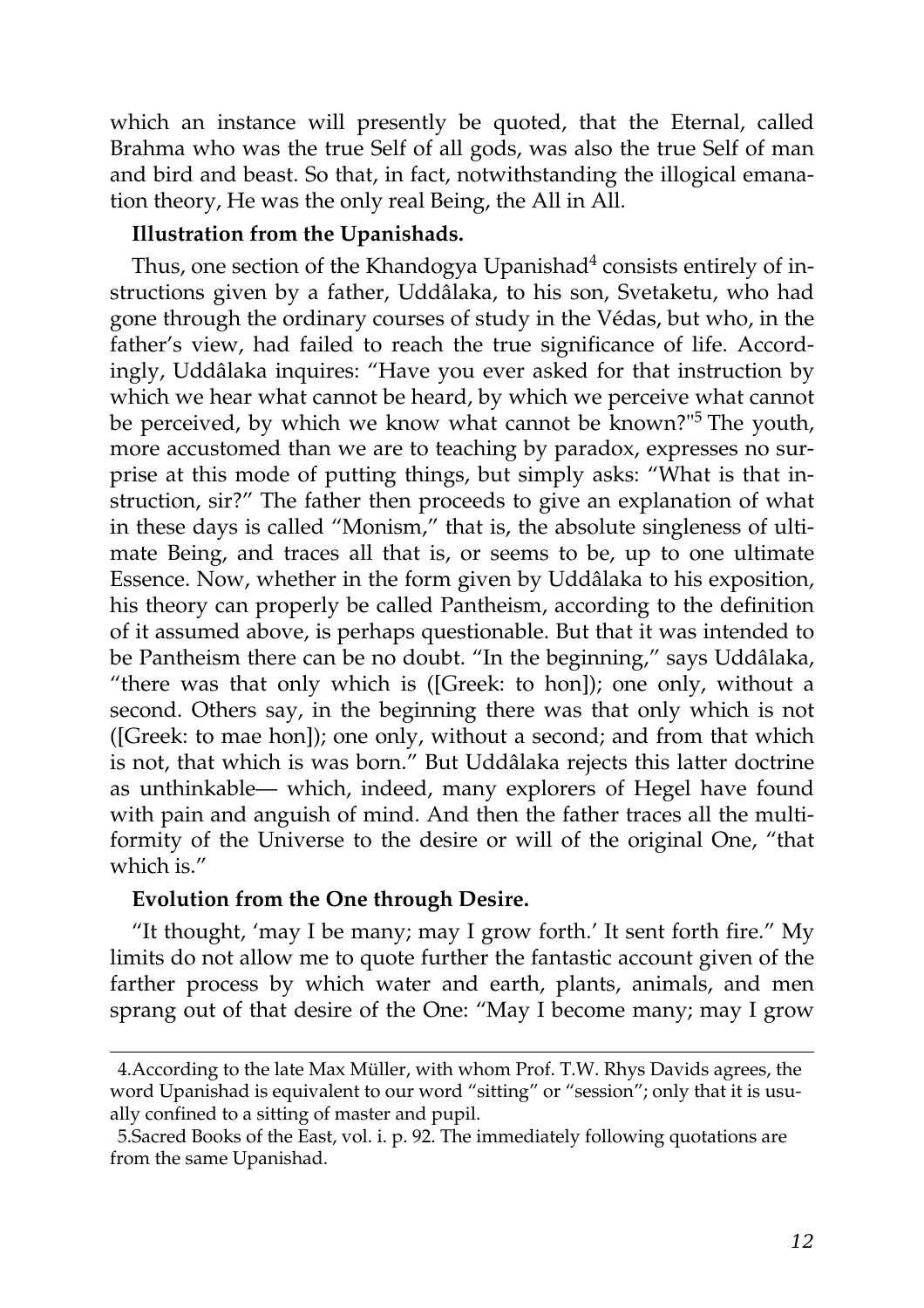forth." For our purpose it is more important to show that in the view of Uddâlaka— however inconsistently he may express himself— the original One was never really divided, but remains the true Self of every finite being, however apparently separate. Thus, consider the following dialogue, the first words being a direction of the father, Uddâlaka:—

"Fetch me from thence a fruit of the Nyagrodha tree." "Here is one, sir." "Break it." "It is broken, sir." "What do you see there?" "These seeds, almost infinitesimal." "Break one of them." "It is broken, sir." "What do you see there?" "Not anything, sir." The father said: "My son, that subtile essence which you do not perceive there, of that very essence this great Nyagrodha tree exists. Believe it, my son. That which is the subtile essence, in it all that exists has itself. It is the True. It is the Self; and thou, O Svetaketu, art it."

Here we are clearly taught that the "self," or inmost reality of every person and thing is the Eternal One, or Brahma, or God.

#### **Illustration from the Bhagavad Gîtâ.**

The same doctrine is taught in a more advanced form by the poem called the "Bhagavad Gîtâ," the date of which is probably more than a thousand years later than that of the Upanishad just quoted. In this poem, Krishna, incarnate for the nonce as Arjuna's charioteer, reveals for a special purpose his identity with Brahma, the Eternal All; and Arjuna, when sufficiently instructed adores him thus:—

"O infinite Lord of Gods! the world's abode, Thou undivided art, o'er all supreme. Thou art the first of Gods, the ancient Sire, The treasure-house supreme of all the worlds. The Knowing and the Known, the highest seat. From Thee the All has sprung, O boundless Form! Varuna, Vayu, Agni, Yama thou,<sup>6</sup> The Moon; the Sire and Grandsire too of men. The Infinite in power, of boundless force, The All thou dost embrace; the Thou art All."<sup>7</sup>

## **Omission of Buddhism.**

<sup>6.&</sup>quot;The gods of ocean, air and fire, and the judge of the lower regions respectively" (Rev. John Davies).

<sup>7.</sup>The "Bhagavad Gîtâ," translated by the Rev. J. Davies, M.A.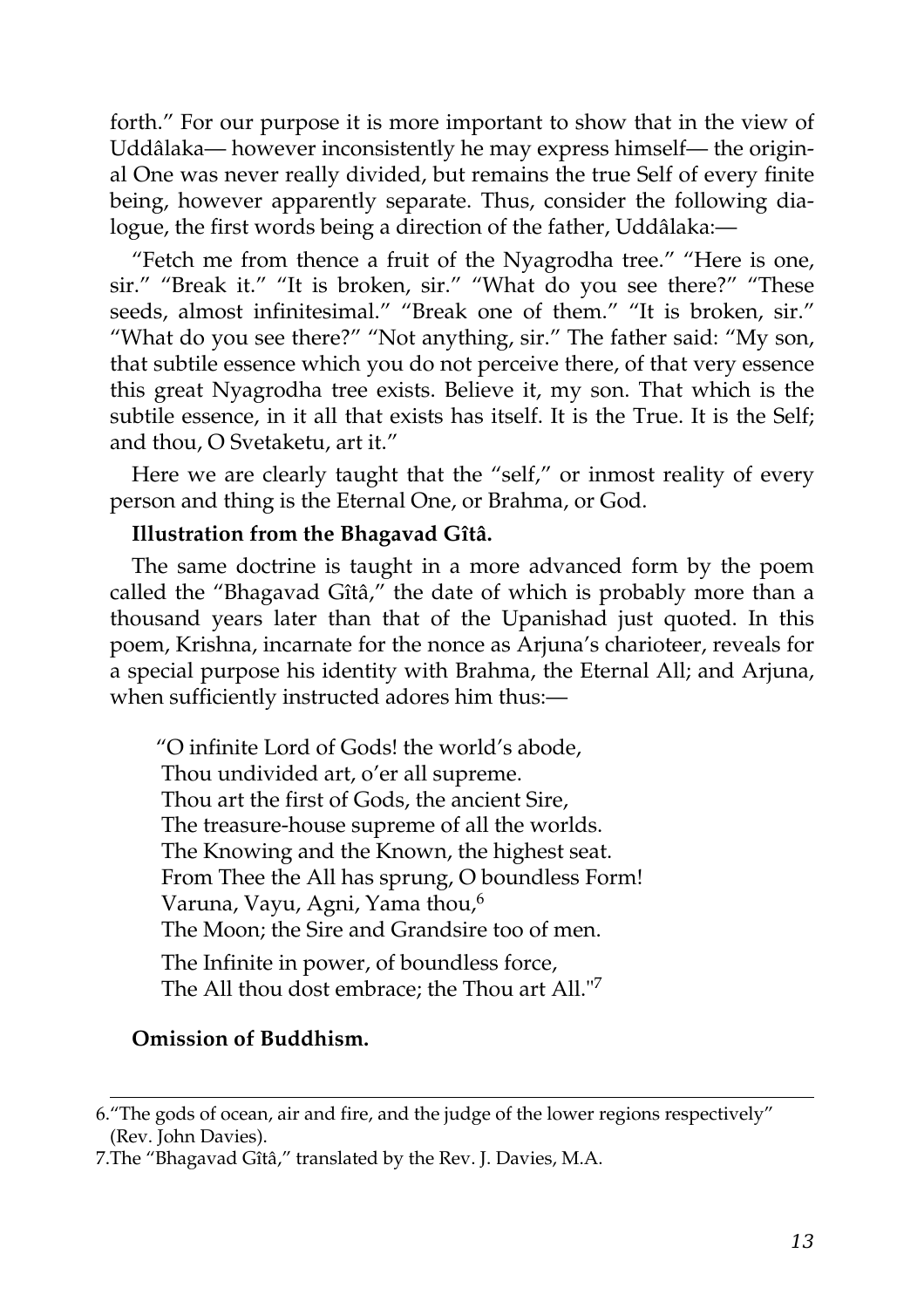These illustrations must suffice for Indian Pantheism. Because, with Buddhism we have nothing to do. For, according to its ablest European exponent (Professor T.W. Rhys Davids), that system of religion simply ignored the conception of an All in All. And this not at all on philosophical grounds, but because its aims were entirely practical. For the aim of its founder was to show men how by a virtuous life, or lives, they might at last attain annihilation— or, at any rate, the extinction of the individual self, the apparent separateness of which was, in his view, the source of all misery. And if he could teach his followers to attain that salvation, he was entirely indifferent as to the opinions they might hold about the ultimate nature of the world, provided only that they did not fall into any heresy which proclaimed an immortal soul.<sup>8</sup>

#### **Persian Religions, not strictly Pantheistic.**

The accounts given to us by the best authorities on Zoroaster and Parseeism scarcely justify us in thinking the religion of the Zendavesta to be Pantheistic in our sense of the term. For though it would appear that Ormuzd (or Ahuramazda), the God of light and goodness, originated in, or was born from and one with a nameless impersonal Unity, such as may answer to Herbert Spencer's "Unknowable," it cannot be accurately said that, according to the Persian view of the world, there is nothing but God. For, to say nothing of the apparently independent existence of the principle of darkness and evil called Ahriman, the relation of the Amshaspands, or supreme spirits, and of the Izeds, or secondary spirits, as well as of the Fereurs, or divine ideas to the impersonal Unity, seems to be rather that of emanations, than parts of a Whole. Again, if it be true that, according to the Zend Avesta, the conflict of light and darkness will ultimately cease, and Ahriman with his demons be annihilated, it is obvious that this implies a beginning and an end, with a process originating in the one, and consummated in the other. But such a process, though most actual on the finite scale, and joyfully or painfully real to us, contemplating, as we do only infinitesimal parts of the Universe, and always under the forms of time and space, is yet incongruous and incommensurate with the thought of one All in All, unlimited by time or space, and whose lifetime is an Eternal Now. Thus true Pantheism takes the

<sup>8.</sup>The Karma was not a soul. What it was is, according to our authorities, very difficult for the Western mind to conceive. But its practical effect was, that on the death of the imperfect man, another finite existence of some sort necessarily took his place. But this new finite existence was not the former man. It is only on the death of him who has attained Nirvana that Karma ceases to act, and no new finite existence takes his place.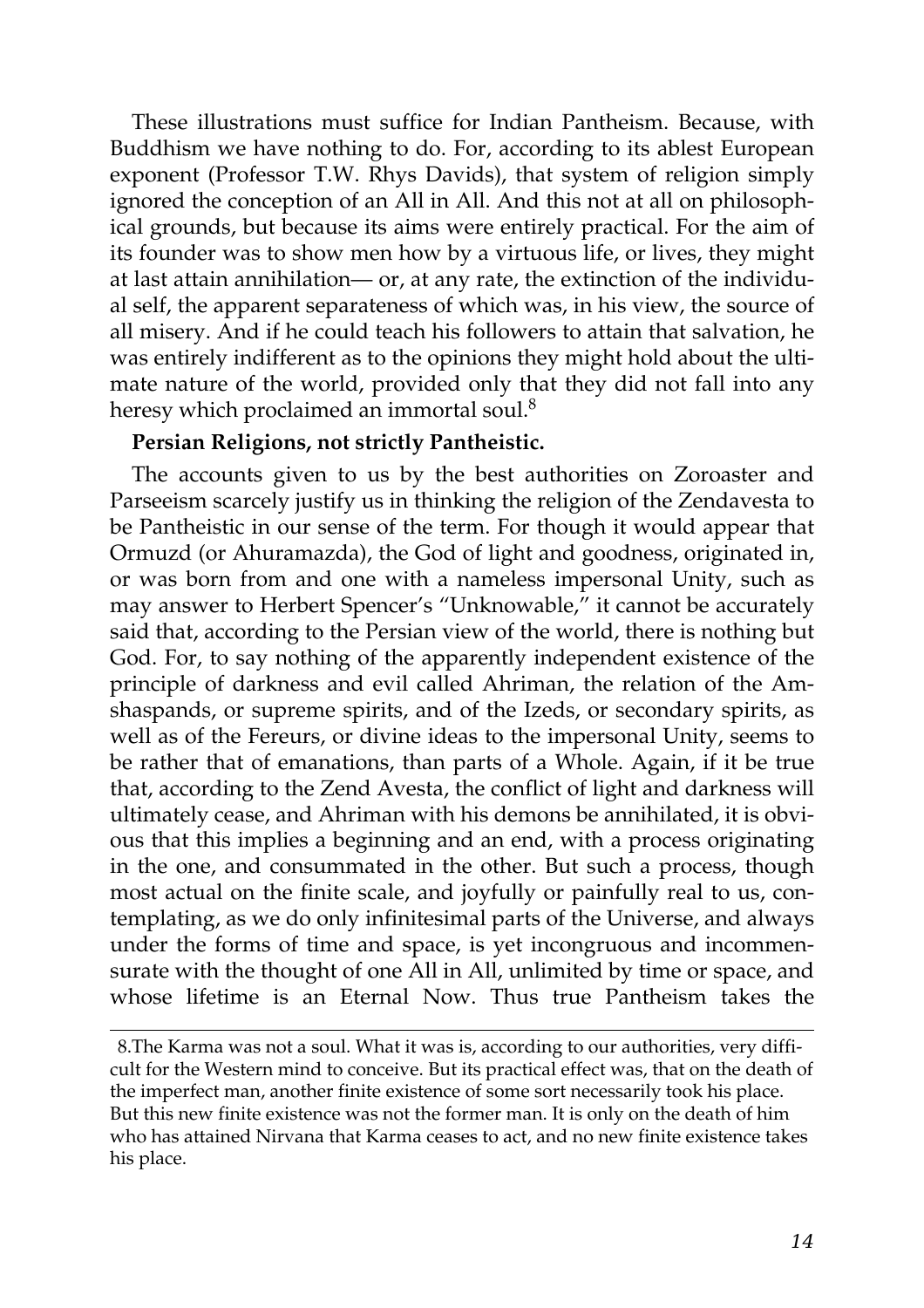Universe, as it is, in its infinity; regards it as without beginning or end; and worships it. Not that Pantheism denies the existence of evil or is unmoved by the struggle between evil and good, or is uninspired by faith in the reiterated triumph of good wherever the local conflict arises. But it insists that evil is relative to the finite parts of the Universe in their supposed isolation, and cannot possibly affect the Eternal All. It allows of no creation or emanation which would put any part of the "wondrous Whole" in opposition to, or separation from, the Eternal. But from its point of view all change, evolution, progress retrogression, sin, pain, or any other good or evil is local, finite, partial; while the infinite coordination of such infinitesimal movements make one eternal peace.

## **Pantheism in Ancient Egypt**

Egyptian Religion need not detain us. For though, there are clear traces of Pantheistic speculation among the Priests, it can scarcely be contended that such speculations had the same influence on the cultured laity as the teaching of the Rishis had in ancient India. But the truth seems to be that the oldest popular theology of Egypt was only a variety of Negro animism and fetishism.<sup>9</sup> Yet these grovelling superstitions, as is often the case, evolved in unbroken continuity a higher faith. For, in the attempt made to adapt this savage cult to the religious needs of various districts, all alike gradually advancing in culture, the number and variety of divinities became so bewildering to the priests, that the latter almost inevitably adopted the device of recognising in parochial gods only so many hints of one all-comprehensive divine energy. Not that they ever embraced monotheism— or the belief in one personal God distinct from the Universe. But if Plutarch be accurate— as there seems no reason to doubt, in his record of an inscription in a temple of Isis— they, or at least the most spiritual of them, found refuge in Pantheism. For the transfigured and glorified goddess was not regarded as the maker of the Universe, but as identical with it, and therefore unknowable, "I am all that hath been, is, or shall be; and no mortal has lifted my veil." The prevalence of such Pantheism, at least among the learned and spiritual of ancient Egypt, is, to a considerable extent, confirmed by other Greek writers besides Plutarch. But the inscription noted by Plutarch gives the sum and substance of what they tell us.

# **Greek Pantheism**

Before considering the classical and Neo-platonic Greek speculations commonly regarded as Pantheistic, we may do well to recall to mind the

<sup>9.</sup>See Prof. W. Max Muller, on "Egypt," in the Encyc. Biblica.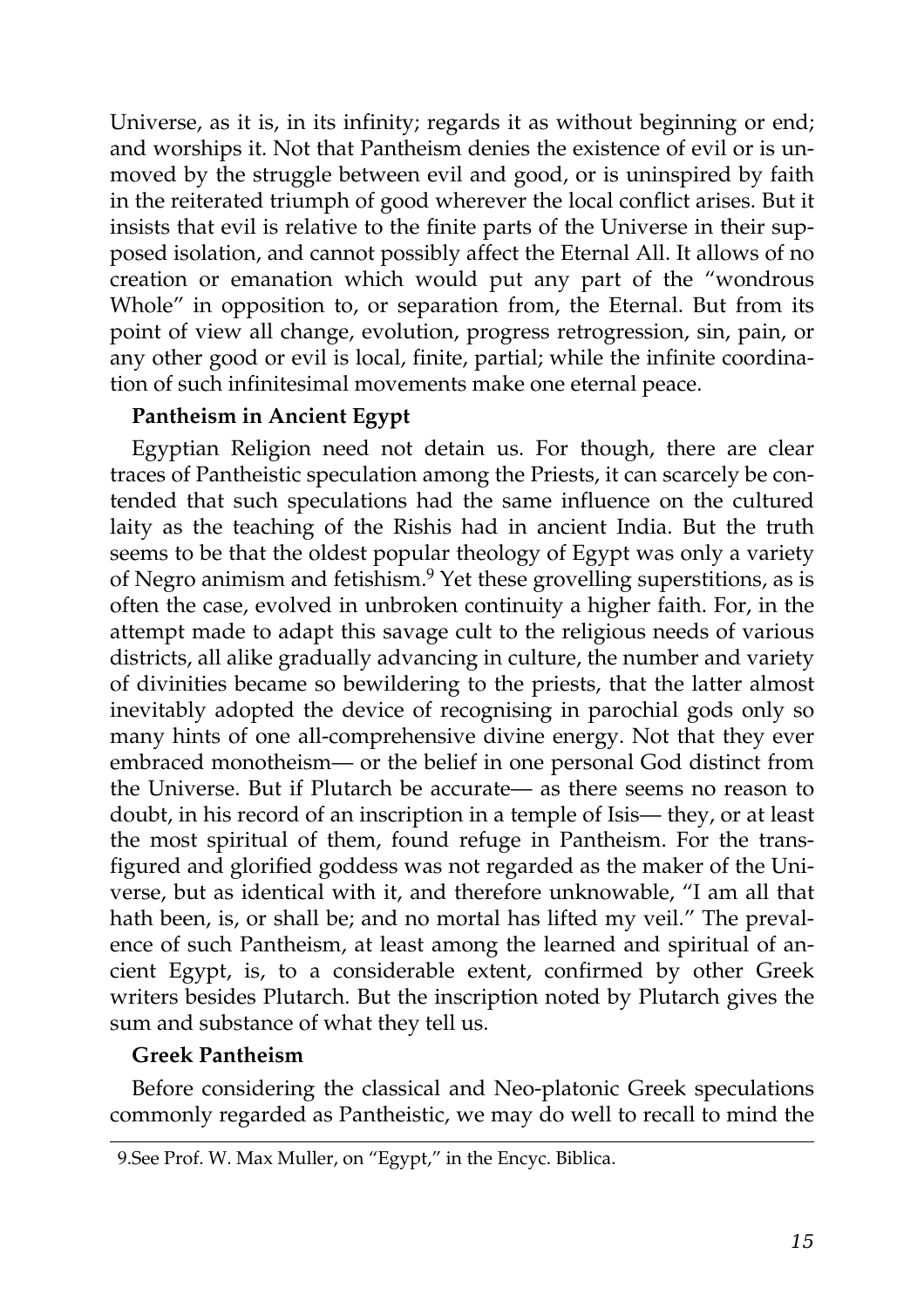immense difference between the established habit of theological thought in our day, and the vague, or at best, poetically vivid ideas of the ancients. For the long tradition of nearly two thousand years, which has made monotheism to us almost as fixed an assumption as that of our own individuality, was entirely wanting in this case. Not that the idea of one supreme God had never been suggested. But it was not the Hebrew or Christian idea that was occasionally propounded; for in the ethnic mind it was rarely, if ever, regarded as inconsistent with polytheism; and consequently it verged on Pantheism. "Consequently," I say, because such monotheism as existed had necessarily to explain the innumerable minor deities as emanations from, or manifestations of the supreme God. And though such conscious attempts at reconciliation of beliefs in many gods and in one Supreme were confined to a small minority of meditative priests and speculative philosophers, yet really, the combination was implicit in the sort of polytheistic religion which possessed the family affections and patriotic associations of the early Greek world.

# **Not the Material Figure but the Divinity Suggested was the Object of Worship.**

For though we may find a difficulty in ridding ourselves of a prejudice wrought into the tissue of our early faith by the nursery lessons of childhood, it was not the graven or molten image which was really worshipped by the devout, but that form of superhuman power which, by local accident, had been identified with the "idol." If, indeed, we supposed every "idolator" to have received definite religious teaching, analogous to that with which we ourselves were imbued in youth, we might well find his attitude inconceivable. But he had nothing of the kind. He only knew that in war, in hunting, in fishing, in farming, he was confronted with powers which passed his comprehension; and tradition permeated him with the expectation that such powers would be propitiated by his worship of the images set up in their names. There was therefore no reasoned creed, such as those of the Catholic and Reformed Churches, but only a vague sentiment brought to a focus by the associations of the shrine. From such a view of polytheism it is easy to understand how most, if not all, of the old speculative philosophers could allow the existence of the traditional gods, even while in reasoned contemplation they saw that all deities were subordinate to and merged in one universal God.

#### **Possible Influence of Oriental Pantheism.**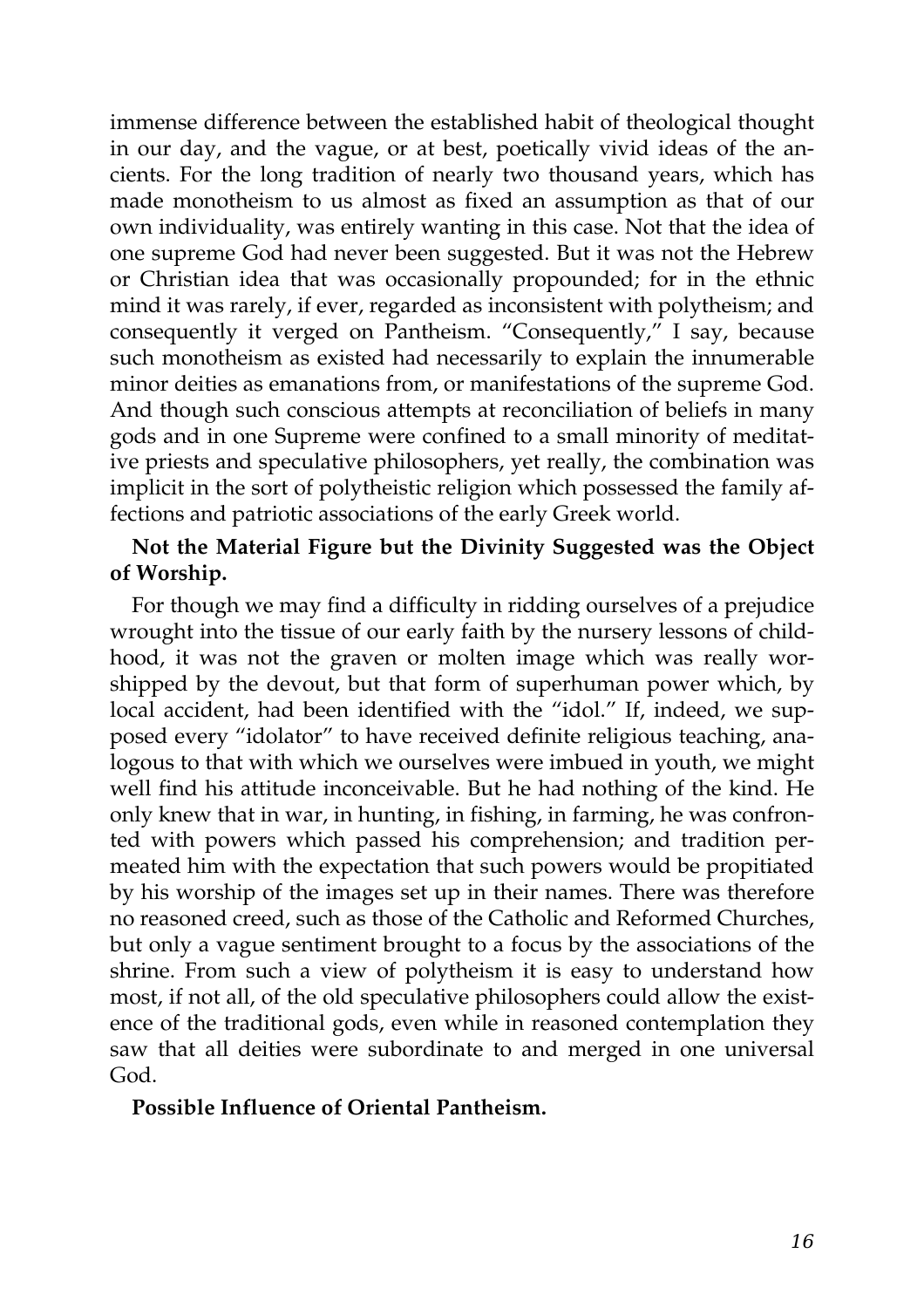How far this unstable religious position was subject to the influence of the oriental mysticism at which we have glanced already, is, at any rate, so far as concerns the classical age of Greek philosophy, a matter of conjecture. But the resurrection of a prehistoric and almost forgotten civilization from the buried cities of Crete has brought to light many evidences of frequent intercourse, two or three thousand years before the Christian era, between European and Egyptian, or Asiatic, centres of life. Therefore, we may well believe that during the earliest stages of the evolution of thought in East and West, it was as impossible as at the present time for any local school of thinkers to be absolutely original or independent. Thus, later Greek philosophers, whether themselves within sound of the echoes of Hindoo teaching or not, may very well have grown up in an atmosphere impregnated with mythic germs, whose origin they did not know. But however that may be, Greek Pantheism, while it had many points of contact with Eastern speculation, was more purely intellectual and less essentially religious than the Pantheism of the Védas, or the solemn dream that haunted Egyptian temples. For while the aspiration of Hindoo Pantheists was to find and assume the right attitude toward "the glory of the sum of things," the Greeks, as St. Paul long afterward said, "sought after wisdom," and were fascinated by the idea of tracing all the bewildering variety of Nature up to some one "principle" ([Greek: archê]), beginning, origin.

#### **Thales, about 640 B.C.**

Thus Thales of Miletus, during the late seventh and early sixth century B.C., is said to have been satisfied when he found in water— or moisture— the ultimate principle out of which all things and all life, including gods and men, were evolved. With such a speculation of infant philosophy we are here not concerned, except to say that it was not Pantheism as understood in modern times. For while his ablest exponents admit that no sufficient evidence is left to show very clearly what he meant, there seems no reason for supposing that to him the Universe was a Living God.

#### **Successors of Thales.**

It would be fruitless to relate how successors of Thales varied his theory of an ultimate "principle," by substituting air or fire for water. But it is worth while to note that another citizen of Miletus, Anaximander, after an interval of some forty years, pronounced that the beginning, the first principle, the origin of all things, was neither water, nor air, nor fire, but the Infinite ([Greek: to apeae on]). And though the best authorities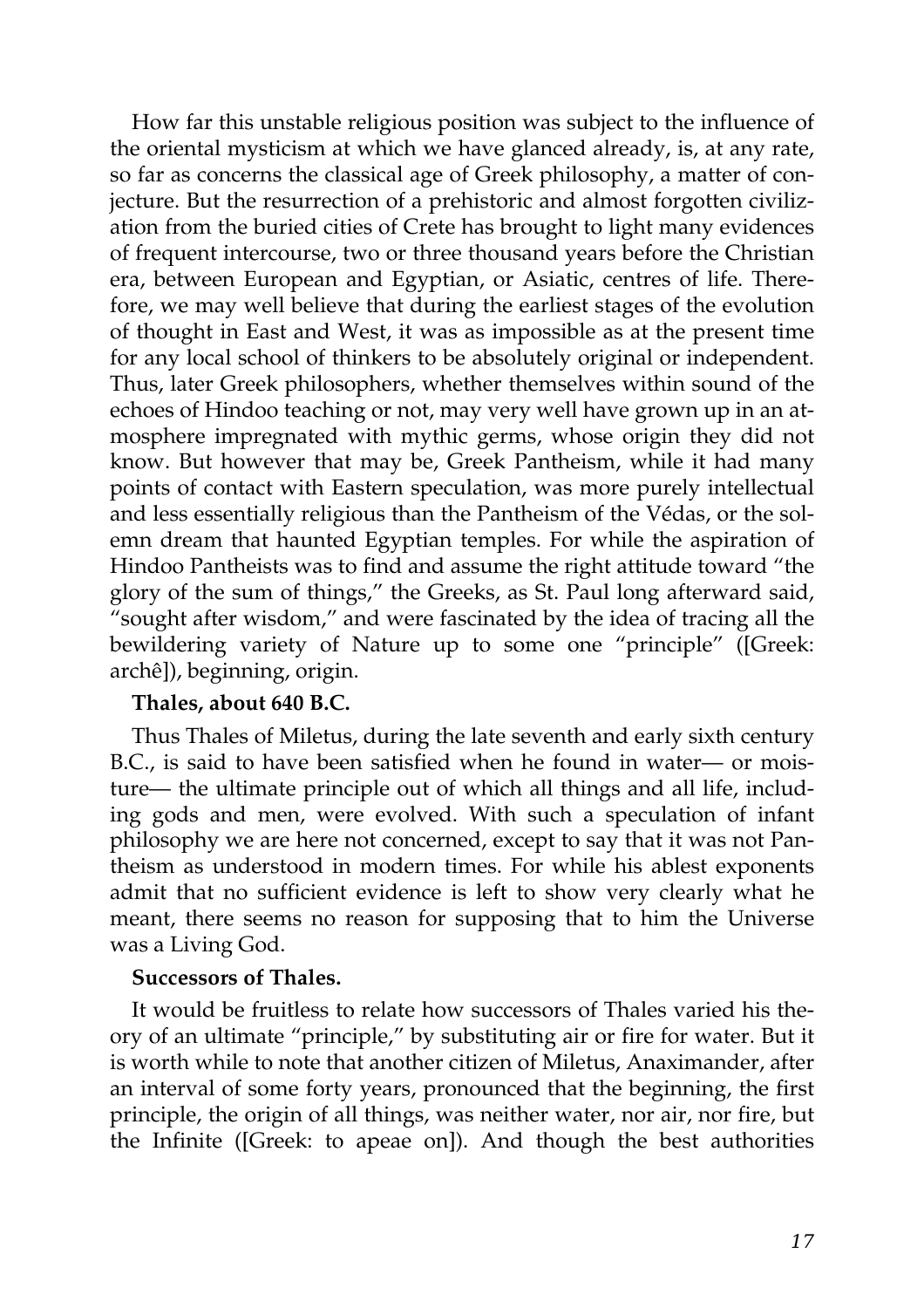confess that they cannot be sure of his meaning, this may very well be because he anticipated Herbert Spencer by two and a half millenniums, in acknowledging that all things merge in one and the same Unknowable. But, so far as our evidence goes, he made no such attempt as the modern philosopher did, to persuade the religious instinct that this Unknowable could supply the place of all the gods.

#### **Xenophanes of Elea, about 570 to 480 B.C.**

The position of Xenophanes, who, toward the latter part of the sixth century B.C. migrated, apparently for political reasons, in fear of Persian imperialism, from Colophon in Asia Minor to Elea in Italy, was a little different, and, for our purpose, more interesting. For the few fragments which are unfortunately all that is left to us of his philosophical poetry, are strongly suggestive of Pantheism, and the interpretation put upon them by later classical and sub-classical writers, who had his works before them, would appear decisive. True, the distinguished and enlightened scholar, Simon Karsten, who, in the first quarter of the nineteenth century, found a labour of love in collecting and editing the remains of early Greek philosophers, deprecated such a judgment. Yet, while the motives for his special pleading were honourable, seeing the odious misrepresentations of Pantheism still prevalent in the Dutch scholar's native land,— misrepresentations undissipated even by the splendour of Spinoza,— his protest remains special pleading still. And he himself candidly quotes at large from an alleged work of Aristotle possibly, only a student's notes of the latter's lectures— and also from Simplicius, as reported by Theophrastus in a comment on Aristotle's Physics, sentences which describe the system of Xenophanos as unquestionably Pantheistic. From, which description I gather that the devout philosopher regarded God as the only real Being, including all that in human language has been, is, and will be, without beginning or end, living and perceiving equally everywhere throughout His infinite essence. And if that essence is compared by Xenophanes to a sphere, neither bounded nor boundless, neither moving nor immovable, this is only because few, if any, in that age of the world, could content themselves with loyally accepting the limits imposed on man by the very nature of things, limits which now compel us to own that, while the Eternal is more real than ourselves, yet, in the strict sense of knowing, He is, from an intellectual standpoint, the Unknowable.

**Extent of his Sympathy with Popular Religion.**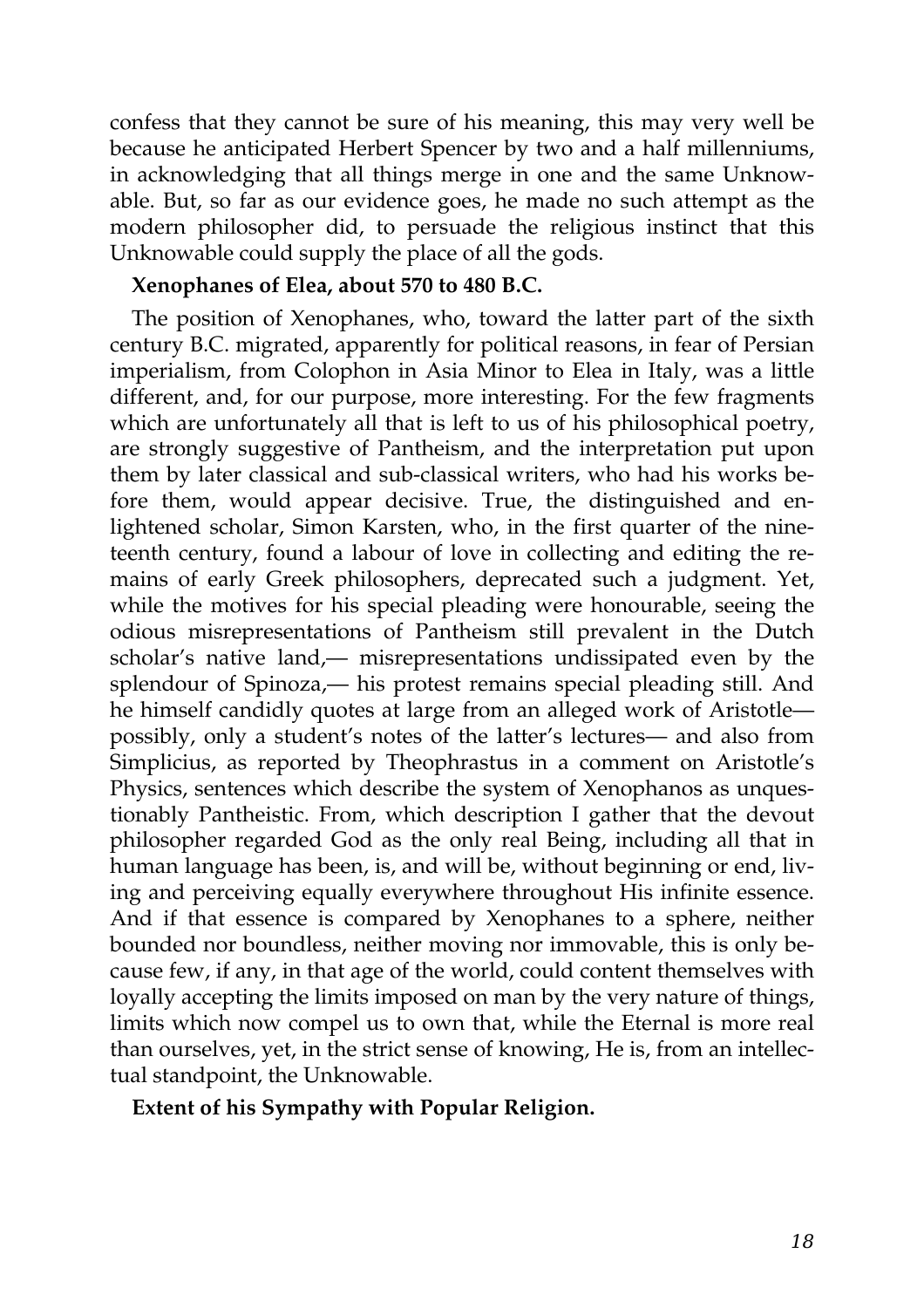This Pantheism did not generate in Xenophanes any arrogant disdain for the religion of his time. For, though he condemned, in words often quoted, the folly which supposed the gods to have the human form, senses, passions and appetites, he was yet glad to worship the divine All as partially manifested in finite beings—perhaps personified powers of nature. Thus among the fragments of his poetry fortunately preserved, is one exquisite gem, a description of a festive repast in the open air. There purity comes first, symbolised by clear floor, clean hands, and spotless dishes. Upon purity waits beauty, not in the forms desired by sensuous passion, but in garlands of flowers and in delicate scents. The wine is unstinted, yet tempered with sparkling water. But, lest the plentifulness of bread and honey and cheese upon the lordly table should eclipse the highest sanctions of human joy, an altar prominent in the festive scene is heaped with offerings of flowers. Then the first note of music is the praise of God, a praise taking form in blameless poetic myths and holy thoughts. In such a feast the minds of the guests are kindled with a desire to be capable of doing right. "There is no harm in drinking with reasonable moderation<sup>10</sup>; and we may honour the guest who, warmed by wine, talks of such noble deeds and instances of virtue as his memory may suggest. But let him not tell of Titan battles, or those of the giants or centaurs, the fictions of bygone days, nor yet of factious quarrels, nor gossip, that can serve no good end. Rather let us ever keep a good conscience towards the gods."<sup>11</sup>

## **Empedocles, Middle of Fifth Century B.C.**

Having given so much space to an ancient who seems to me specially interesting as a prophet of the ultimate apotheosis of earthly religions, I must be content to indicate, in a very few lines, the course of the Pantheistic tradition among the Greeks after his day. The arithmetical mysticism of Pythagoras has no bearing upon our subject. Empedocles of Agrigentum, living about the middle of the fifth century B.C., and thus, perhaps, in the second generation after Xenophanes, was, in many respects, a much more imposing figure— clothed in purple, wielding political power, possessing medical skill, and even working miraculous cures, such as are apparently easy to men of personal impressiveness,

<sup>10.&</sup>quot;Capability of walking home without help," is the limit quaintly fixed by the poet. To our modern feeling it seems rather wide. Yet, practically, it is the limit professedly observed by our publicans in serving their customers.

<sup>11.</sup>Karsten, Xenophanis Reliquiae, p. 68 (Amsterdam, 1830). Both the paraphrase and occasional translations which I give are of course free; but I think the spirit and meaning are preserved.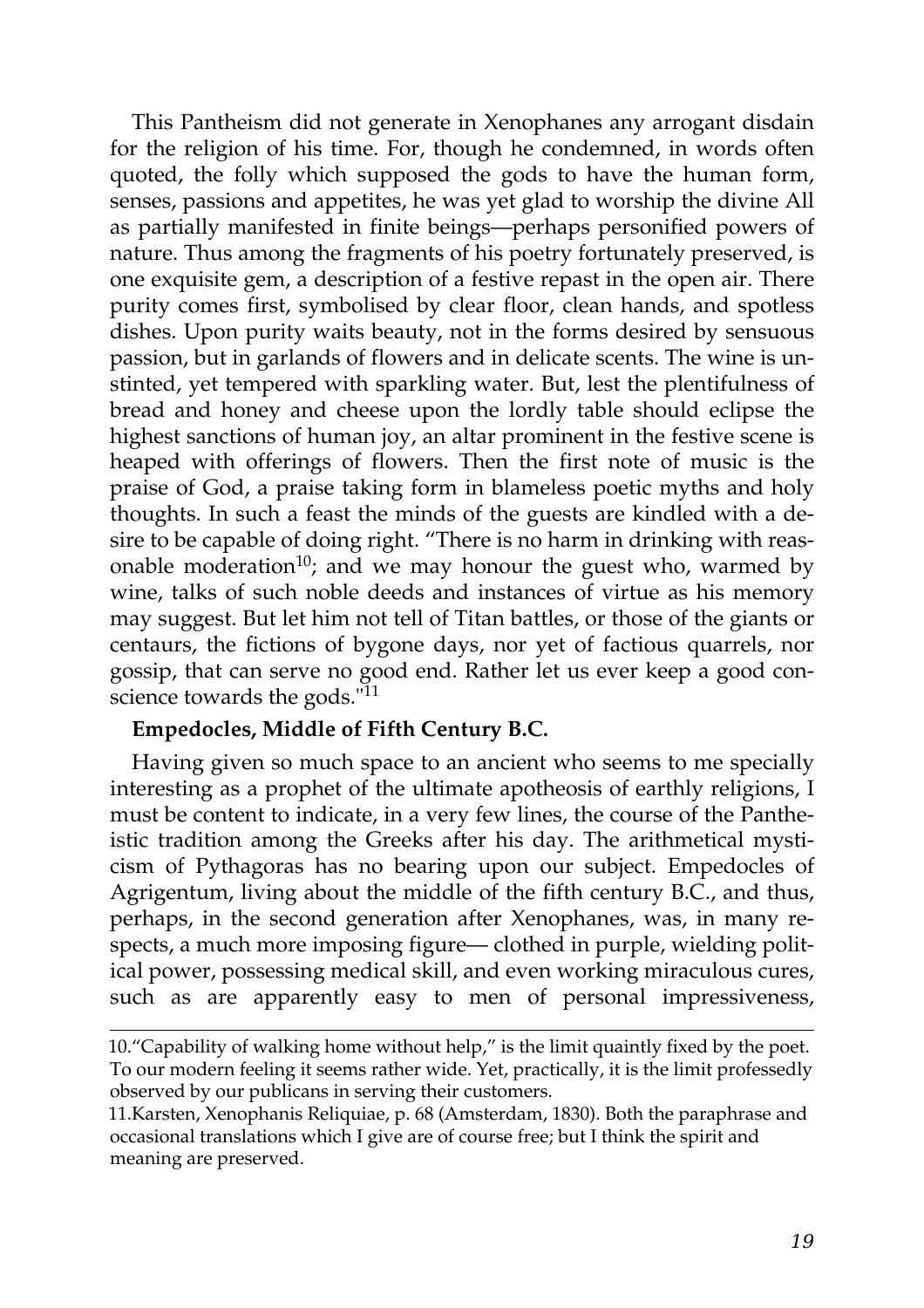sympathy, and "magnetism." But he does not appear to have so nearly anticipated modern Pantheism as did his humbler predecessor. For though the fragments of Empedocles, much larger in volume than those of Xenophanes, certainly hint at some kind of everlasting oneness in things, and expressly tell us that there is no creation nor annihilation, but only perpetual changes of arrangement, yet they present other phases of thought, apparently irreconcileable with the doctrine that there is nothing other than God. Thus he teaches that there are four elements— earth, air, water and fire— out of which all things are generated. He also anticipates Lucretius in his pessimistic view of humanity's lot; and insists on the apparently independent existence of a principle of discord or strife in the Universe. It would be a forced interpretation to suppose him to have set forth precociously the Darwinian theory of the struggle for life. For his notion seems much more akin to the Zoroastrian imagination of Ahriman. Again, he sings melodiously, but most unphilosophically, of a former golden age, in which the lion and the lamb would seem to have lain down together in peace; and trees yielded fruit all the year round. At that time the only deity was Venus, who was worshipped with bloodless offerings alone. Still, it must be remembered that, whether consistently or not, Empedocles produced an elaborate work on the Nature of Things, to which Lucretius makes eloquent and earnest acknowledgments. But that very approval of Lucretius forbids us to regard the older poet as a Pantheist in our sense of the term. For certainly to him the Universe cannot have been a living God.

#### **Genesis of Modern Religious Pantheism.**

Between this philosophical idea of a Oneness, not thought of as God, and the spiritual contemplation of a universal Life of which all things are modes, the highest thoughts of men hovered during the process by which, in some measure under extraneous influences, Greek speculation finally produced Neo-platonism— or, as we might say in the current phraseology of our time— a restatement of Plato's teaching. Of this school, arising in the early Christian centuries, some leaders were undoubtedly Pantheists. But we cannot say this of Plato himself, nor of his master Socrates. For though these great men were more profoundly interested in the moral order of the world than in any questions of physical nature, or even of metaphysical subtleties, they were never given to the kind of contemplation suggested above in extracts from the Classical Books of the East, the contemplation which educes the moral ideal from unreserved subordination of self to the Universe as of the part to the Whole. Doubtless the inspiration imparted by Socrates to a disciple in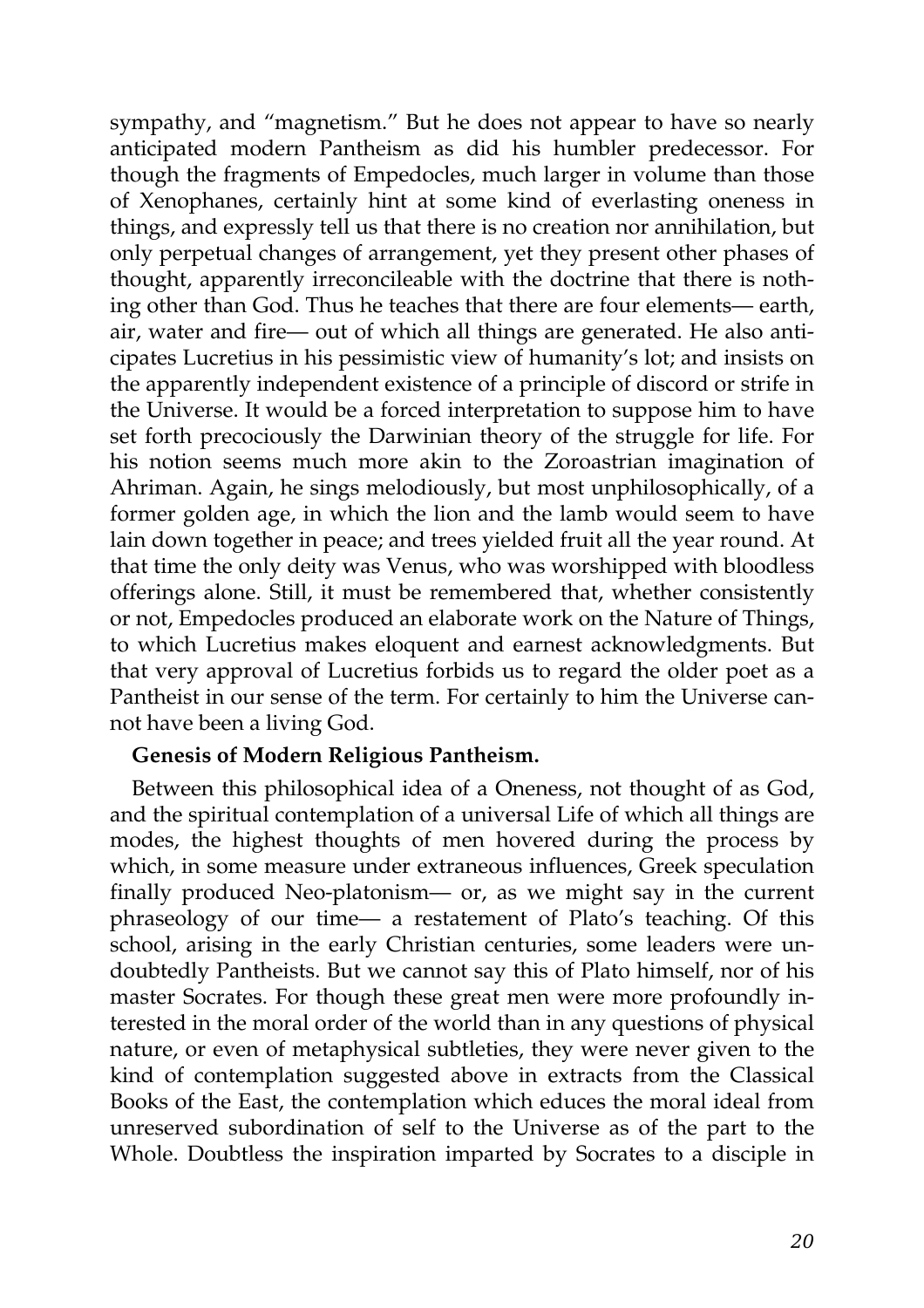mere intellect his superior, and the resulting moral and religious suggestions abounding in the Dialogues, did much to impel the current of religious evolution toward that spiritual aspect of the Infinite All which fascinated some of the Neo-Platonists, and received its most splendid exposition from Spinoza. But the conditions imposed by necessary brevity compel me to pass by those classic names with this acknowledgment, and to hasten toward the fuller revelation of Pantheism as a religion.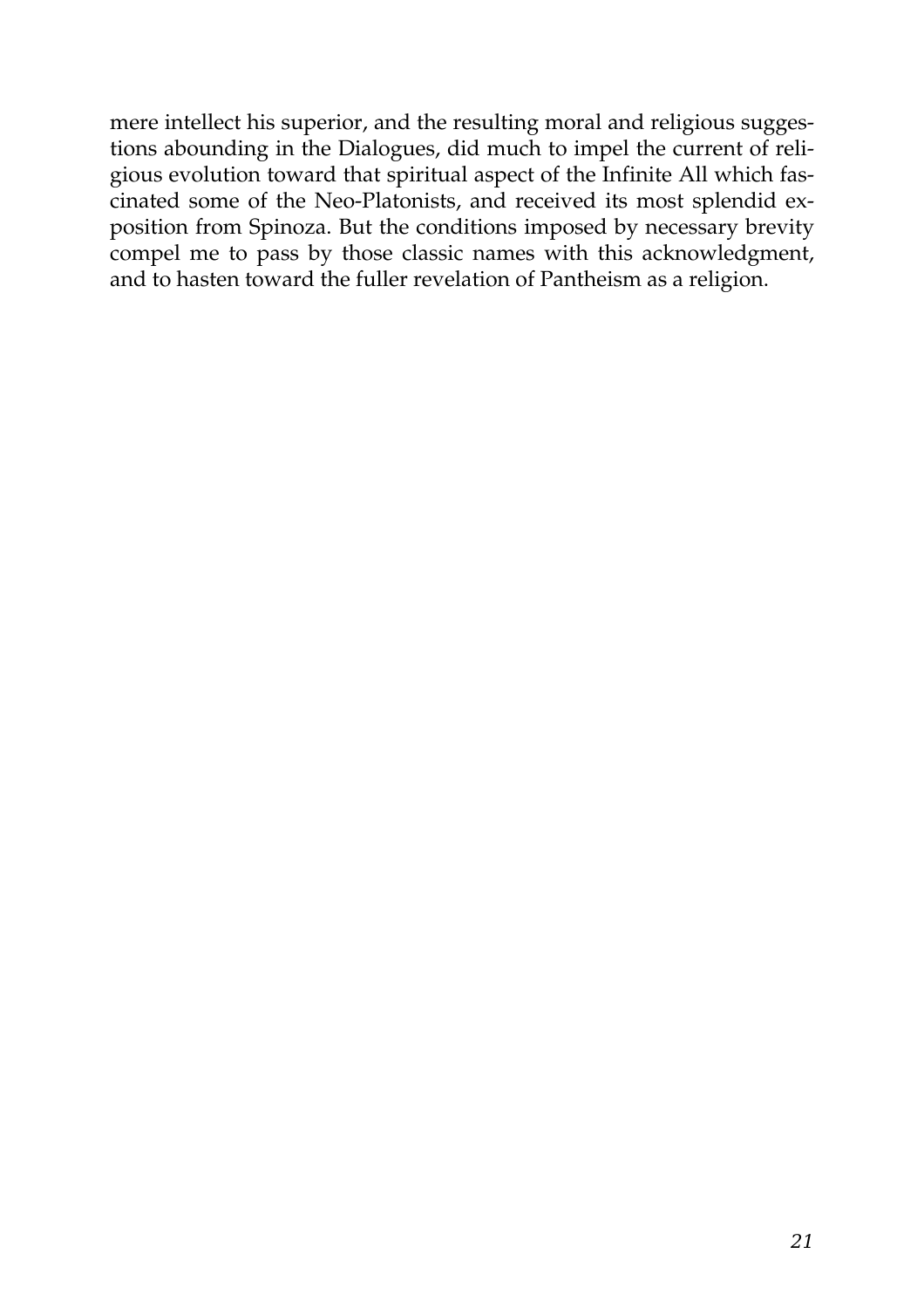# Chapter

# **POST-CHRISTIAN PANTHEISM**

In speaking of Neo-Platonism I incidentally mentioned its apparent subjection to "extraneous influences," These, of course, included the rising power of Christianity and its Jewish traditions.

# **The Hebrew Tradition.**

Even before the advent of the new revelation, the Jewish settlements existing in all great cities of the Graeco-Roman world excited interest at any rate among sentimentalists touched by the fascination at that time beginning to be exerted by oriental religions. And this influence of Jewish traditions was much facilitated by the existence of a Greek translation of the Hebrew scriptures.

## **Its Influence on Greek Philosophy.**

Now, what the Hebrew tradition did for Greek philosophy was, of course, not to favour its Pantheistic trend, where that existed, but much more to convert such semi-Pantheism from a mere intellectual speculation to contemplative devotion. For Hebraism itself had become almost as intensely monotheistic as the later Islam. And, though monotheism may be a stage in the progress of religion from Animism to Pantheism, it may, also, by the peculiar intensity of the personal devotion it sometimes inspires, cause the very idea of any farther expansion of faith to be counted a sin.

## **Philo, the Jew of Alexandria.**

Perhaps the influence of Hebraism on Hellenism may be illustrated by the Alexandrian Philo's pathetic endeavour not only to trace the wisdom of the Greeks to Moses, but to show that this derived lore is much mightier for good when re-invested with the spiritual power and ardent devotion of the Jewish faith.

"If any one will speak plainly," he writes, $12$  "he might say that the intelligible world is nothing other than the word (se. [Greek: logos], reason) of the world-making God. For neither is the intelligible city anything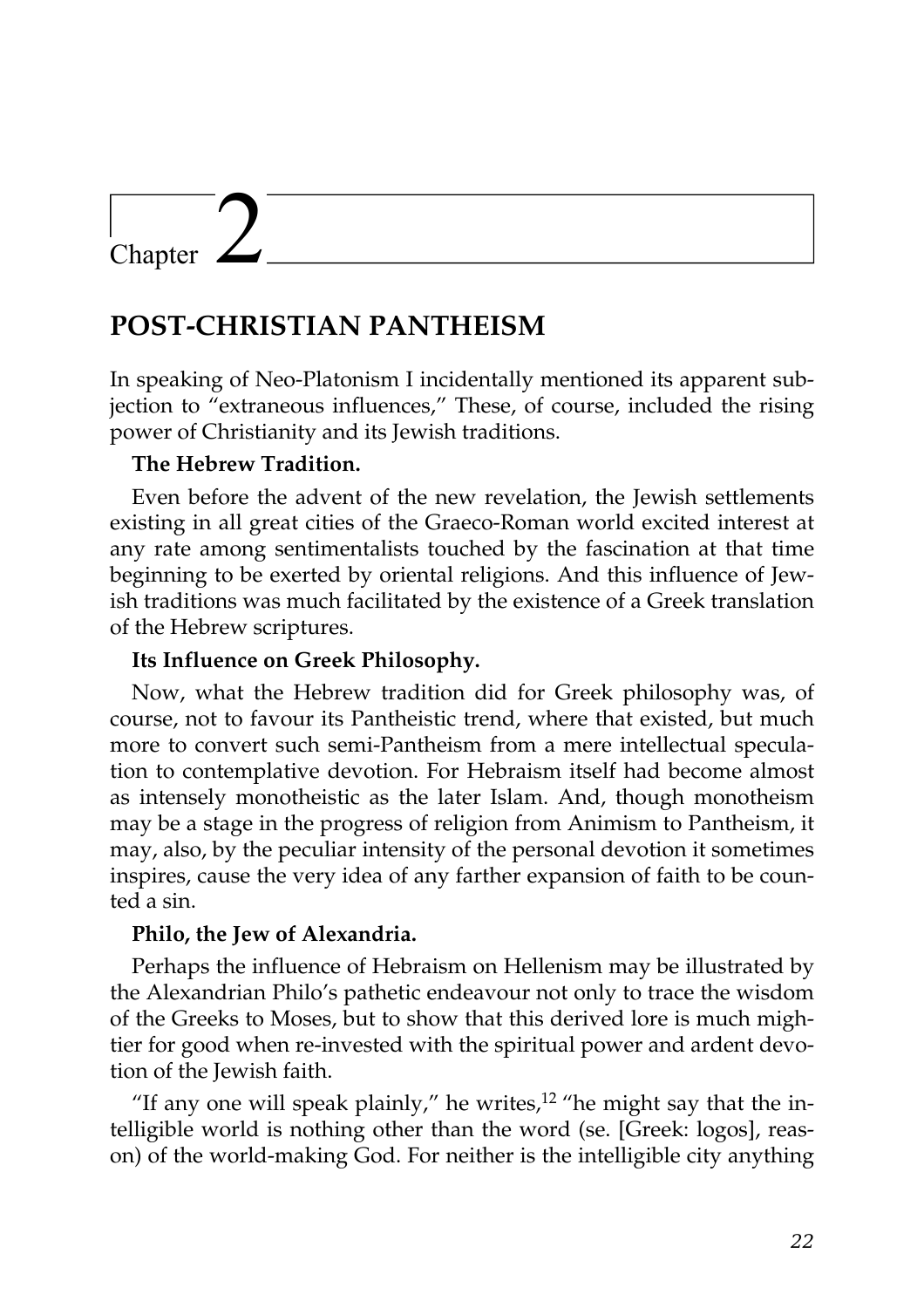other than the thought [Greek: logismos] of the architect already intending to build the city. This is the teaching of Moses, not mine. At any rate in what follows, when he records the origin of man, he declares outright that man was made in the image of God. But if a part (of creation) reflects the type, so also must the entire manifestation, this intelligible ordered world, which is a reproduction of the divine image on a larger scale than that of man."<sup>13</sup>

# **Motives Underlying his Distortion of Hebraism.**

How Philo managed to extort this out of the Pentateuch is a question of interest, but one on which I cannot delay. Suffice it, that while he thus showed his reverence for the traditions of his race, his whole aim is to fire philosophy with religious devotion. But he was not, in any strict sense of the word, a Pantheist, though he regarded the Logos as an emanation from the Eternal, and the kosmos, the ordered world, as in some way emanating from the Logos. Perhaps, indeed, if we could exclude from emanation the idea of time, as Christians are supposed to do when they speak of the "eternal generation" of the Divine Son or the "procession" of the Holy Ghost, we might regard Philo, with the succeeding Neo-Platonists and some of the Gnostics, as approximately Pantheistic. But his vagueness and uncertainty about matter forbid such a conclusion. For whether he regarded matter as eternally existing apart from the divine substance, or whether he looked upon it as the opposite of Being, as a sort of positive nothing, in either case, it cannot be said that for him the whole Universe was God, and nothing but God.

# **Neo-Platonism.**

If I have given more space to the great Alexandrian Jew than my narrow limits ought to afford, it is because I think I may thus avoid the necessity of saying much about the philosophic schemes of the Neo-Platonists, the phantasies of the Gnostics, or the occasionally daring speculations of the Christian Fathers. For whether the works of Philo were much studied by the Greeks or not, they certainly described the spiritual resultant— so to speak— emerging from the mutual impact of Western and

13.It should be noted that Philo, who was contemporary with Jesus, often uses the title "the Father" [Greek: ho Pataer] as a sufficient designation of the Eternal. It was not very usual, and is suggestive of certain spiritual sympathies amidst enormous intellectual divergencies between the Alexandrian philosopher and the Galilean prophet.

<sup>12.</sup>De Mundi Opificio, p. 5B. I take him to mean by [Greek: kosmos noêtos]— the world as apperceived— realised in our consciousness.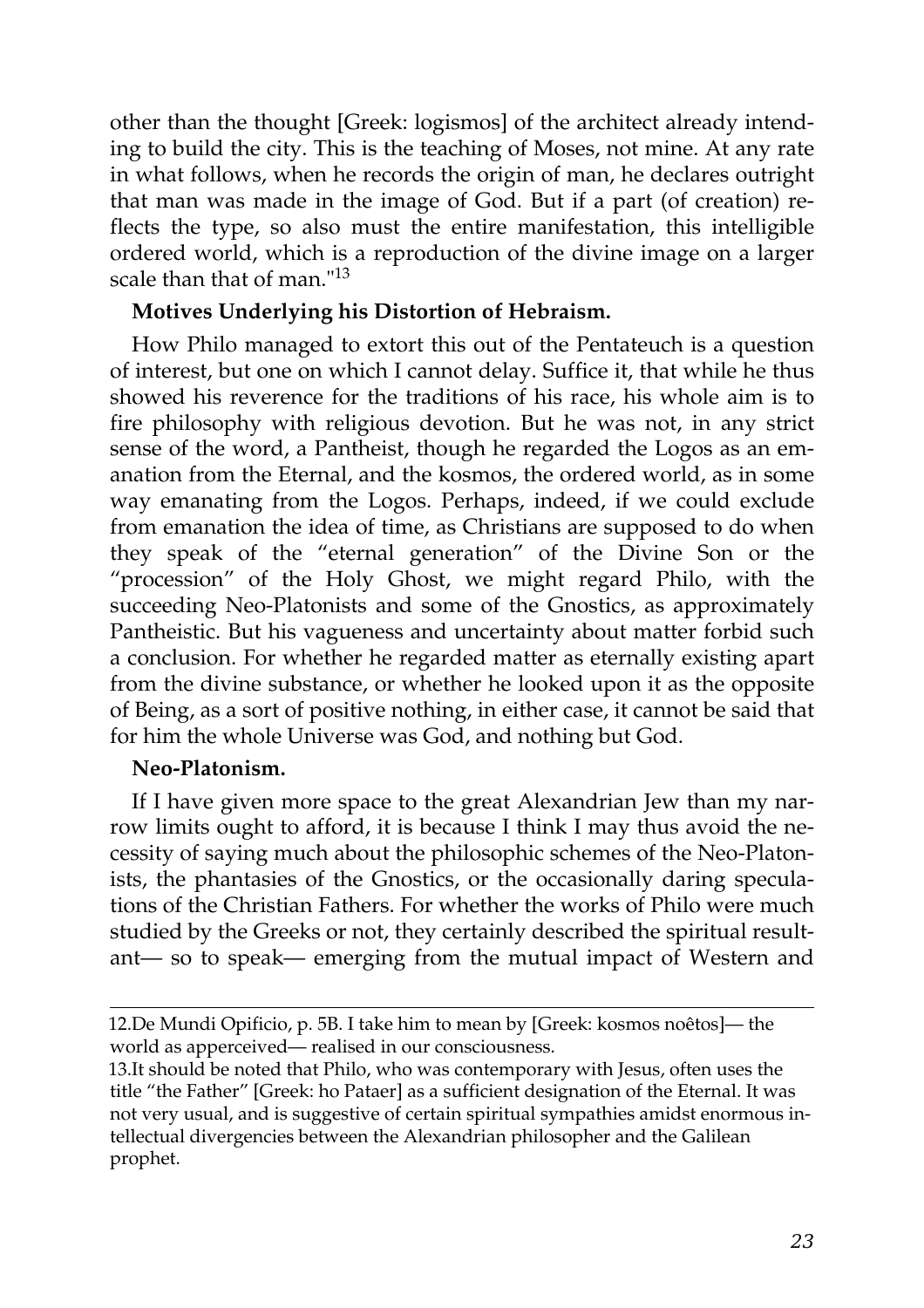Oriental, especially Jewish, ideas. Which resultant was "in the air" from the first century of the Christian age; and the later epistles ascribed to St. Paul, as well as the Fourth Gospel, show clear traces of it.<sup>14</sup>

# **Its Religious Inspiration.**

But the inspiration of the time-spirit was not confined to the Christian Church. For the city of Alexandria, where that spirit seems to have been peculiarly potent as shown in the transfigured Judaism of Philo, was the birthplace of the Neo-Platonic school already mentioned above. And among its greatest members, such as Plotinus, Porphyry, Proclus, the religious influence of the East was distinctly apparent. True, they followed Socrates and Plato in reverence for knowledge as the unfailing begetter of virtue. But their speculations about the divine Being were touched by Oriental emotion. And we may with some confidence believe that their development of the Platonic Trinity owed a good deal to the rapid spread of Christianity. Thus the sentiment, the fervour, the yearning for "salvation," the worship and devotion taught by the best of the Neo-Platonists were not so much, from Athens as from Sinai and Galilee. Yet, though there were in their world-conception many anticipations of the gospel of the "God-intoxicated man," whom the counsels of the Eternal reserved for the fulness of times, it would scarcely be accurate to describe the system of any of them as strictly Pantheistic. For they were always troubled about "matter" as an anomalous thing in a divine universe, and in treating of it they hesitated between the notion of an eternal nuisance which the Demiurgus, or acting God, could only modify, not destroy, and, on the other hand, a strained theory of an evil nothing, which is yet something. Again, so far from realising Spinoza's faith in God as so literally All in All that there is nothing else but He, they would not tolerate the contact of the Infinite with the finite, of God with the world. Consistently with such prepossessions, they held obstinately to the notion of some beginning, and therefore some ending of the ordered world. And this beginning was effected by emanations such as the Logos, or, as others had it, the world-soul and other divine energies, between the Eternal and creation; a phantasy which, however poetically wrought out, is not really consistent with Pantheism.

## **The Gnostics.**

Such ideas of a hierarchy of subordinate emanations to fill the supposed abyss between the Infinite and the Finite were eagerly adopted and developed by the pseudo-philosophers called Gnostics, on both

<sup>14.</sup>See Col. i. 15-17 and refs. John i. 1-3; iii. 13; viii. 58.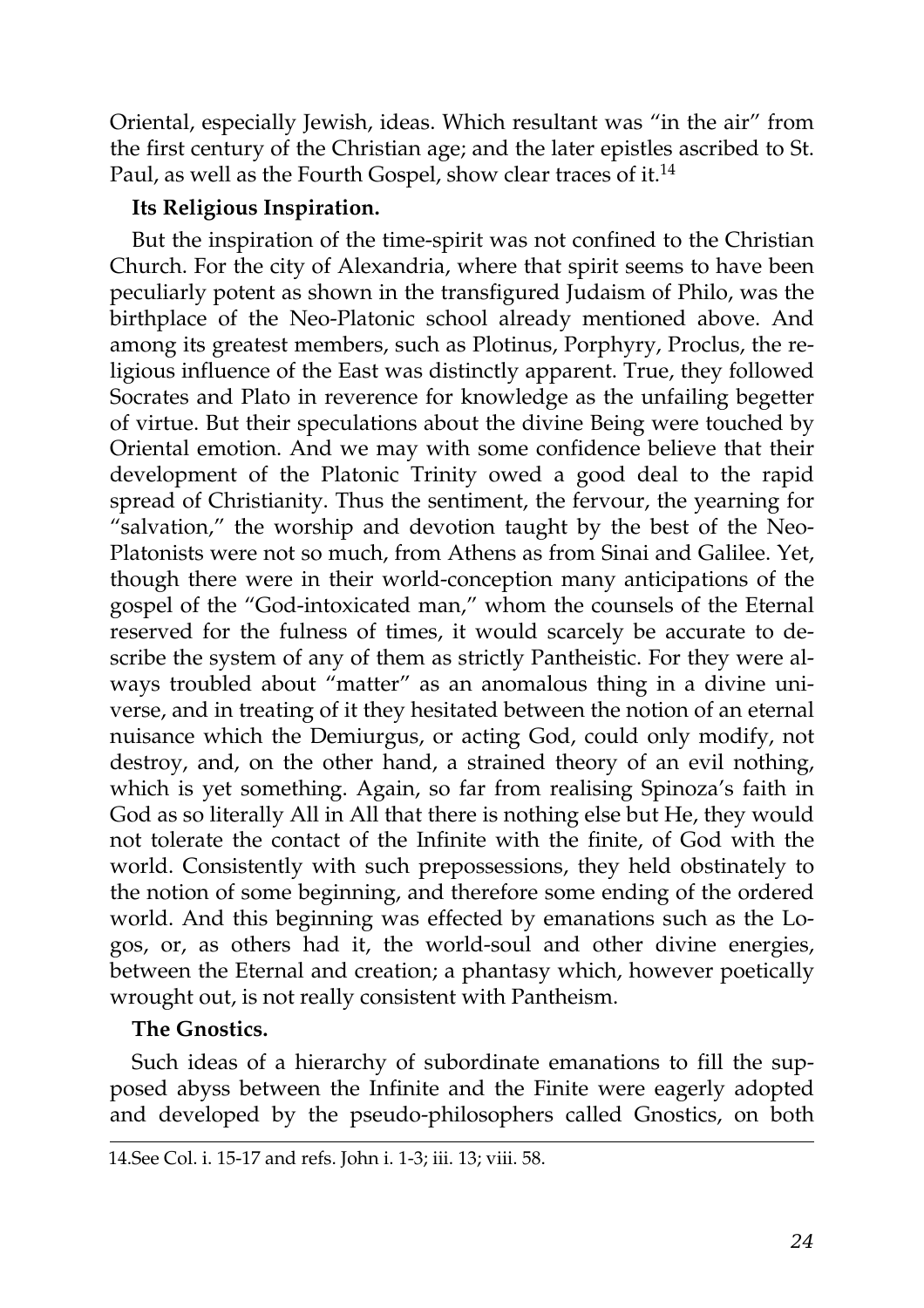sides of the boundary between the Church and the World. Suffice it that, like most, though by no means all of their predecessors, they regarded the world of earth, sun, planet, stars, and animated nature with man at its head, as the whole Universe; and, assuming that it must have had a beginning, they vexed their souls with futile attempts to frame some gradual transition from the uncreated to the created, from the eternal to the mortal. The grotesque chimaeras engendered thus are remembered now only as illustrations of the facile transition from the sublime to the ridiculous and from philosophy to folly.

#### **The Church Fathers.**

The orthodox Christian fathers were not less conscious than the Neo-Platonists or Gnostics of the perennial problem of the Many and the One. But they were restrained, perhaps, by the "faith that comes of self-control," perhaps by mere common sense, from indulging in attempts to connect the Infinite with the Finite by "vain genealogies." Indeed, for the most part they confessed that whatever light the Gospel might shed on moral issues, it left untouched the ultimate question of the relation of the Infinite to the Finite. And the only aspect of their most venturesome speculations which I need recall is their insistence, even when apparently verging toward Pantheism, on a transcendent as well as an immanent God, that is on a Creator existing, so to speak, outside the Universe and apart from it as well as permeating every part. Thus, for example, Augustine would seem to deny to the world any separate creature existence when he says, that but for the divinity everywhere in it, creation would cease to be. But in his insistence on the creation of the world from nothing, he directly contradicts Pantheism, because he must necessarily be taken to mean that there is now something other than God.

That there have been devout Christians whose mystic speculations on the relations of the soul to the Eternal logically involved Pantheism— if logic in such a case had any function— there can be no doubt. But for most of them "God's word written" seemed to confirm God's word in heaven and earth as known to them, proclaiming that there had been a beginning and there must be an end. Therefore, whatever might be the immanence of the Creator in His works, God could not, in their minds, be identified with "the fashion of this world" which "passeth away."

Yet the time was coming when the Divine word both in Scripture and in Nature was to be otherwise read. For men began to learn that the Bible was other than they had supposed and the Universe immeasurably greater than they had conceived.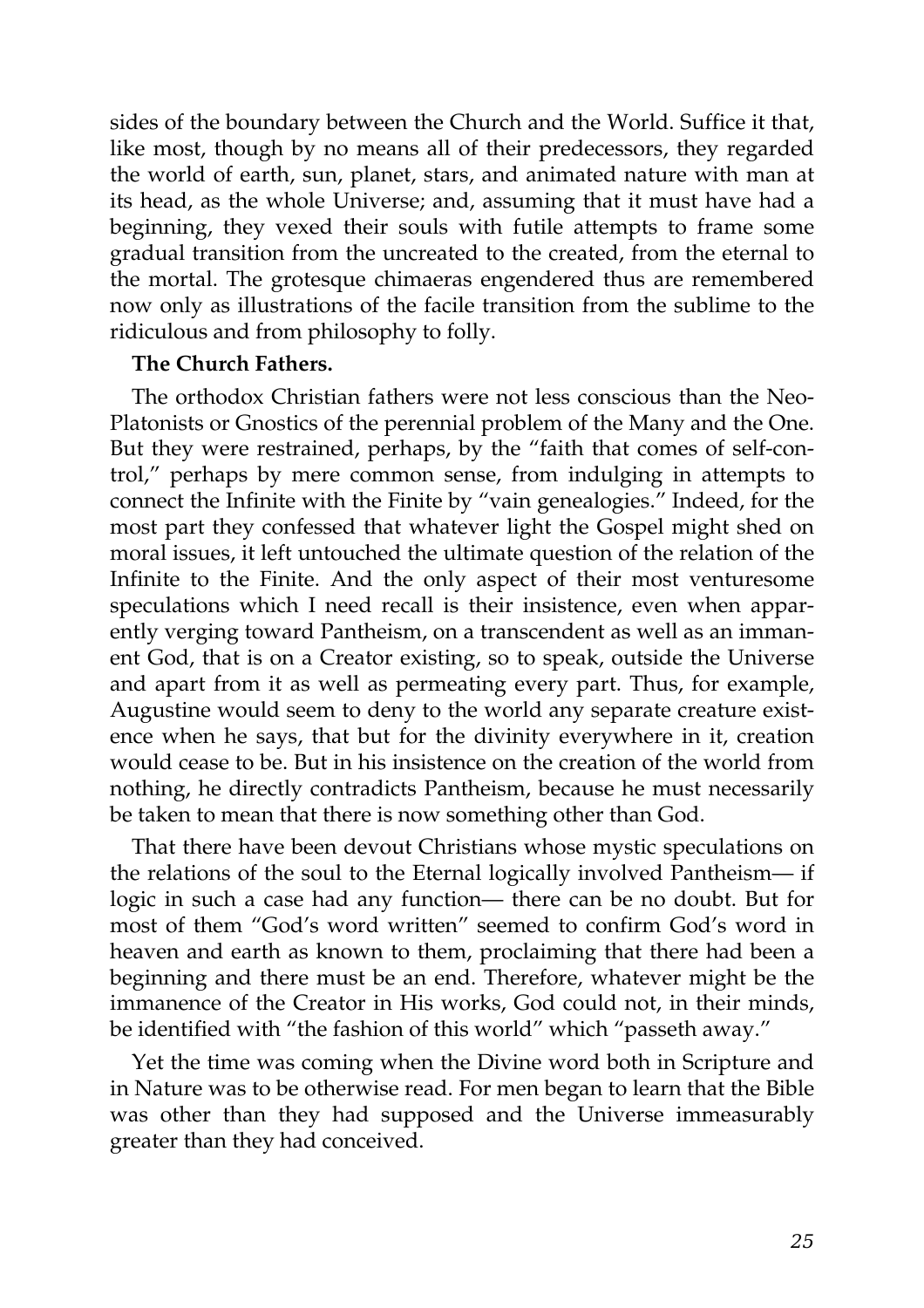# Chapter

# **MODERN PANTHEISM**

# **Spinoza.**

Modern Pantheism as a religion begins with Spinoza. Whether it ended with him is a question which the future will have to decide. But the signs of the times are, at least in my view, very clearly against such a conclusion. And amongst the omens which portend immortality, not necessarily for the philosophical scheme, but for the "God-intoxicated" devoutness of his Pantheism, is the desire, or rather the imperious need increasingly realized, for a religion emancipated from theories of creation or teleology, intolerant of any miracle, save indeed the wonders of the spiritual life, and satisfying the heart with an ever present God. For it is to be remembered that Spinoza was the first Pantheist who was also a prophet, in the sense of speaking out the divine voice of the infinite Universe to its human constituent parts. Not that I would minimize the religious fervour of the Neo-Platonists: it is their Pantheism that seems to have been imperfect. But in Spinoza we have a man who, inheriting by birth the tradition— I might even say the apostolic succession— of the Jewish prophets, and gifted with an insight into the consummation of that tradition in Jesus Christ, was driven by a commanding intellect to divorce the spiritual life he prized from creeds that had become to him Impossible, and to enshrine it in the worthier temple of an eternal Universe identical with God. It is not, then, with his philosophy that I am so much concerned as with his religion.<sup>15</sup>

## **His Originality.**

It is given to no man to be absolutely original in the sense of creating ideas of which no germs existed before his day. But short of such an impossible independence of the past, Benedict de Spinoza had perhaps as much originality as any man who ever lived. Yet with a modesty ever characteristic of moral greatness, he himself was disposed, at any rate during his earlier philosophical development, to exaggerate his indebtedness to the philosopher Descartes, whose system he laboriously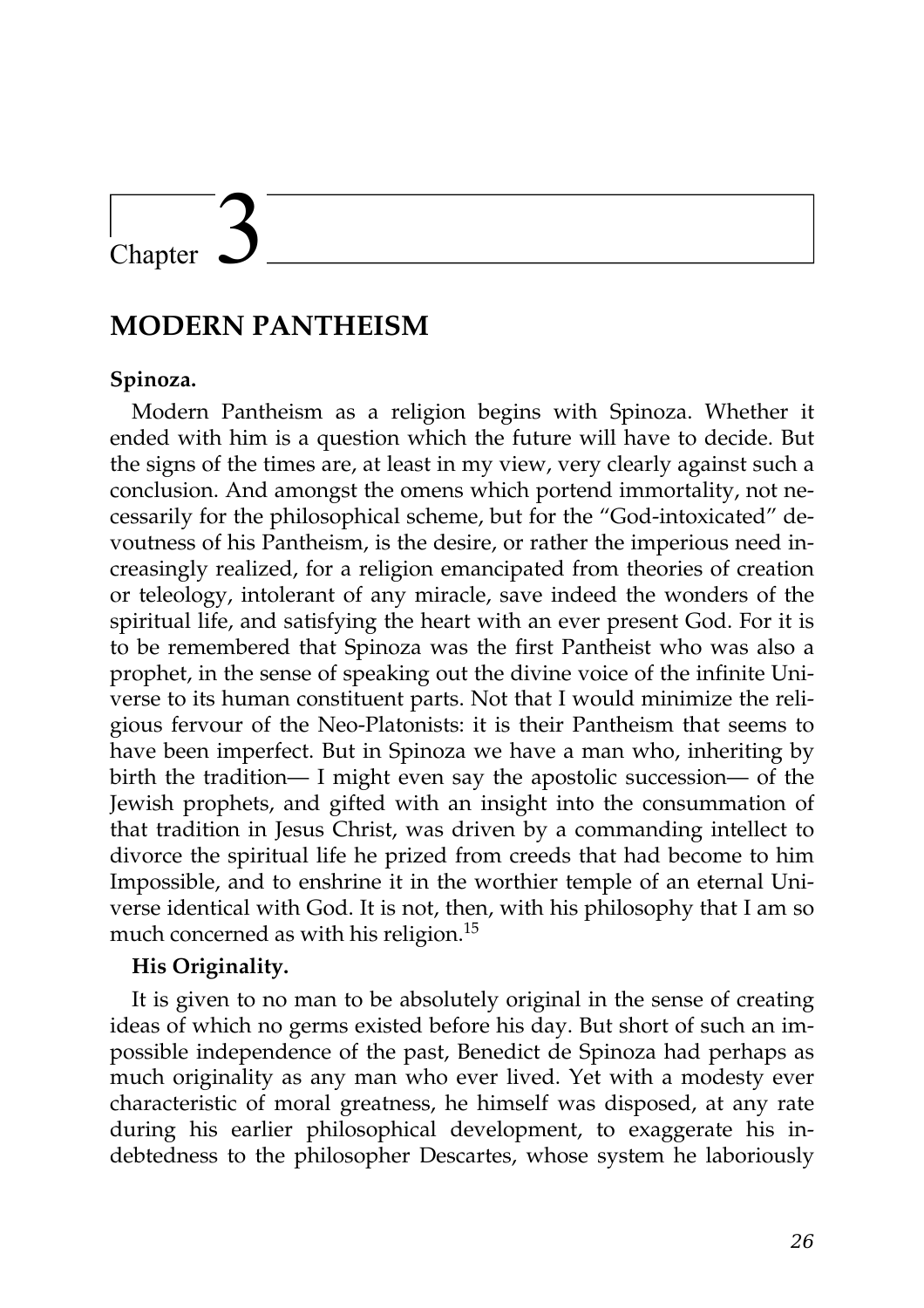abridged in the inappropriate form of a series of propositions supposed to be demonstrated after the fashion of Euclid.

#### **Fundamental Differences.**

But whatever may have been the esoteric belief of Descartes about creation out of nothing and the theological dogmas connected therewith, he attached too much importance to the social and political functions of established ecclesiastical institutions to declare himself independent of them. And though his submission, signalised on his death-bed, did not interfere with the freest working of his brilliant intellect within limits permitted to the former ecclesiastical "schoolmen," it did prevent his frank realization of the eternal oneness of all being. For it compelled him to retain belief in a Creator distinct in essence from Creation. Such a belief Spinoza entirely rejected. For though his "Natura Naturans," or Nature Active, may in a manner be called the Creator of his "Natura Naturata," or Nature Passive, these are consubstantial and co-eternal, neither being before or after the other. Thus for him there was no beginning of the Universe and there could be no end. There was no creation out of nothing, nor any omen of weariness, decay, or death in the eternal order. He teaches us in effect to take the Universe as it is, and to pry into no supposed secrets of origin or end, an entirely gratuitous labour, imposed by illusions arising out of the continuous redistribution of parts of

15.It is not within the scope of the present essay to give a life of Barach (or Benedict) de Spinoza. But for the sake of those to whom the work of Sir Frederick Pollock is not easily accessible, the following particulars may be given. Spinoza was born in Amsterdam, November, 1632, of a fairly prosperous Jewish family, originally from Portugal. He received thorough instruction in the language and literature of the Hebrews, and in addition became a good Latin scholar, so far as to write and correspond in that language. He was early interested in philosophy, and especially attracted for a time by the writings of Descartes. By the time he was twenty-three years old he was suspected of heresy, and in his twenty-fourth year (1655) was cut off from the Synagogue with a frightful curse. His family disowned him, and for his maintenance he turned to the polishing of lenses, a trade already learned in accordance with the Jewish custom that every boy must have a handicraft. What he earned would hardly be considered a "living wage" in these days. But according to Colerus, his first biographer, who enquired of the householders with whom Spinoza lodged, his day's maintenance of often cost no more than 4-1/2\_d\_. Various incidents proved his total indifference to money, except as far as needed to "provide things honest in the sight of all men." Though of an amiable and sociable disposition he lived a solitary life, while not indisposed to kindly talk with his humbler neighbours. He had some of the greatest scholars of the day among his correspondents. He published but little during his life, leaving his greatest work as a legacy to the world on his early death, at the Hague, from consumption, in 1677.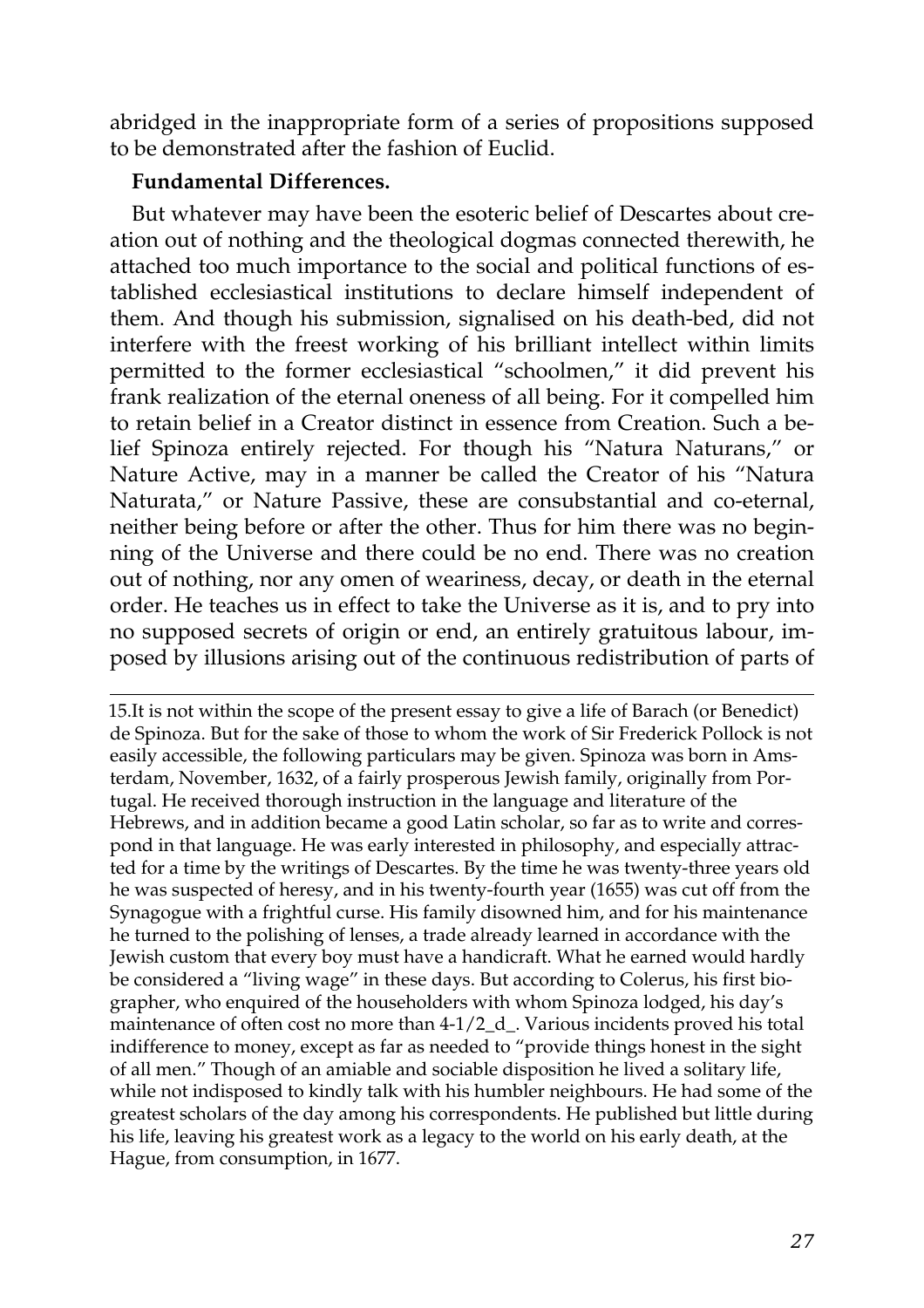the Whole. Instead of thus spending our mental energy for nought, he would have us regard the whole of Being as one Substance characterized by innumerable attributes, of which Extension and Thought alone come within our human cognizance; while each Attribute is subject to infinite Modes or modifications, which, in their effect on the two attributes known to us— extension and thought— constitute the universe of our experience. That infinite and eternal Substance revealed by Attributes and their Modes is God, absolute in His perfections if He could be fully conceived and known in all His activities. And even to our ignorance He is entrancing in His gradual self-revelation, as with our inadequate ideas we pursue the unattainable from glory to glory.

## **This View of the Universe applied to Psalm civ.**

This, then, is the first note we make of the gospel of Spinoza. But if any one thinks that the sacred word "gospel" is here misused, and that such teaching is fatal to piety, let him turn to the 104th Psalm and read, from Spinoza's point of view, the cosmic vision of the Hebrew seer. True, we can think no longer of the supernatural carpenter who works on "the beams of his chambers" above, or of the mythical engineer who digs deep in the darkness to "lay the foundations of the earth." For that is poetry, appealing by concrete images to the emotions. But it does not bind the intellect to a literal interpretation; and we are no longer tormented by vain efforts to reconcile with infinite impossibilities the half-human personality presented in poetic guise. So that the vision of the seer is now the suggestion to us of an infinite and eternal Being, whose attributes by modification take the innumerable shapes of sun, moon, and stars, and mountains and river, and tree and flower, and bird and beast, and man. And the winds that sweep and the floods that roll, and the rocky barriers that stand fast, and the rivers that wind among the hills, and the trees that flourish and the living societies that gather in fruitful places, the labourer in his vineyard, the sailor in his ship, all are in and of the one Eternal Being. Yet we echo not with less, but perhaps with more reverence, than the believers in a divine artisan, the words of the Psalmist: "O Lord, how manifold are Thy works! in wisdom hast Thou made them all: the earth is full of Thy riches." But if the thunder and the flaming fire and the sweeping flood seem discordant, they existed for the Psalmist as well as for us, and they do not seem to have troubled him. At this point, therefore, we need only say that Spinoza's religion of one divine Substance, whose unity in variety is holy, ought to stir within us with not less fervour, at least the spirit of the Psalmist's concluding prayer: "Let the sinners be consumed out of the earth and let the wicked be no more."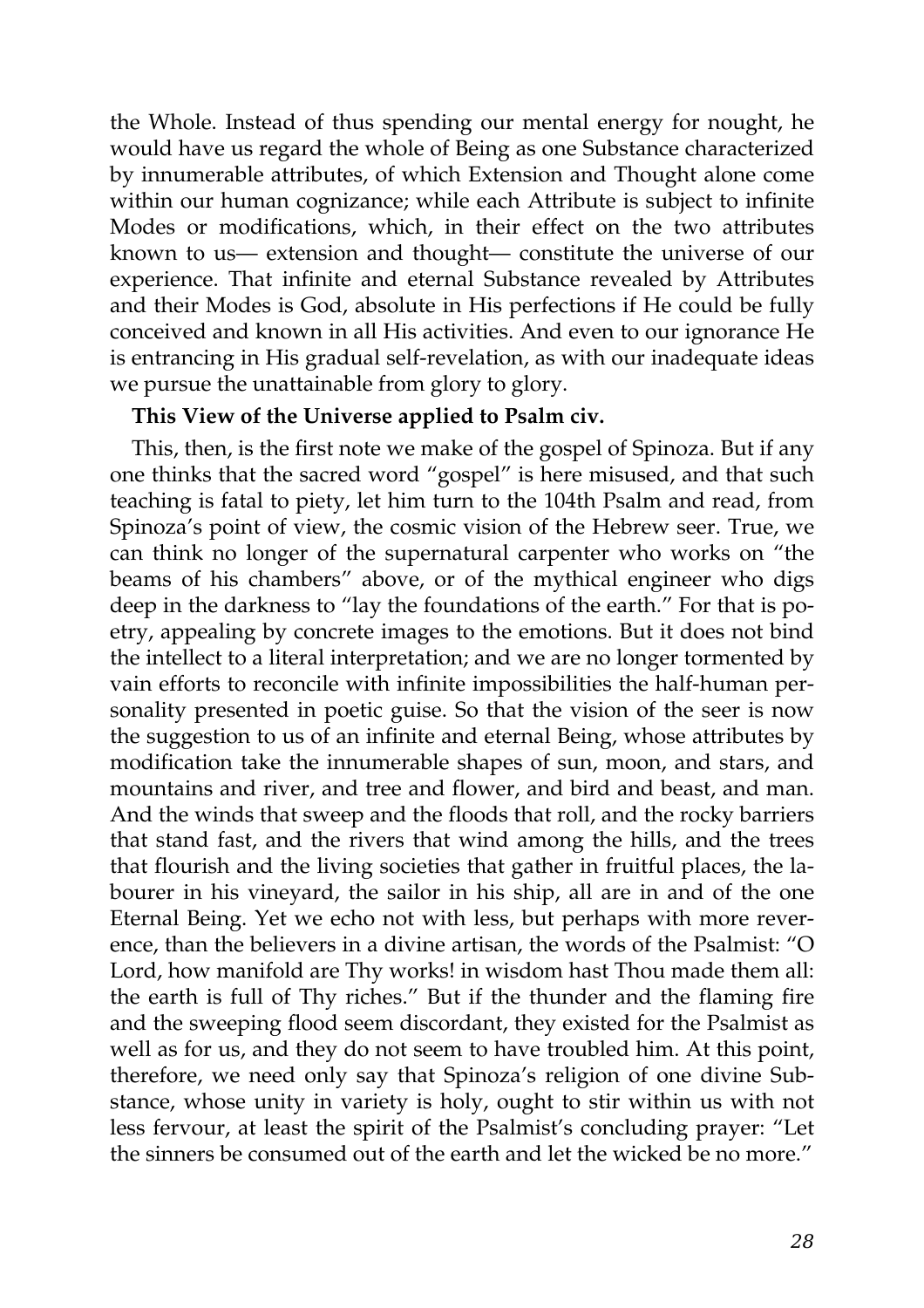#### **Spinoza no Materialist**

Spinoza's maintenance of extension as one of the two infinite divine attributes cognizable by us has, with a certain amount of plausibility, been urged as a note of materialism. And this reproach has been supported by reference to his insistence that in man the body and the soul are only two different aspects of the same thing; for to him the body is a finite Mode of God's infinite attribute of extension and the soul a finite Mode of God's infinite attribute of thought, while both are manifestations of the one eternal divine Substance. Still, if in any way we are to regard God as extended, it seems impossible to avoid the inference that we regard Him as identified with matter, or at least the possibility of matter. Sir Frederick Pollock has admitted that this is a weak point in Spinoza's philosophy, <sup>16</sup> and mars its symmetry. But, being more concerned with, his religion, I am content to point out that such an objection was much more effective in Spinoza's time than it is to-day. For the whole trend of philosophy during the nineteenth century was towards a view of Extension itself as a mode of Thought, and therefore toward the absorption of one of Spinoza's theoretical divine attributes in the other.

#### **Their Effect on his System.**

Now if this should prove to be the permanent tendency of the most influential thinkers— as indeed seems most likely— it will probably be held that Spinoza was wrong in attributing extension to the Eternal as one of the qualities of His substance, except in so far as extension is, if not a necessary, at any rate an actual, and so far as we know, a universal mode of thought. But though, as Sir Frederick Pollock has pointed out, Spinoza has in a manner "counted thought twice over" while treating of the only two infinite attributes cognizable to us, we need not, on that account, surrender his luminous idea of God as a Being absolutely infinite, that is, "Substance consisting of infinite Attributes, whereof each one expresses eternal and infinite being." Nor need we abandon his supplementary but essential idea of "Modes" or "modifications" which mould the attributes into the varieties of finite worlds, known and unknown. Thus it may be that, in Spinoza's sense of the word "Attribute," we shall have to confess that only one comes within our human ken, that of Thought in a sense which includes feeling. But if the late Herbert

<sup>16.&</sup>quot;It is to be observed that, inasmuch as Attribute is defined by reference to intellect, and Thought itself is an attribute, Thought appears to be in a manner, counted twice over."— Spinoza: His Life and Philosophy, by Sir Frederick Pollock. Second edition, 1899, p. 153.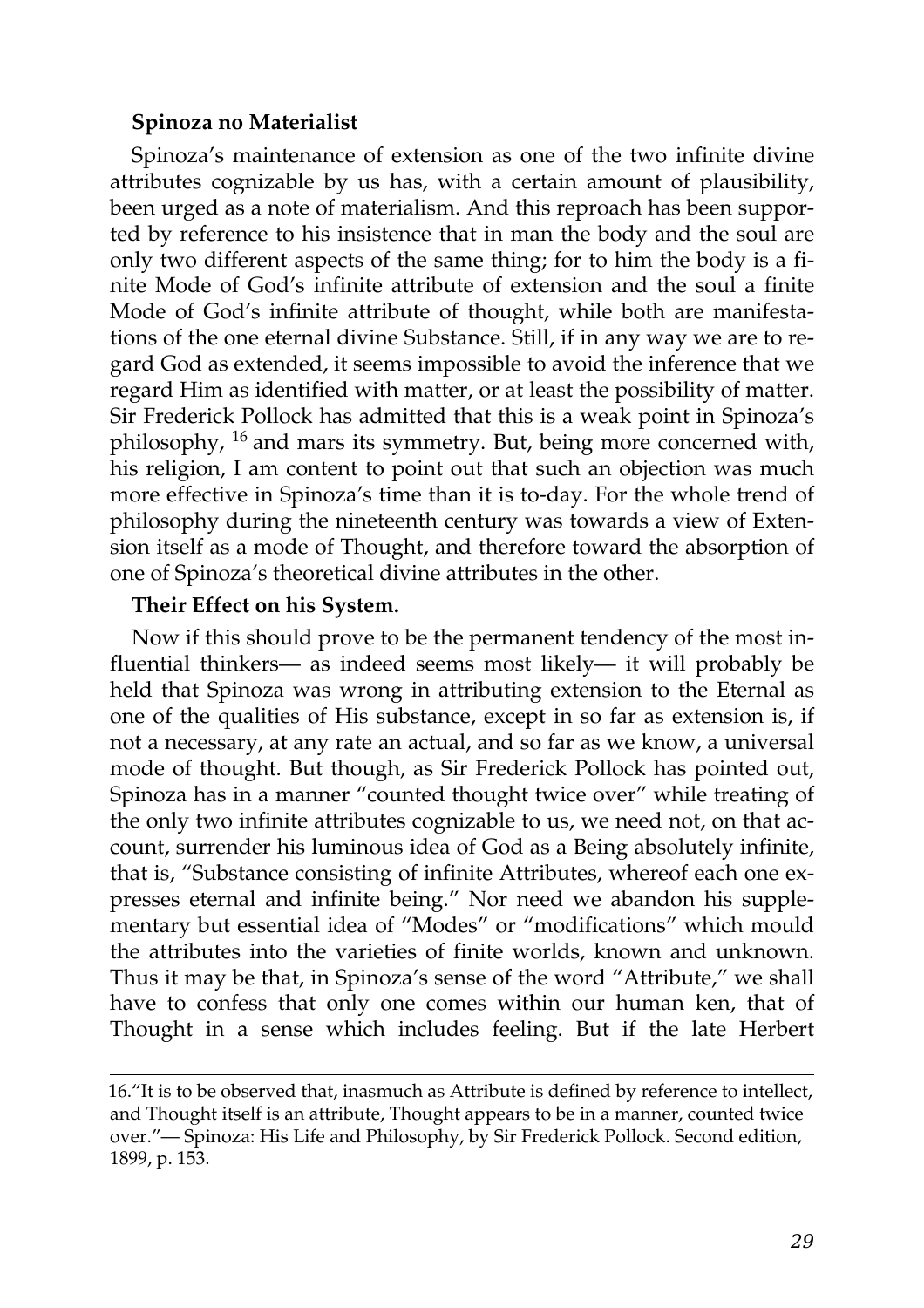Spencer, apart from his synthetic philosophy of phenomena, has left any permanent mark on the religions consciousness, it has been by a consecration of the mystery of the ultimate Unknowable.<sup>17</sup> And in the spirit of reverence thus taught by him we may still hold with Spinoza that the Eternal has an infinity of other attributes with their infinite modifications not within our cognizance. This would only be an enlarged application of Hamlet's words:

"There are more things in Heaven and Earth, Horatio, Than are dreamt of in your philosophy."

Or, to put it in another way, the Universe perceptible to us is only one of an infinity of Universes. By which is not meant an infinite extension of galaxies in space, but the co-existence and, so to speak, interpenetration of an infinity of modes of existence imperceptible to us.

# **God Is Identical with the Whole of Being.**

To Spinoza, then, God is the totality of Being. But it is not to be inferred that he identified God with the visible, or with any conceivable Universe. For either of these must fall far short of infinity, and the Being of God is infinite. All I mean, when I say that Spinoza identifies God with the totality of existence, is that he regards the deity as that Perfect Being without beginning or end, whose essence it is to be, and of whom all that exists, whether known to us or not, is separately a partial, and comprehensively a perfect expression.

# **His Doctrine of Man.**

Of more practical interest to us perhaps is Spinoza's doctrine of man, though it would have been impossible to explain that without first indicating his idea of God. In his view, then, man is a finite mode of the two divine attributes, extension and thought. Thus both the extended body and the conscious mind have their substance and reality in God.<sup>18</sup> But

17.It is of course true that Spinoza considered himself to have a clear and adequate conception of God. But by this he meant only that, as a philosopher, he had an intuitive certainty of eternal and infinite Being. So have all of us humbler mortals, though we should not have been able to express it for ourselves. No one supposes that for an indefinite space of time or eternity there was nothing, and then suddenly there was something. But, if not, then everyone recognises with Spinoza the fact of eternal Being, though, of course, he saw what this recognition meant, as the many do not. But when it comes to the facts of mortal imperfections and ignorance, Spinoza, with his theory of "inadequate ideas," is as ready as Spencer to acknowledge the Unknowable.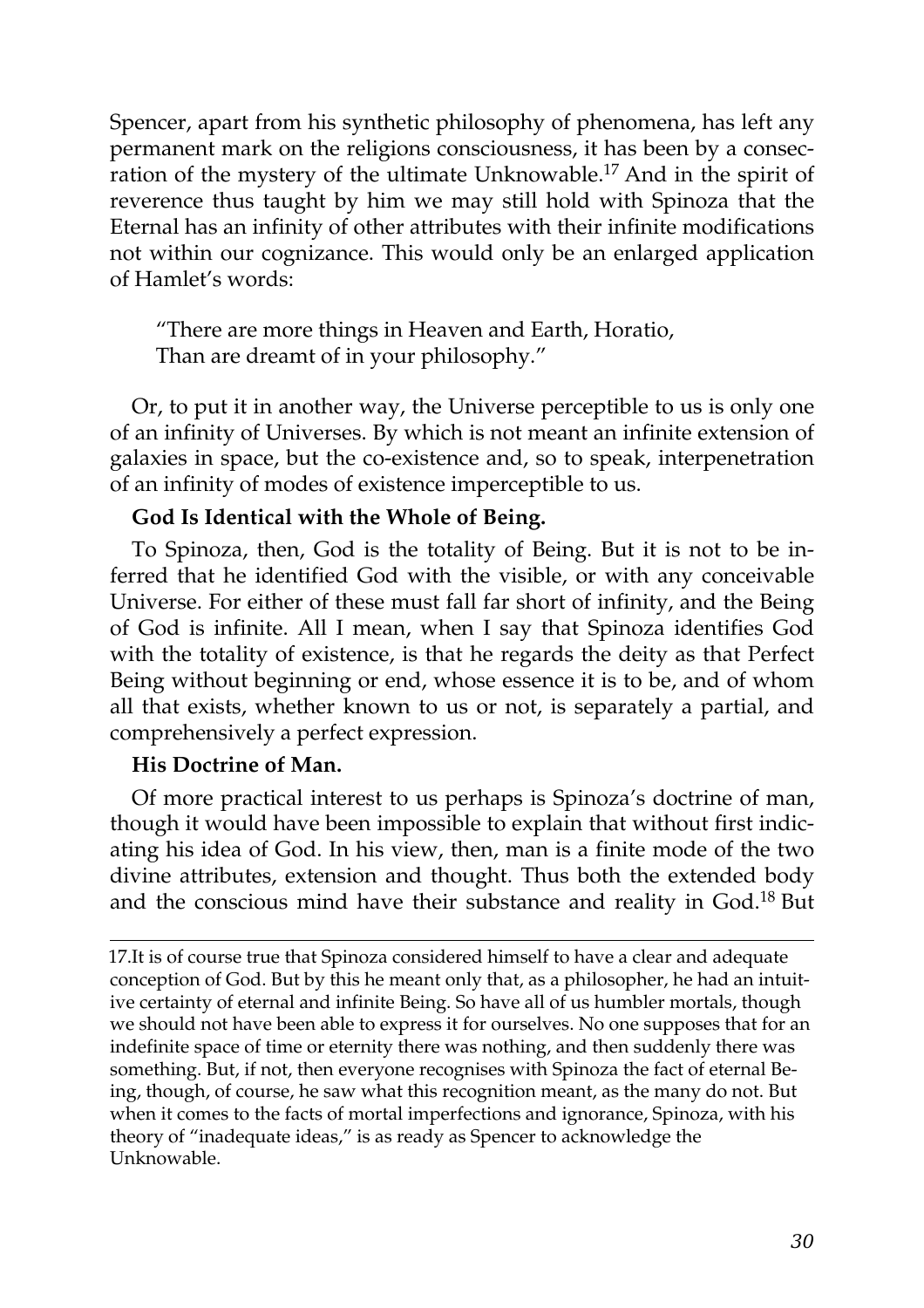the essence of man does not necessarily involve his separate existence as the essence of God implies Being. Of course the substance of man is imperishable because it is of God's substance. Nay, there is a sense in which each man, being an eternal thought of God, has an aspect towards eternity or exists "sub specie eternitatis." But that is a truth transcending the finite practical world with which we have to do.

#### **Illustration by the Vortex Theory.**

According to Spinoza, what constitutes the real essence of the human mind is the (divine) idea of a certain individual creature actually existing. <sup>19</sup> Here, perhaps, modern speculations about the constitution of matter may help us— if we use them with due reserve— to grasp Spinoza's notion of a "res singularis in actu"— or as it might be rendered freely, "a creature of individual functions," for what is called the "vortex theory," though as old as Cartesian philosophy, has recently flashed into sudden prominence. And whether or no the speculation be only a passing phase of human thought about the Unknowable, it equally answers the purpose of illustration. Thus the so-called "ether" is supposed to fill all space; and within it there are imagined or inferred innumerable "tourbillons" or "vortices," which, though parts of the indefinitely extended ether, form by their self-contained motion little worlds in themselves. These little worlds are by some regarded as the atoms which, by composition, and differentiation, build up our palpable universe. With the possibilities of such a theory I have nothing to do. But the notion of the vortex in the ether may perhaps help us to a glimpse of Spinoza's notion when he speaks of a "res singularis in actu" a creature of individual functions. For to him man was, as it were, an infinitesimal vortex in a

<sup>18.</sup>I do not think it necessary in an essay of this kind to discuss Spinoza's theory of the body as object of the mind, and the mind as "idea" of the body, both being different aspects of the same thing.

<sup>19.&</sup>quot;Rei alicujus singularis actu existentis." The word "divine" does not occur in Prop. xi. Ethices II., from which I quote. But it is implied; because the mind is only a mode or modification of the infinite attribute of thought, which again expresses the eternal Substance in God. I venture a doubt whether "actually existing," though adopted by such authorities as Sir F. Pollock gives, with any distinctness, Spinoza's meaning. I may be wrong, but I suspect that one of the later uses of "actus," as quoted in Ducange, affected Spinoza's Latinity. Thus several ecclesiastical writers are quoted as using the word in the sense of office, or function. Surely this would suit Spinoza's definition of the mind. For he treats it as a centre of phenomenal activity amidst the infinite modes of the divine attribute. Its apparent individuality is a consequence of its spontaneity as a centre of action— always understood that the spontaneity is consistent with the absolute eternal order assumed throughout the work.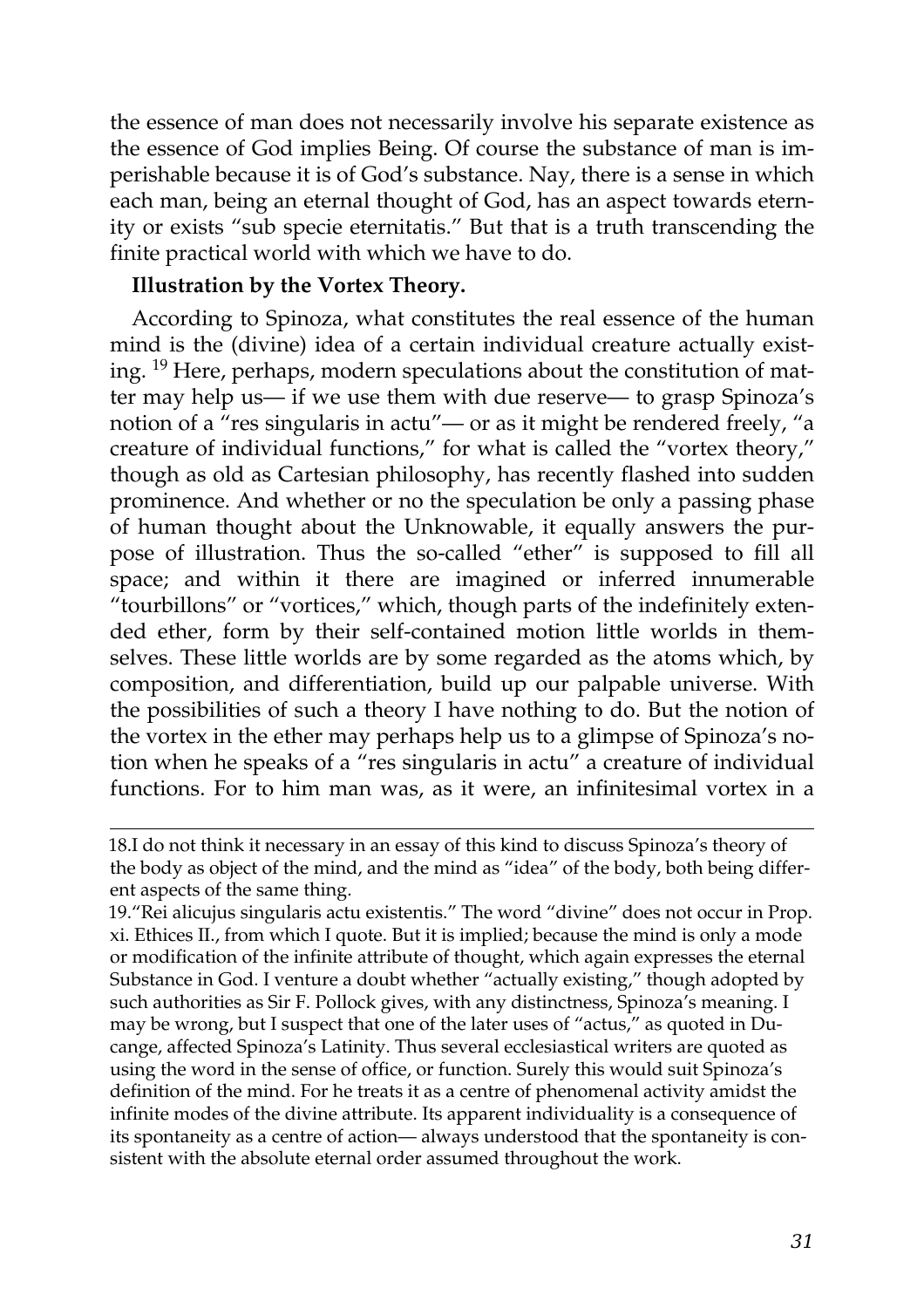phase or attribute of the divine Substance. The analogy, like all other analogies, would not bear being pressed. But it does suggest to us a picture of finite individuality in action or function, subordinated to unity with infinite Substance. If it be said that such an explanation would necessarily include the conscious life of beasts and birds, the answer would seem to be, that admitting this to be the case, yet in man the divine idea of individuality is more fully expressed and has more of reality than in any lower creature.

## **Moral Difficulties.**

Man, then, according to Spinoza, is in God and of God. But what are we to say of bad men, the vile, the base, the liar, the murderer? Are they also in God and of God? Spinoza does not blench. Yes, they are. But here comes in his doctrine of "adequate" and "inadequate ideas." Thus, if you see the colour red it completely expresses itself. It cannot be defined and needs no explanation.<sup>20</sup> As it is in the Infinite Thought so it is in ours. We have an "adequate idea" of it. But now if you see on an artist's canvas a splotch of red and blue and yellow, part of a work only begun, it gives you no adequate idea. True, you have an adequate idea of each several colour, but not of their relations to the work conceived. To get that you would have to enter into the mind of the artist and see as he sees. Then the splotch of colour would take its place as part of a harmonious whole; and would give you an adequate idea just as it does to the artist.

## **But the Universe Is Not an Unfinished Picture.**

Now, according to Spinoza, when we see things as they appear in Infinite Thought we have an adequate idea. But if we see only a component element in an idea—let us say— of the divine Artist, then our idea is inadequate.<sup>21</sup> Hence we misjudge things. And of the part played by bad men in the divine Whole we certainly have no adequate idea. But here again we must be on our guard against the abuse of illustrations. For it is not to be inferred that Spinoza regards the Universe as an unfinished picture, of which, the completion will justify the beginning. On the contrary, the Universe is to him eternal, the necessary expression of the infinite attributes of eternal Being. Still the analogy may help us. For the concentration of attention on a single part of an ordered whole may, quite as certainly as a glance at an unfinished work, be the occasion of an inadequate idea. In effect, the suggestion is that if we, like God, could

<sup>20.</sup>Of course the professor of optics can tell us how many vibrations in a second go to produce the particular shade of colour. But these cannot by any means be identified with conscious perception; and it is with this only that we are concerned.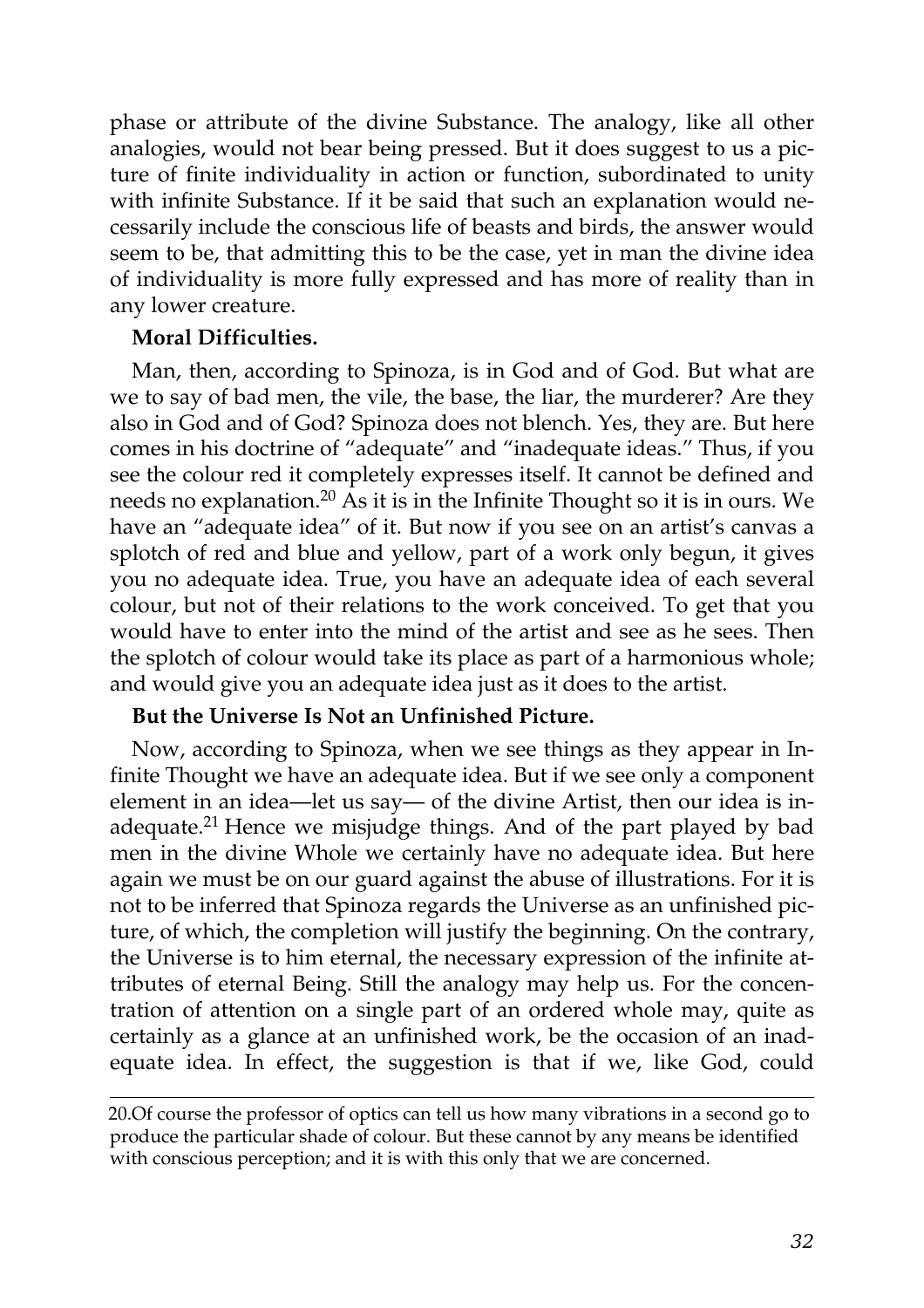contemplate the infinite Universe all at once, and have an adequate idea thereof, in other words if we could ascend to the self contemplation of the Eternal, we should have the bliss associated by long habit with the words of the Psalmist: "I shall be satisfied when I awake, with thy likeness." Such bliss, however, is only approximately attainable in moments of mystic transport. And when, as in so many experiences, we see only in part, and have inadequate ideas, faith in the Eternal Whole is needed to keep us from blasphemy.

# **Doctrine of Man Resumed.**

With such necessarily brief hints as to Spinoza's attitude towards evil, I resume his doctrine of man— the individual creature as a centre of action. Of final causes Spinoza will not hear. But if instead of asking "what is the chief end of man," we ask what is the idea of man, Spinoza answers that it is the realization of a mode of the divine attributes, extension and thought. And if this should seem unsatisfying, let it be remembered that to this devout Pantheist the divine attributes and their modes were the expression of the very substance and life of God. Now with "extension," for reasons already given, we need not trouble ourselves except to say that at least Spinoza's teaching would suggest the idea of *mens sana in corpore sano*. Because to him the mind was the "idea" of the body, and the body the "object"— not quite in the modern sense of the mind. But as regards the human mode of the divine attribute of thought, Spinoza makes its ideal to be a life absorbed in such contemplation of "the Blessed God," the infinite Whole, as shall react on the creature in inspirations of freedom, purity and love.

## **Idea of Freedom.**

21.Ethices Pars II., Prop. xi. Corollarium. "Hence it follows that the human mind is part of the infinite intellect (thought) of God; and accordingly, when we say that the human mind perceives this or that, we only say that God— not in His infinity, but so far as He is expressed by the nature of the human mind, or, so far as He constitutes the essence of the human mind— has this or that idea. And when, we say that God has this or that idea, not only so far as He constitutes the nature of the human mind, but so far as He has the idea also of some other thing together with the human mind, then we say that the human mind perceives the thing in part, or inadequately." E.G. all races have naturally supposed earthquakes and storm, battle, murder and sudden death to present ideas identical in the minds of their gods and of themselves. But Spinoza's suggestion, as I interpret it, is that the true God has the idea of such things, not only so far as He constitutes the human mind, but as He includes the ideas of some correlated things to us inconceivable. Our idea is therefore "inadequate."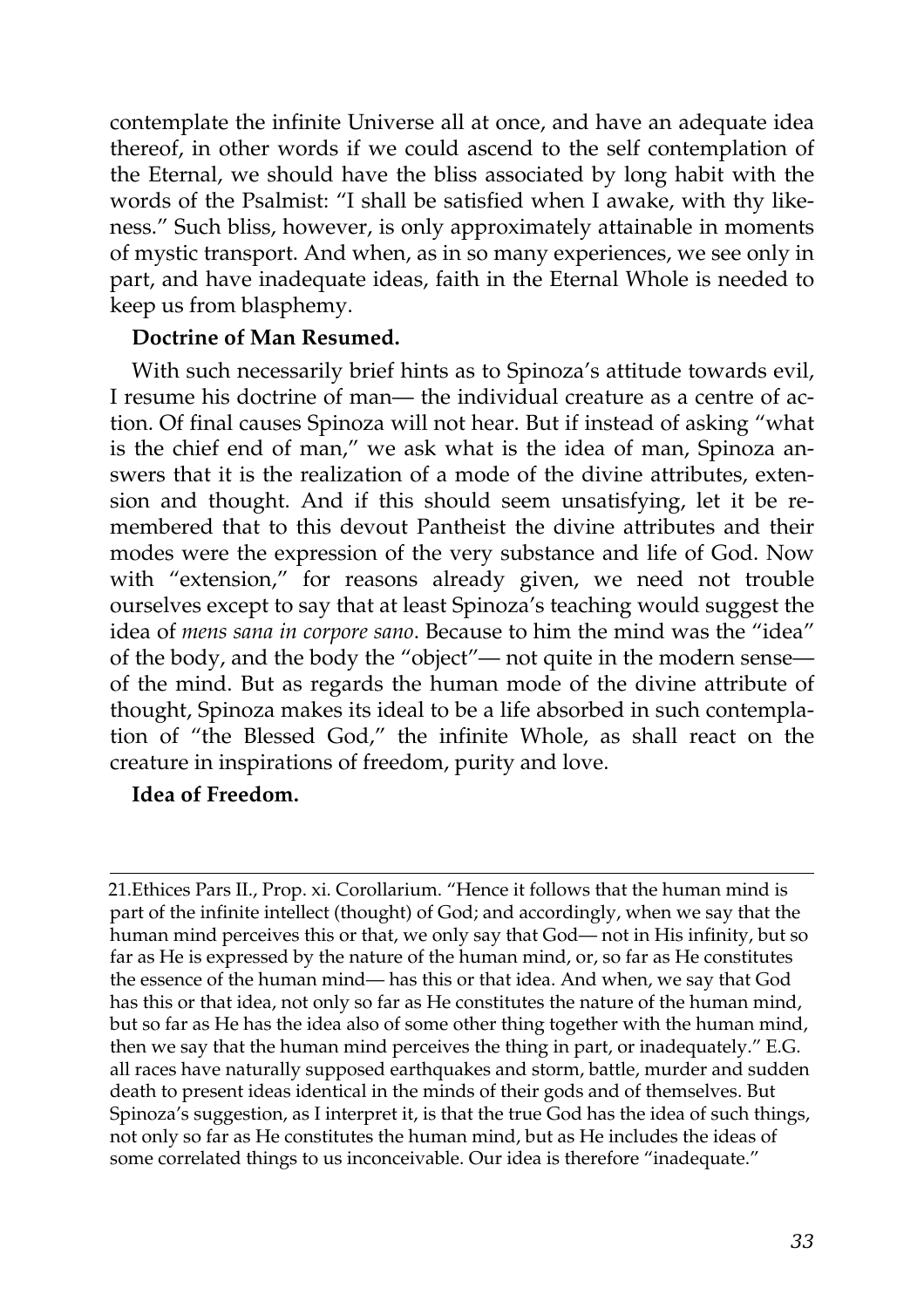And first as to freedom, Spinoza means by this not caprice, nor the monstrous miracle of causeless action, but independence of external force or of any disproportionate and illegitimate passion. The freedom to which he aspires is the freedom of God, who eternally acts in accordance with the mutual harmony of the whole attributes of His nature, not one of which clashes with another. So Spinoza's free man is one in whom all aspirations and energies, converging in one resultant, the expression of the divine idea, move him in harmony with the Universe. From such a point of view the quibbles about "free will," in the sense of causeless action, cease to have any meaning. For if the good man says "I could have done otherwise if I had liked," the obvious reply is, "Yes, but you would not have liked." Because the will is not a separate faculty, but the expression of the whole nature, as that exists at the moment of "willing." And the only real freedom is the unimpeded conglomerate impulse to do right. But should it be asked what if the resultant impulse of the whole nature is toward wrong? the answer is, in that case there is no freedom, but a slavery to some external influence or to a disturbed balance of the passions. Or if it be asked what is right? that is a far reaching question to the solution of which Spinoza bends all his splendid powers. But limits of space preclude me from saying more than, that his ideal of right will be found conformable to the highest standards of the most spiritual religions.

## **Purity.**

This ideal I ventured to symbolize rather than define as "purity." For after all the philosophic reasoning with which it is no less lucidly than laboriously worked out in the final book of his *Ethica*, "Concerning Human. Freedom"— the moral result of all this intellectual effort is that same cleansing of the soul from vain desire and that subordination of the earthly self to its divine idea which we are taught in the Sermon on the Mount. And while surely every one but a fanatical anti-Christian must allow the greater prophetic worth of the Galilean, who could teach these sublime lessons so that "the common people heard him gladly," it seems difficult to deny to the heretic Jew of the Hague the second rank among the teachers given to the world by that strangely gifted race. For though he could not speak to "the common people," he left as his legacy to mankind, not so much a system of philosophy, as an impregnable foundation for morals and religion, available for the time now coming upon us such a time as that suggested by the writer of the Epistle to the Hebrews, when he spoke of "the removing of those things that are shaken, as of things that are made, that those things which cannot be shaken may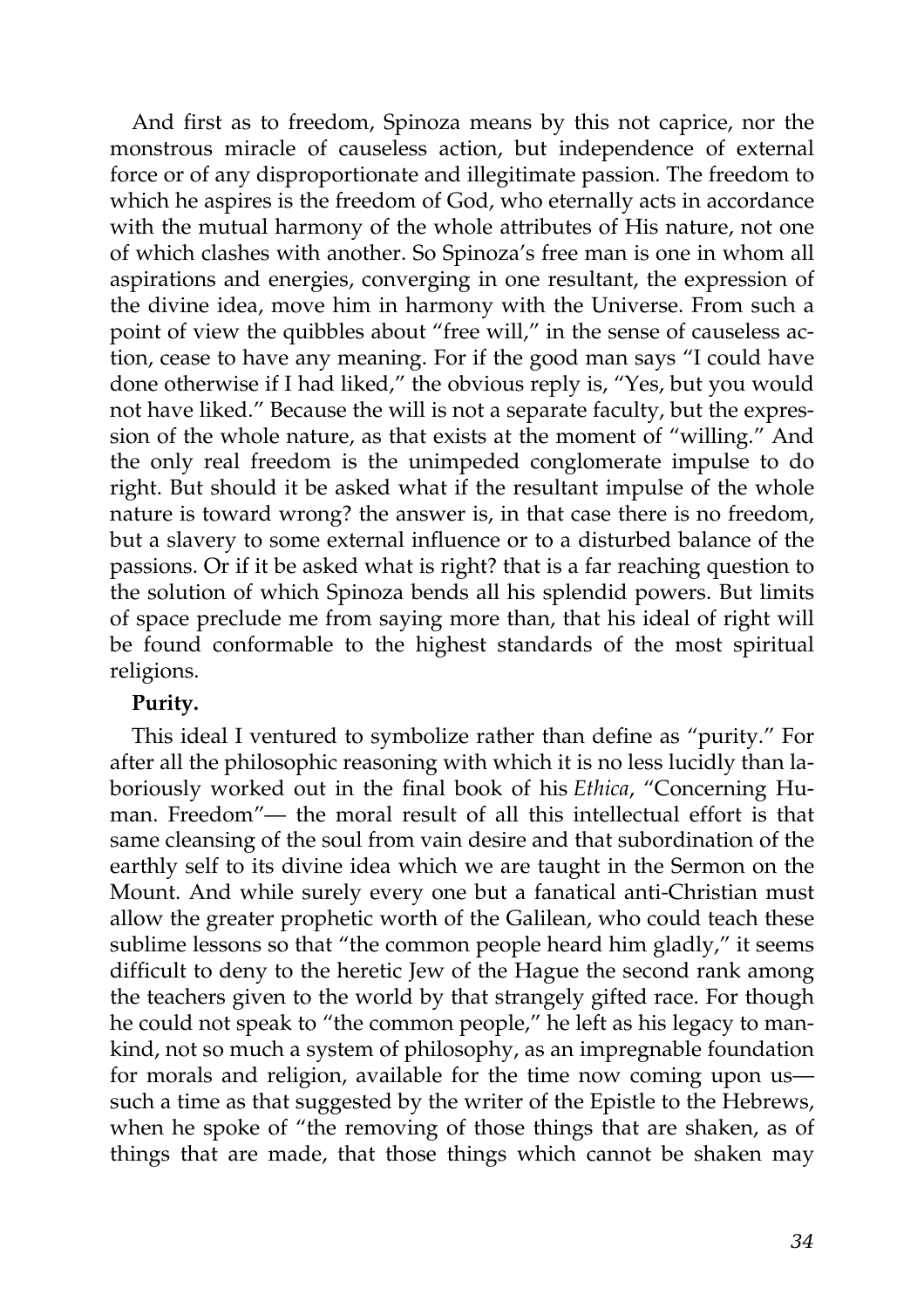remain." No doubt Sir Frederic Pollock is quite right in declaring that Spinoza would have been the very last man to desire any one to become a Spinozist. But that is quite consistent with the inspired Pantheist's infinite longing to see all men blessed by that inward peace which he proved, by his own heroic experience, to be identical with the self-control conferred and maintained by devout contemplation of God's allcomprehensive Being and our place therein. If, then, I regard purity as the best symbol of such a moral ideal, it is because the word connotes, together with freedom from discordant passion, a frankly unconstrained recognition of the simplicity of our relation to God. For surely when once the self has made the great surrender, and becomes content to be nothing, that in St. Paul's words, "God may be all in all," the whole problem of life is infinitely simplified, in the sense that no farther degree of simplification is possible. Because all contradictions of pain and evil and sorrow are dissolved in that act of surrender. We must, indeed, recognize that to our "inadequate ideas" the time often seems "out of joint." But we need not, with Hamlet, cry out on an impossible "spite." For when once it is heartily and loyally realized that not our partial likings, but the eternal harmony of the Whole, is the glory of God, we already anticipate the peace of absorption in the Infinite.

#### **Love.**

Nor is this moral ideal without a sacred passion; at least to ordinary men; though it must be confessed that Spinoza, in the stillness of his sacred peace, ignored the word. But he still held that the larger our view of the Universe and of our communion therewith, the more we have of God in us and the more do we realize an "intellectual love" towards Him. That this in his case was no barren sentiment, but a genuine moral inspiration, was proved by his life; for truly "he endured as seeing Him who is invisible." And it was not by faculties wholly wanting to smaller men that he did this. For though his intellect was in some respects almost beyond compare, it was rather by his self-subordinating contemplation that he was kept at peace. Indeed, he knew far less of the extended universe than our men of science do, and his doctrines of mind and thought are, by indisputable authorities, regarded as imperfect. But imagining what God must be, could we have an adequate idea not only of His Being— which Spinoza thought he had— but of His infinite attributes and their modes— which Spinoza recognized that he had not— he declared that love toward God was the very highest good. And it was supremely blessed in this, that it could engender no jealousy nor selfishness, nor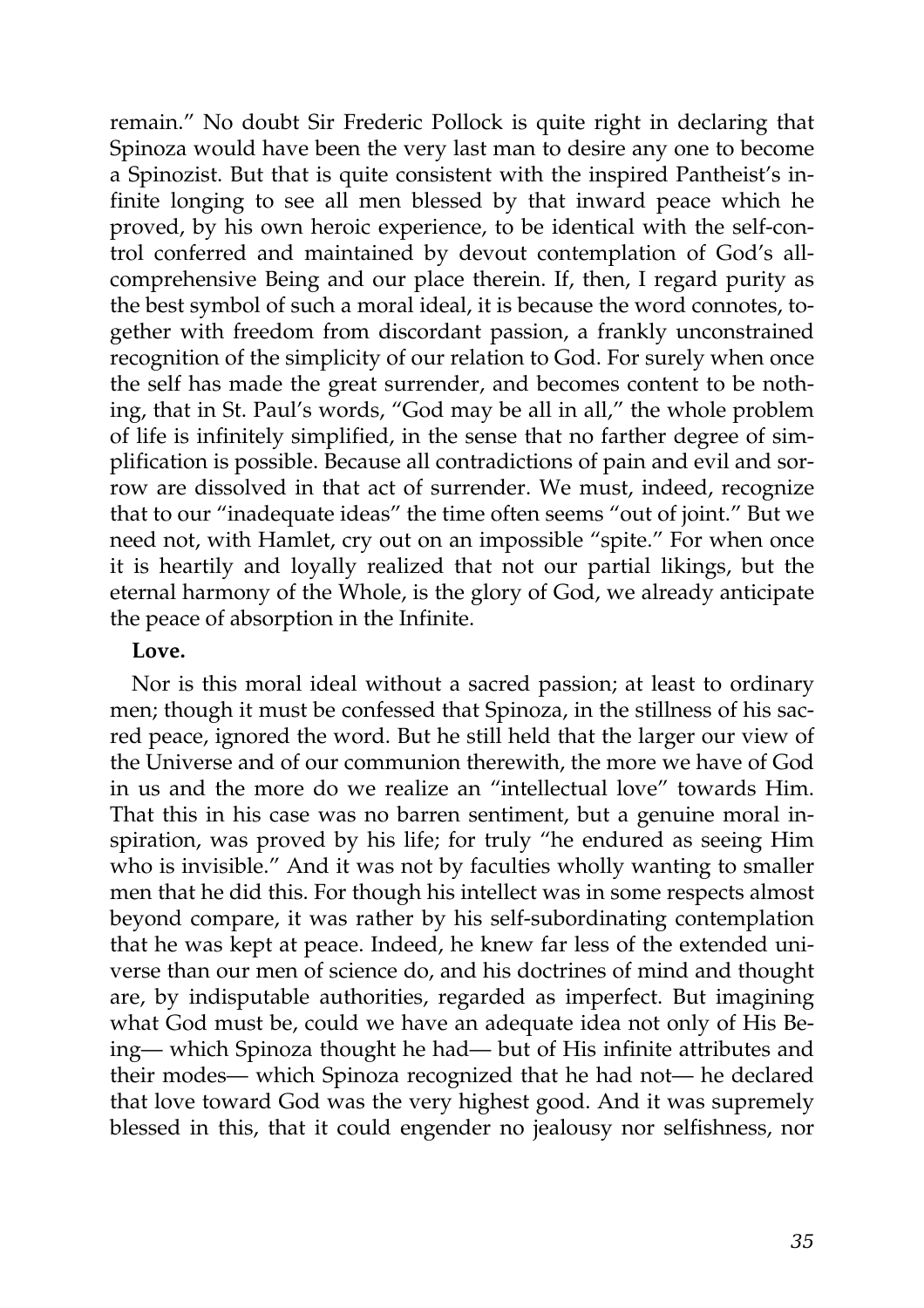sectarian zeal, but rather a large-hearted charity which would gather all mankind into the present heaven of that love.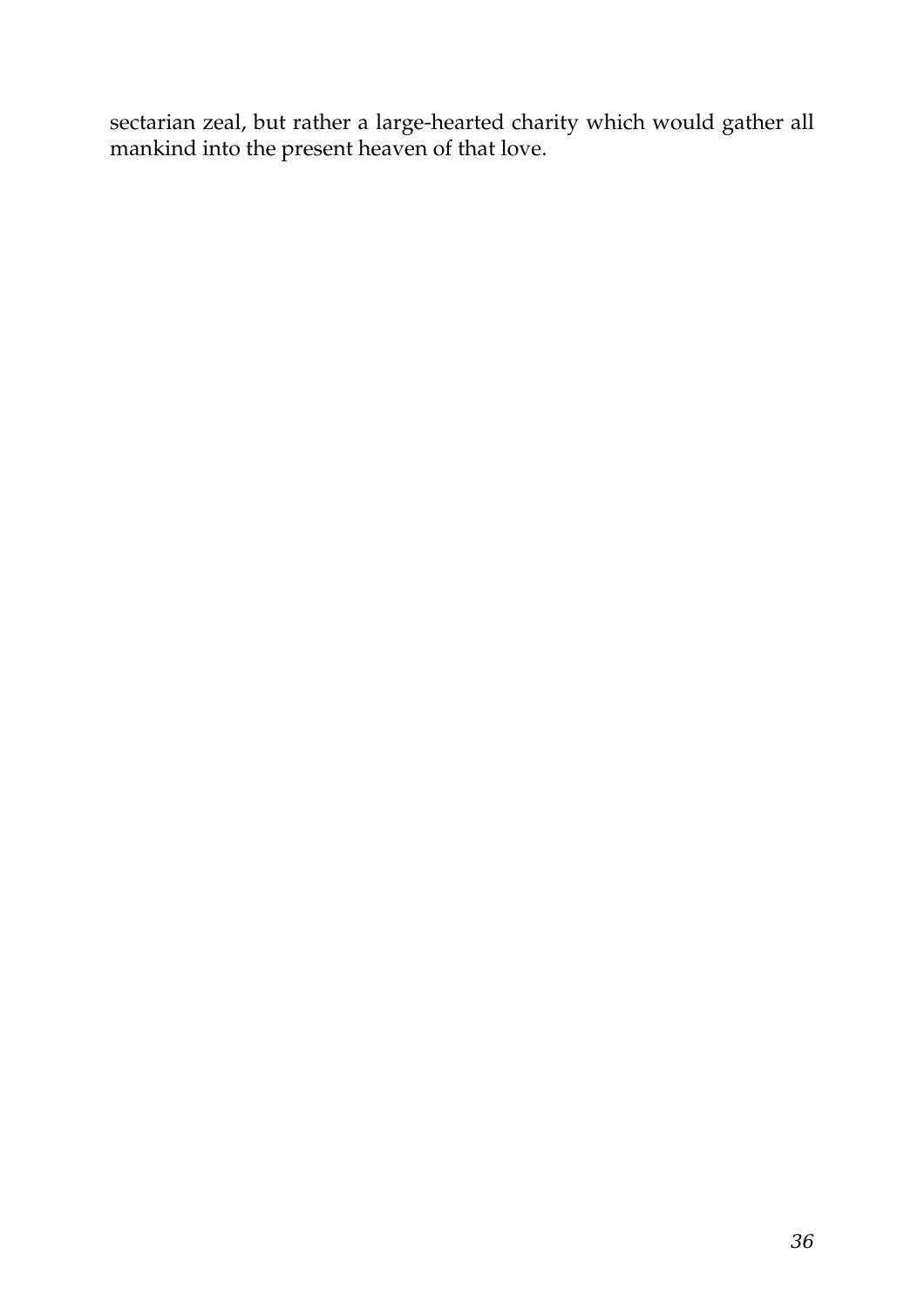# **AFTERWORD**

#### **Spinoza's Apparent Failure.**

Notwithstanding the admiration, and even reverence, with, which Spinoza was regarded by a few scholars during his life-time, it cannot be said that during the century following his death, in 1677, there was any wide acceptance of his ideas. The times were not favourable. For the political and social power of ecclesiasticism, whether established, or unestablished, compelled men of science and philosophers to treat dominant creeds as consecrated ground, on which ordinary methods of research, reasoning or criticism could not be pursued. In saying this, I am far from accusing those illustrious men of insincerity. Some few of them, indeed, used a sort of cryptic satire to excuse to themselves an unwilling conformity. But, for the most part, the moral pressure of tradition and education compelled enlightened men to identify the doctrines of a personal God, Creation, Fall, Redemption and Immortality with moral interests vitally essential to human welfare. Under such circumstances a prudent conservatism was inevitable.

#### **Gradual Spread of Spinoza's Influence.**

Yet, notwithstanding these restraining influences, the thoughts breathed forth by the lonely thinker were as living seed wafted abroad, and falling here and there on good ground, germinated and brought forth fruit. Sometimes his influence was acknowledged, sometimes it was repudiated; but it was there, nevertheless. It is doubtful whether Fichte's idealism could have taken the form it did had not Spinoza preceded him. Hegel, setting out on his great intellectual career with a resolve to defend the faith once delivered to the saints, yet traces its roots to a philosophy of Being which, at any rate, looks very like Pantheism. This is perhaps delicate ground to tread. For if one is asked whether one understands Hegel, one is tempted to answer, like the pious Scotch lady when her friends enquired whether she had understood the minister's sermon, "Hech, sirs, d'ye think I'd presume?" Still, not my own reading of him only, but Mr. Haldane's profoundly interesting interpretations given in his *Gifford Lectures*, make the impression that Hegel's eternal process is always a projection of subject as object and re-integration of the two. And this goes on, not only on the infinite, but on the finite scale, amidst the infinite number of processes which constitute the Whole of Being. But this seems to leave no room for creation out of nothing, and it is to that extent pantheistic. There are doubtless saving interpretations, but it is difficult to follow them; and they cannot cancel the initial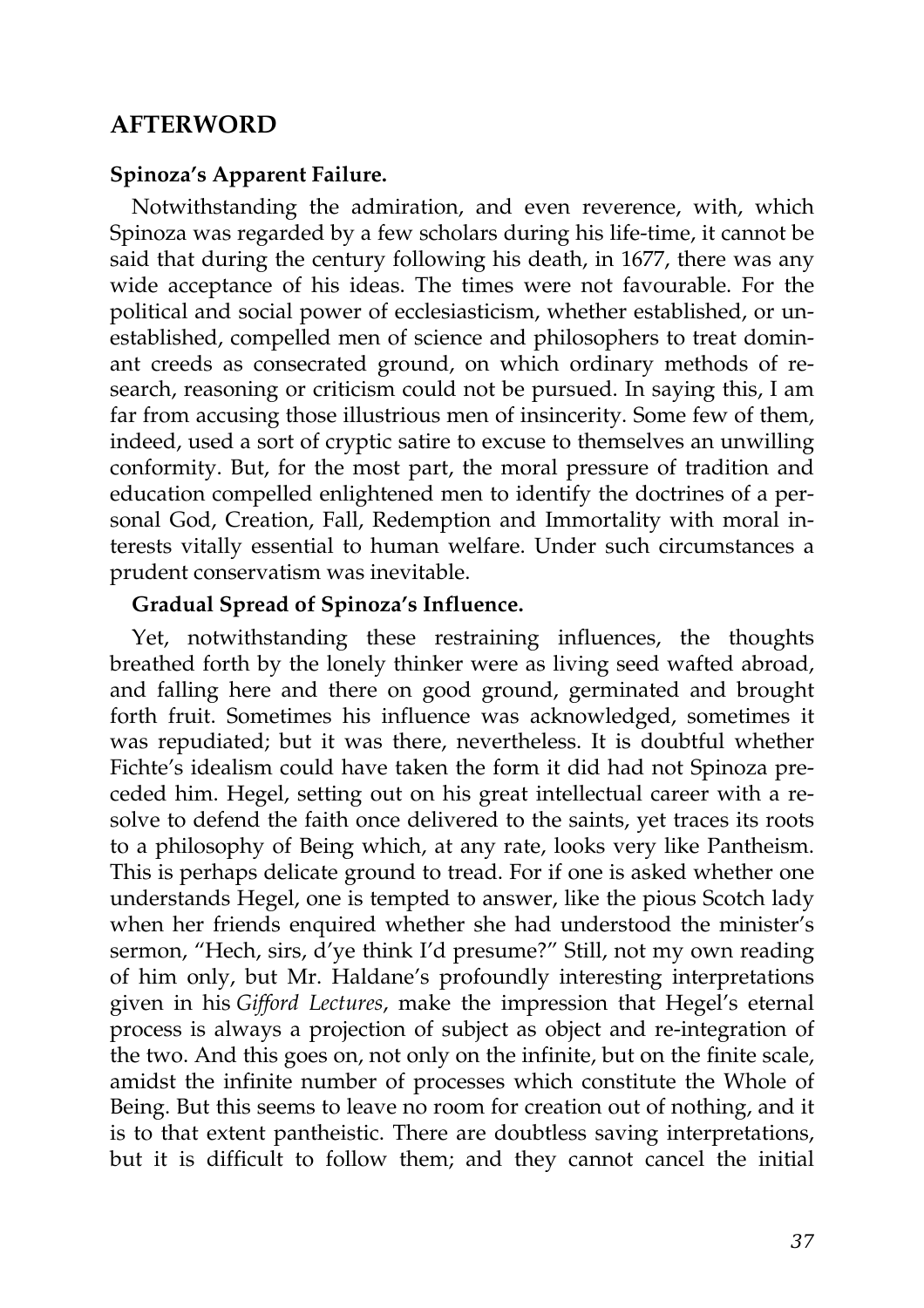postulate of one eternal process, consisting in the relations of infinite subject, object and reunion. On such a system I do not see how there can be anything but God, and, therefore, notwithstanding his aversion to the name, count Hegel a Pantheist.

# **Goethe and Wordsworth.**

Goethe and Wordsworth, in many inspired passages of their poetry, echo the faith of Spinoza. Wordsworth, of course, in the reaction from his first expectations of the new order that he hoped to see arise out of the French Revolution, was Inclined to magnify the Importance of established religious ceremonies and creeds. But we cannot suppose that he ever repented of his reverence for Nature as a divine revelation. And we may believe that he continued to regard his practically pantheistic visions as an insight into the eternal reality from which the detailed schemes of orthodox theology were projected.

# **Schleiermacher.**

That Schleiermacher was much indebted to Spinoza is abundantly evident from his own words. He spoke of "the holy repudiated Spinoza." He declared that "the high world-spirit penetrated him; the Infinite was his beginning and his end; the universe his only and eternal love. In holy innocence and lowliness, he mirrored himself in the eternal world, and saw himself as its most love-worthy image. He was full of religion and of the Holy Spirit; and therefore he stands alone and unreachable, master in his art above the profane multitude, without disciples and without citizenship."<sup>22</sup>

# **Anglican Broad Churchmen.**

Coming down to Anglican Broad Churchmen, it would scarcely be fair to quote isolated utterances as proofs of their Pantheism. And yet when Frederick Robertson asked, "What is this world itself but the form of Deity whereby the manifoldness and beauty of His mind manifests itself?" and still farther, when he quotes with approval Channing's word, that "perhaps matter is but a mode of thought," the most earnest Pantheist would hardly desire more. For the conception of the Universe involved must surely exclude the real being, or even the real existence, of anything but God. Matthew Arnold never committed himself to Pantheism, nor, indeed, to any other theory of the Universe. For his delicate humour and lambent satire always had in view simply the practical object of clearing a plain way for the good life through the "Aberglaube" of

<sup>22.</sup>Quoted by Dr. J. Hunt, in his Essay on Pantheism, p. 312.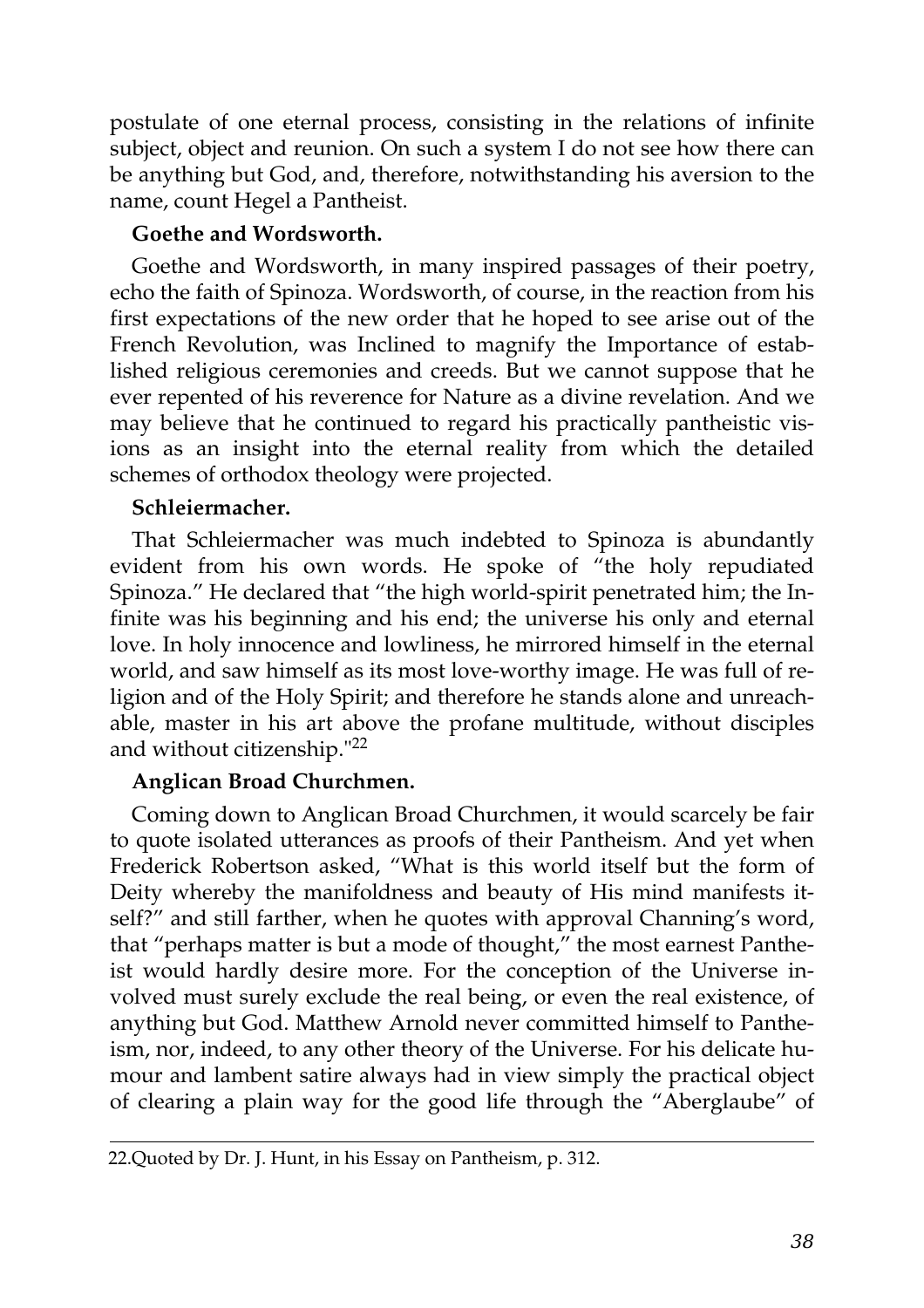theology. His description of God as "the Power not ourselves which makes for righteousness," might seem, in fact, the negation of Pantheism, because, if God is not ourselves, there is something other than God. But the man who deliberately justified the loose phraseology of the Bible about infinite Being, by the plea that it was language "thrown out" at an object infinitely transcending linguistic expression, ought not himself to be pinned to the implications logically deducible from his own words "thrown out" at the same transcendant object. And, though Matthew Arnold was too literary to be a Pantheist, that is, though he thought more of forms of expression than of ultimate reality, his satirical disintegration of the creeds, wherever it is effective, makes Pantheism the only religious alternative. So-called "secular" and godless alternatives may be offered; but their incongruity with the whole evolution of humanity from prehistoric animism to the higher Pantheism will make their doom short and sure.

## **Why Pantheism as a Religion was called Modern.**

In the earlier part of this essay I made the remark that Pantheism as a religion is almost entirely modern. The context, however, clearly showed what was meant; for several pages have been occupied with indications of the ideas and teaching of individual Pantheists from Xenophanes to Spinoza. But we do not usually take much note of a religion that is confined to one or two men in an age. If it dies out we treat it merely as a curiosity, or an intellectual puzzle, like the dreams of Jacob Boehme, or the atheistic ecclesiasticism of Comte. But, if it afterwards shows symptoms of unexpected adaptation to the mental and moral conditions of a newer world, and if, on account of this adaptation, it gains a hold on men who are neither philosophers nor metaphysicians, but only religious, it demands our consideration on far other grounds than those of intellectual curiosity.

## **Pantheistic Tendencies of Contemporary Thought.**

Now it has only been during the second half of the last century that Pantheism has been able to claim attention as a religion in such a sense as this. As to the fact there can hardly be any dispute. For not only has it become ever a more prominent motive in the music of the poets, and not only are all rationalizations of Christianity more or less transparent disguises of Pantheism, but I may safely appeal to those ordinary members of intelligent society who are neither poets, nor divines, nor philosophers, whether the freest and most confidential interchange of religious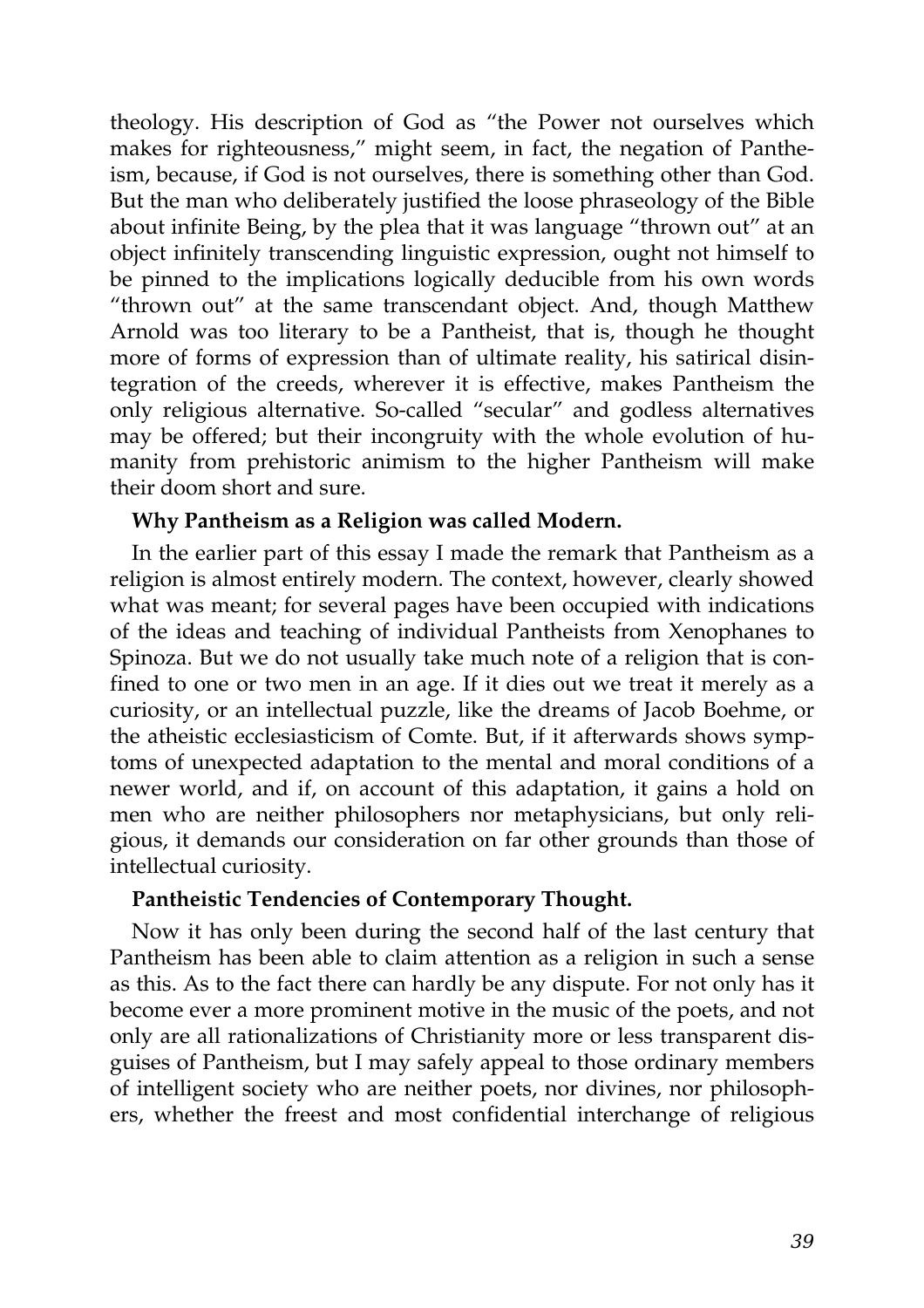thought does not continually verge on a faith which merges everything in God.

# **Caused by the Mutual Pressure of Science and Faith.**

Nor are the reasons of this tendency far to seek. Indeed, they are palpable and conspicuous in the mutual pressure of science and faith. For, on the one hand science has made unthinkable the old-world conception of a three-storeyed Universe, constructed by an artificer God, who suddenly awoke from an eternity of idleness to make Heaven, Earth, and Hell— a conception involving a King of kings, enthroned like an eastern monarch, and sending forth His ministering spirits, or appointing His angel deputies to direct and govern at His beck. Or if it be said that never, except in the ages of primeval simplicity, or amongst later generations living under primeval conditions? has such a conception been entertained, it would be difficult for the "broadest" Churchman to say what has been, put in its place. It is vain to remind us how later Christianity has patronised nebular hypotheses and the doctrine of evolution. For these give no definite substitute whatever for the old story, that Elohim "spoke, and it was done— he commanded, and it stood fast." Whence the fiery mists by the rotation and cooling of which the worlds were slowly evolved? We are told that the same process is going on now within the ken of astronomers. But does any one suppose that in those realms of space God is evoking something out of nothing, or saying "be," and "there is"? No; we are assured that these fiery mists are formed by the collision of misguided orbs; and we are even asked— or, at least we *were* asked— to believe that this process must go on until all systems are agglomerated in one orb, to be ultimately congealed into stone. What, then, is the office of the Creator according to this scheme, as repulsive as it is absurd? It would appear that, at some moment in a vacuous eternity, He calls matter out of nothing, whirls it into fiery vortices, and then lets it cool down to the absolute zero wherein death reigns for ever.

## **The Protest of Faith.**

But, after all, "there is a spirit in man," and "the inspiration of the Almighty," of the Eternal, of the glorious Whole to which we belong, stirs in us a protest against this blasphemy of ignorance. Ignorance, I say, for it was not the knowledge of our wise men that whispered such things, but their sense of the vacuity beyond their knowledge. Up to certain bounds, their grasp of facts, their insight into physical order, their mathematical skill, were beyond all praise. But beyond that bound, aye,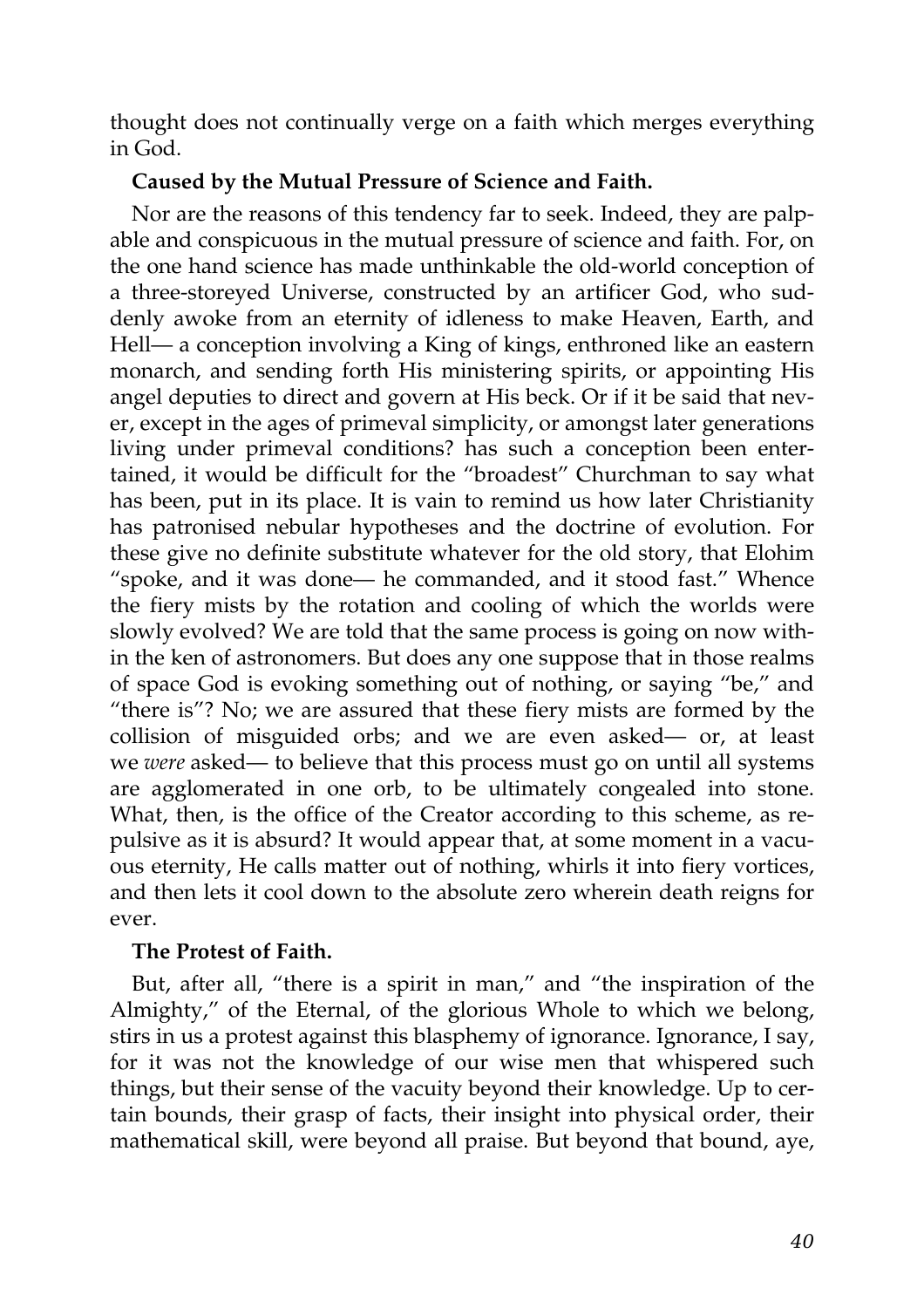and within it, in every inconceivable mode of the action of force, as, for example, in gravitation, brooded the Unknowable. And it was not their knowledge, but their ignorance that entailed absurd issues. Already there are signs that even celestial physics and mathematics will refuse to endorse as final so revolting a scheme of material evolution and devolution, ending only in universal death.<sup>23</sup> And when once the re-birth of new order out of the old is seen to be everywhere and eternally taking place, then all the hints given us by science of the ultimate oneness of all things, converge in the faith that All is God, and God is All. For certainly, the latest observations on Matter suggest that all forms of it are variations of one ultimate Substance. And the convertibility of forces, as well as the conservation of force, point to one eternal energy. Nor is the duality thus suggested any final conclusion. For few, I imagine, would now contend that, in the last result Matter and Force are fundamentally different things. In fact, Monism holds the field; and though the evolution of human opinion is very slow, it appears safe to predict that the triumph of that world theory is assured.

# **Idea of Creation Incongruous with Modern Knowledge.**

This result Is additionally secured by the increasing incongruity felt between the immeasurable vastness of the Universe, even as known, and the idea of creation out of nothing. When the Almighty could be seriously pictured as constructing chambers for Himself and His heavenly host above, the middle floor of earth for the children of men, and the abyss for ghosts and devils, the notion that His word evoked that puny structure from nothing might be invested by poets and prophets with a certain grandeur. Each part of the work had an object as conceivable as that of each floor in a house; and, according to petty human notions of utility, nothing was wasted. But now, when our astronomers confront us with countless millions of orbs, to whose extension In space no bound can be proved, while some of them tell us that the whole immensity is a desert of alternate fire and darkness, with no spark of finite intellect except in our tiny earth, some of us, at least, cannot help feeling that the notion of a personal divine worker calling this huge enigma out of blank eternal nothing, is enormously and utterly incongruous both with reverence and common sense.

And if the Pantheist in these days be asked, "What interpretation then do you propose?" his answer is, "I propose none. I take things as they are. In their totality they are unknowable, as, indeed, even science finds

<sup>23.</sup>See The Religion of the Universe, pp. 128-30.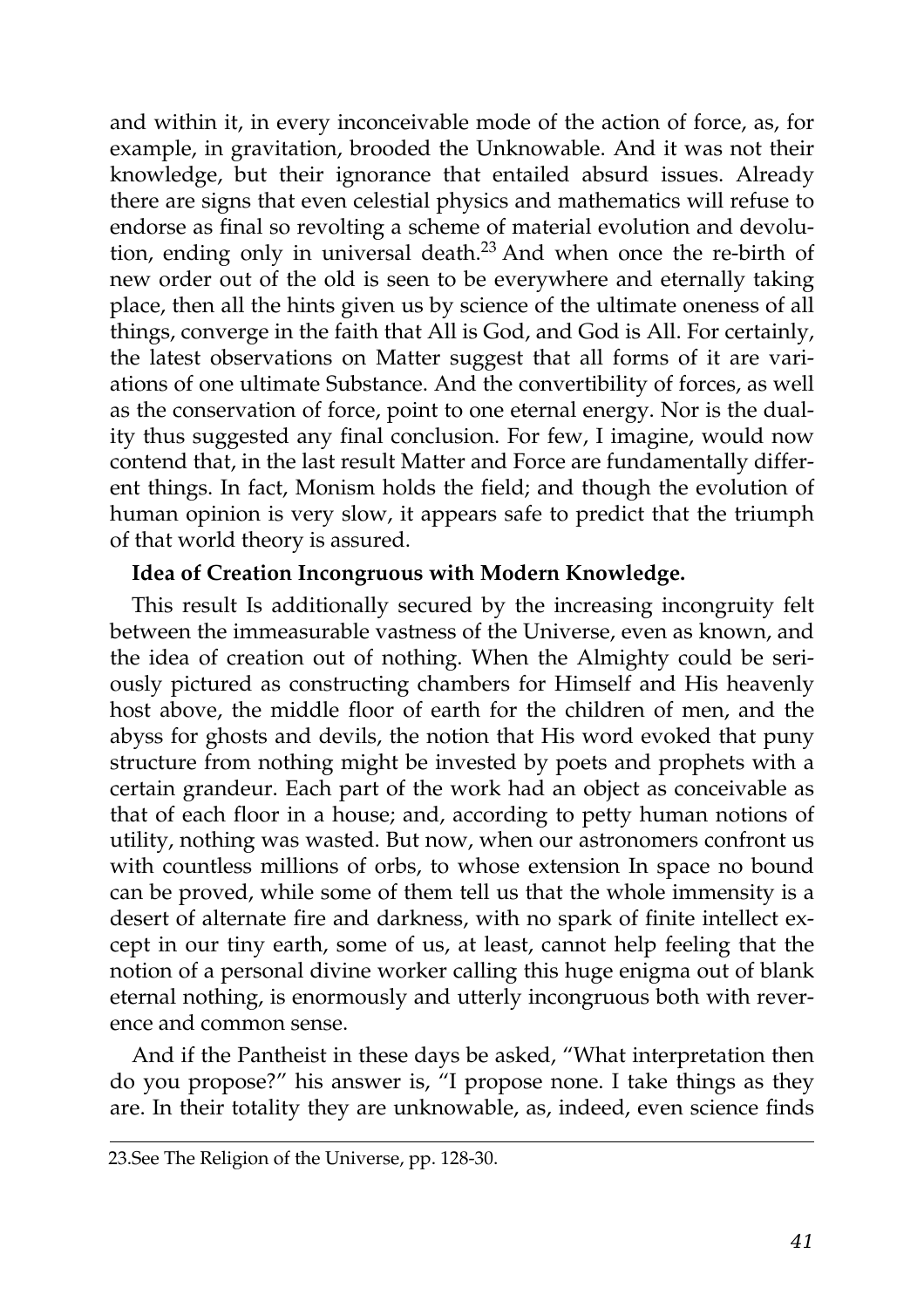they are in their infinitesimal parts." But we need not on this account lose "the divinity that shapes our ends."

## **Pantheistic Morality.**

For, between the infinite and the infinitesimal the human experience realizes itself in surroundings which, when observed and reflected on, make the impression of ordered relations of parts. By a necessity of our finite and individual existence as centres of action— a necessity of which we can give no account— we present those relations to ourselves in forms of time and space. Then, when our experience is large enough and ripe enough, being enriched and stimulated by the stored-up experience of humanity, as recorded in tradition, custom, Bibles, and Epics, we attain to the moral sense, and realize that we are bound to be loyal to something greater than self. That "greater" may be the tribe, the nation, humanity or God. But in far the larger number of cases in which this sense of willing loyalty is aroused, its cause is the appeal to us of some whole of which we form a part. Certainly this is so with the patriot and the philanthropist. Indeed, it would be difficult, or impossible, to find any human relationship, from the family upwards, through the wider circles of school, club, municipality, nationality, in which this sense of loyalty or devotion to the law of the whole is not the best incentive to devotion.

# **Of that Law of the Whole Loyalty to God in the Supreme Application.**

Yet, when we come to contemplate the final and supreme object of devotion, the Eternal Himself, it has been almost the universal custom to make a surprising exception, and to regard religion as maintainable only by recognition of a tremendous outward authority, to which only such loyalty is possible as in barbarous times was fostered towards a personal chieftain, or feudal king. Now Pantheism holds this to be an error, and regards obedience and devotion to God as the ultimate and most inspiring application of that principle of the loyalty of the part to the whole which runs through all morality.

# **Conclusion.**

Why should we be supposed to be without God because we acknowledge Him to be superpersonal, and "past finding out"? Or why should we be suspected of denying the divinity of evolution because we do not believe the Eternal All to be subject to it? This instinct of loyalty, in the sense of self-subordination to any greater Whole of which we are part, the distinction of right and wrong thence arising, and the aspiration after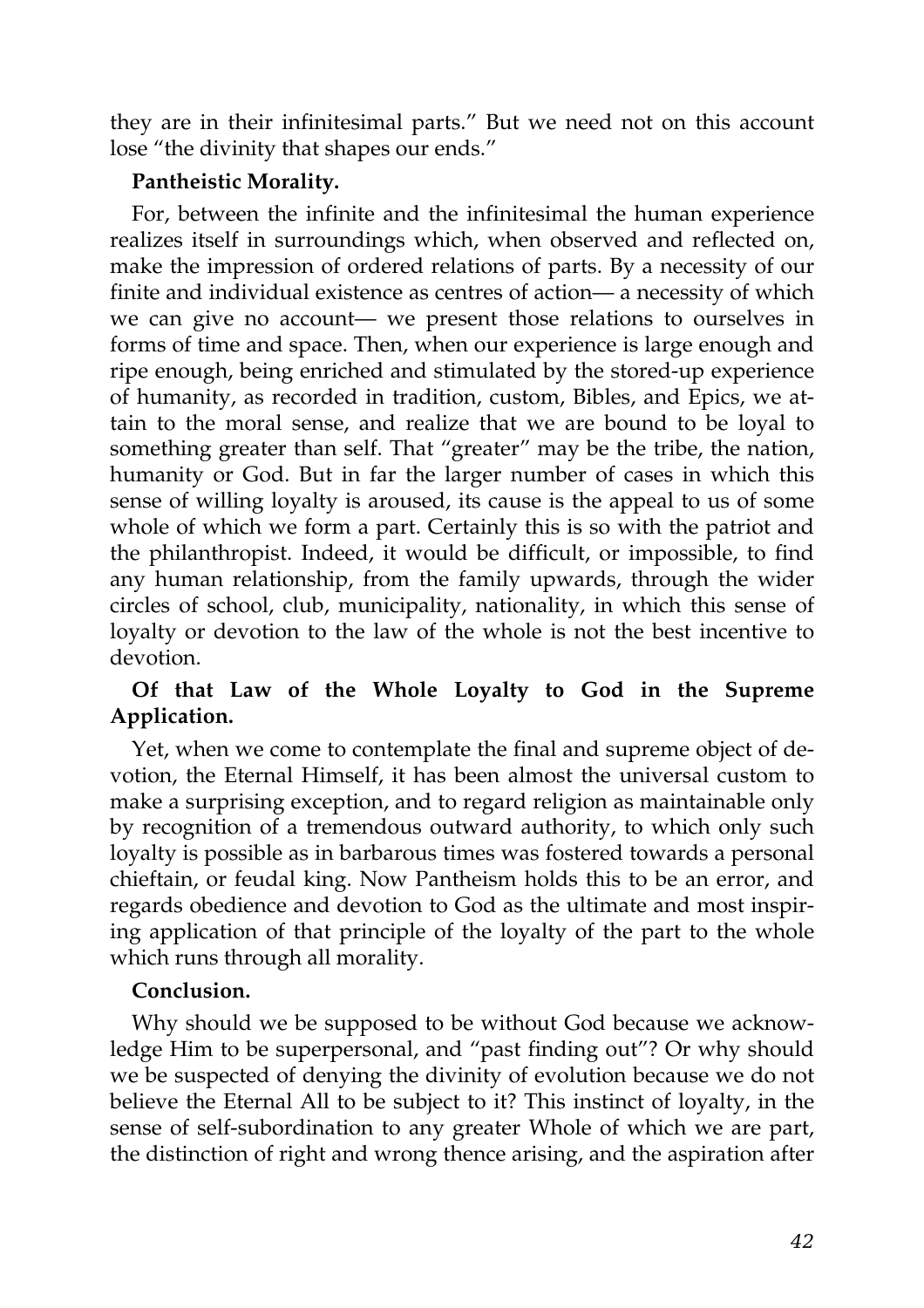a moral ideal, are not of man's invention. Speaking, as we cannot help doing, in terms of time, I hold that the germs of this higher creature-life were always in the divine unity out of which man is evolved. And in pursuing the inspirations of that higher life, as experience suggests them, humanity has always had a guide and a saviour in the Living God, of whom the race life-time of man is an infinitesimal phase. In such an interpretation of man's relations to God there is nothing necessarily hostile to any form of genuine religion.<sup>24</sup> True, there are in the creeds many statements which we cannot accept in the letter. But there are few which have not some spiritual suggestion for us. And if we can attain to that intellectual love of God in which Spinoza was absorbed, we have no quarrel with any mode of sincere devotion. Pious Catholic, Protestant, Vedantist, Mohammedan— all, by the implicit, though unrecognised necessities of their faith, worship the same God as ourselves. But the wrangles of sectarian zeal no longer concern us: for we have passed

"To where beyond those voices there is peace."

24.Limitations of space must be my apology for reference to an enlargement of this topic in "A Pantheistic Sermon" at the end of The Religion of the Universe.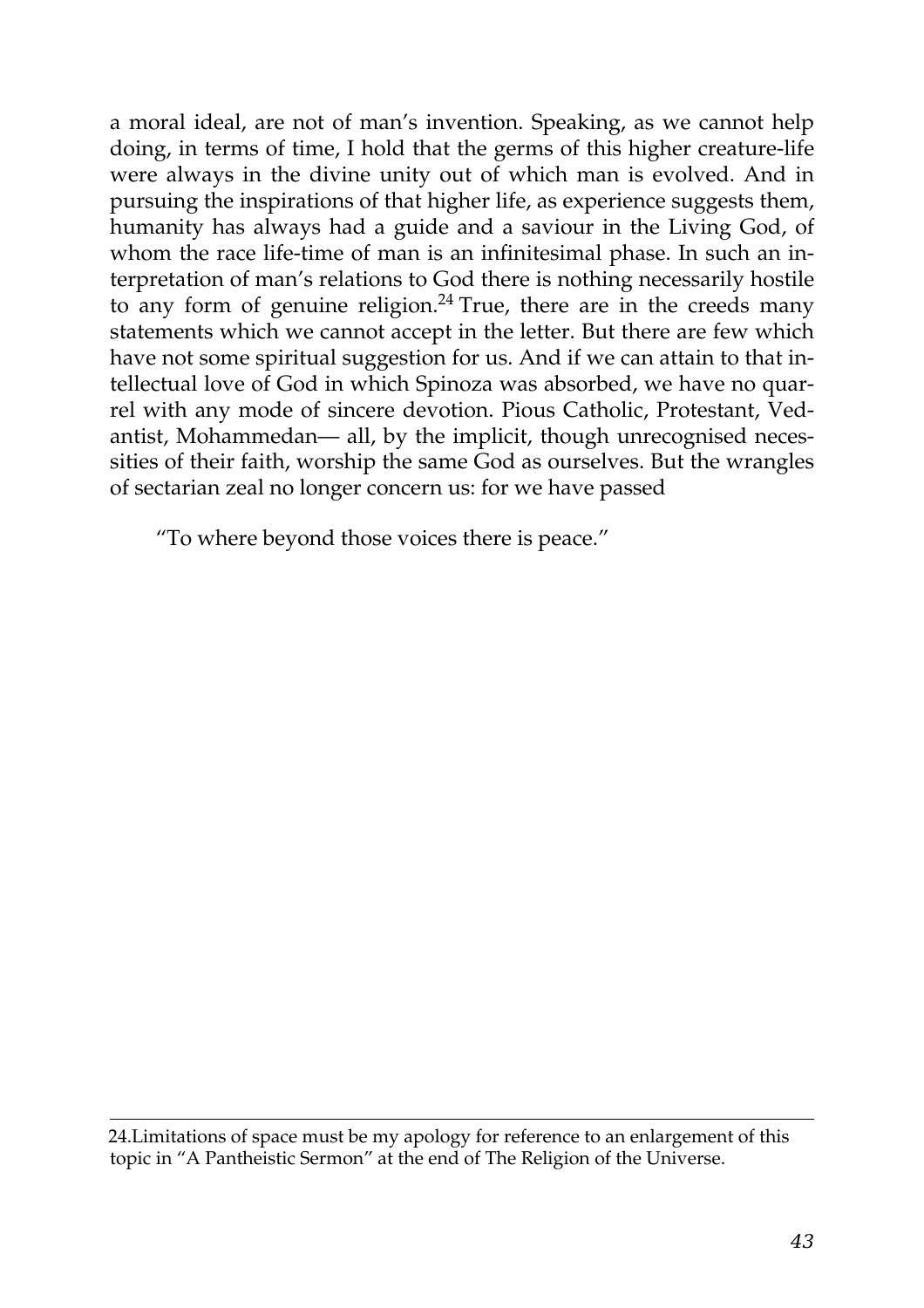# **Loved this book ? Similar users also downloaded:**

- "*[Ion](http://www.feedbooks.com/book/684.pdf)*", Plato
- "*[Laches](http://www.feedbooks.com/book/986.pdf)*", Plato
- "*[Theaetetus](http://www.feedbooks.com/book/713.pdf)*", Plato
- "*[Unthinkable](http://www.feedbooks.com/book/3502.pdf)*", Rog Phillips
- "*[The Prince](http://www.feedbooks.com/book/94.pdf)*", Niccolò Machiavelli
- "*[Discourse on the Method](http://www.feedbooks.com/book/677.pdf)*", René Descartes
- "*[Charmides](http://www.feedbooks.com/book/679.pdf)*", Plato
- "*[Euthydemus](http://www.feedbooks.com/book/984.pdf)*", Plato
- "*[Gorgias](http://www.feedbooks.com/book/985.pdf)*", Plato
- "*[Timaeus](http://www.feedbooks.com/book/712.pdf)*", Plato